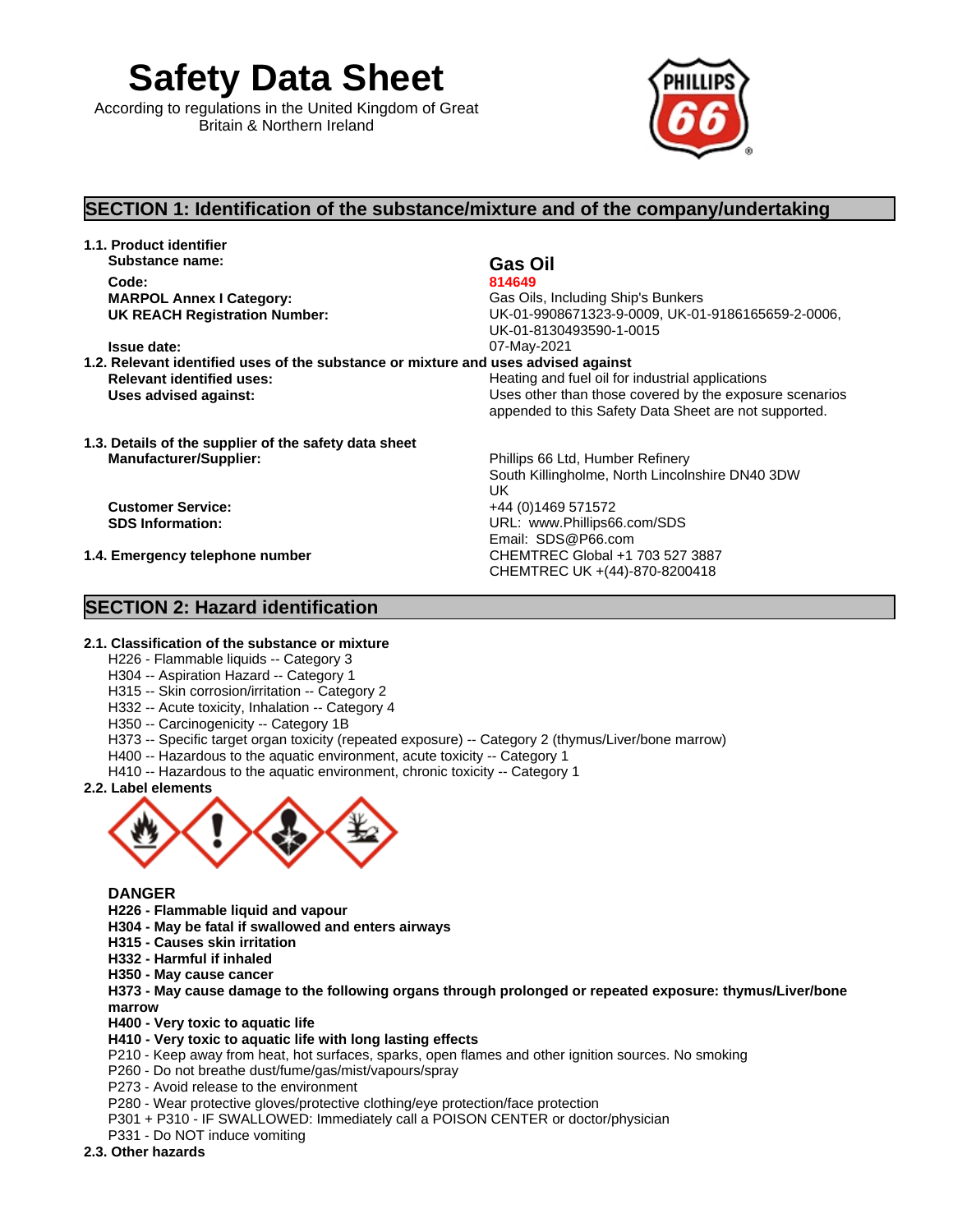Electrostatic charge may be generated during pumping and other operations Does not meet the criteria for persistent, bioaccumulative and toxic (PBT) or very persistent, very bioaccumulative (vPvB) substances.

\_ \_ \_ \_ \_ \_ \_ \_ \_ \_ \_ \_ \_ \_ \_ \_ \_ \_ \_ \_ \_ \_ \_ \_ \_ \_ \_ \_ \_ \_ \_ \_ \_ \_ \_ \_ \_ \_ \_ \_ \_ \_ \_ \_ \_ \_ \_ \_ \_ \_ \_ \_ \_ \_ \_ \_ \_ \_ \_ \_ \_ \_ \_ \_ \_ \_ \_ \_ \_

# **SECTION 3: Composition/information on ingredients**

### **3.2. Mixtures**

| <b>Chemical Name</b> | <b>CASRN</b>  | <b>EINECS</b> | <b>REACH Reg. No</b> | Concentration <sup>1</sup> | Classification <sup>2</sup> |
|----------------------|---------------|---------------|----------------------|----------------------------|-----------------------------|
| Distillates.         | 64741-59-9    | 265-060-4     | UK-01-9908671323-9   | $0 - 100$                  | Flam. Liq. 3, H226          |
| petroleum, light     |               |               |                      |                            | Asp. Tox. 1, H304           |
| catalytic cracked    |               |               |                      |                            | Skin Irrit. 2, H315         |
|                      |               |               |                      |                            | Acute Tox. 4, H332          |
|                      |               |               |                      |                            | Carc. 1B, H350              |
|                      |               |               |                      |                            | STOT RE 2, H373             |
|                      |               |               |                      |                            | Aquatic Acute 1, H400       |
|                      |               |               |                      |                            | Aquatic Chronic 1, H410     |
| Distillates,         | 64742-80-9    | 265-183-3     | UK-01-9186165659-2   | $0 - 100$                  | Flam. Liq. 3, H226          |
| petroleum,           |               |               |                      |                            | Asp. Tox. 1, H304           |
| hydrodesulfurized    |               |               |                      |                            | Skin Irrit. 2, H315         |
| middle               |               |               |                      |                            | Acute Tox. 4, H332          |
|                      |               |               |                      |                            | Carc. 1B, H350              |
|                      |               |               |                      |                            | <b>STOT RE 2, H373</b>      |
|                      |               |               |                      |                            | Aquatic Chronic 2, H411     |
| Fuels, diesel        | 68334-30-5    | 269-822-7     | UK-01-8130493590-1   | $0 - 100$                  | Flam. Liq. 3, H226          |
|                      |               |               |                      |                            | Asp. Tox. 1, H304           |
|                      |               |               |                      |                            | Skin Irrit. 2, H315         |
|                      |               |               |                      |                            | Acute Tox. 4, H332          |
|                      |               |               |                      |                            | Carc. 2, H351               |
|                      |               |               |                      |                            | <b>STOT RE 2, H373</b>      |
|                      |               |               |                      |                            | Aquatic Chronic 2, H411     |
| Petroleum gas oil    | RR-167902-3   | 945-893-6     | 01-2120737197-49     | $0 - 10$                   | Flam. Liq. 3, H226          |
| fraction,            |               |               |                      |                            | Asp. Tox. 1, H304           |
| co-processed         |               |               | UK-01-5293626027-3   |                            | Skin Irrit. 2, H315         |
| (catalytic cracking) |               |               |                      |                            | Acute Tox. 4, H332          |
| with renewable       |               |               |                      |                            | Carc. 1B, H350              |
| hydrocarbons of      |               |               |                      |                            | <b>STOT RE 2, H373</b>      |
| plant and/or animal  |               |               |                      |                            | Aquatic Chronic 1, H410     |
| origin               |               |               |                      |                            |                             |
| Fatty acids,         | 67762-26-9    | 267-007-0     | UK-01-7743870511-1   | $0 - 10$                   | $\overline{a}$              |
| C14-18 and           |               |               |                      |                            |                             |
| C16-18-unsaturate    |               |               |                      |                            |                             |
| d, methyl esters     |               |               |                      |                            |                             |
| Fatty acids,         | 67762-38-3    | 267-015-4     | UK-01-6078057799-9   | $0 - 10$                   |                             |
| C16-18 and           |               |               |                      |                            |                             |
| C18-unsaturated,     |               |               |                      |                            |                             |
| methyl esters        |               |               |                      |                            |                             |
| Naphthalene          | $91 - 20 - 3$ | 202-049-5     | Not applicable       | < 1                        | Acute Tox. 4, H302          |
|                      |               |               |                      |                            | Carc. 2, H351               |
|                      |               |               |                      |                            | Aquatic Acute 1, H400       |
|                      |               |               |                      |                            | Aquatic Chronic 1, H410     |
|                      |               |               |                      |                            |                             |

<sup>1</sup> All concentrations are percent by weight unless ingredient is a gas. Gas concentrations are in percent by volume.

See Section 11 for more information.

**Total Sulphur:** < 0.1 wt%

Gas oil for marine use contains <0.1% fatty acids, ME (FAME).

### **SECTION 4: First aid measures**

### **4.1. Description of first aid measures**

**Eye Contact:** If irritation or redness develops from exposure, flush eyes with clean water. If symptoms persist, seek medical attention.

**Skin Contact:** Remove contaminated shoes and clothing, and flush affected area(s) with large amounts of water. If skin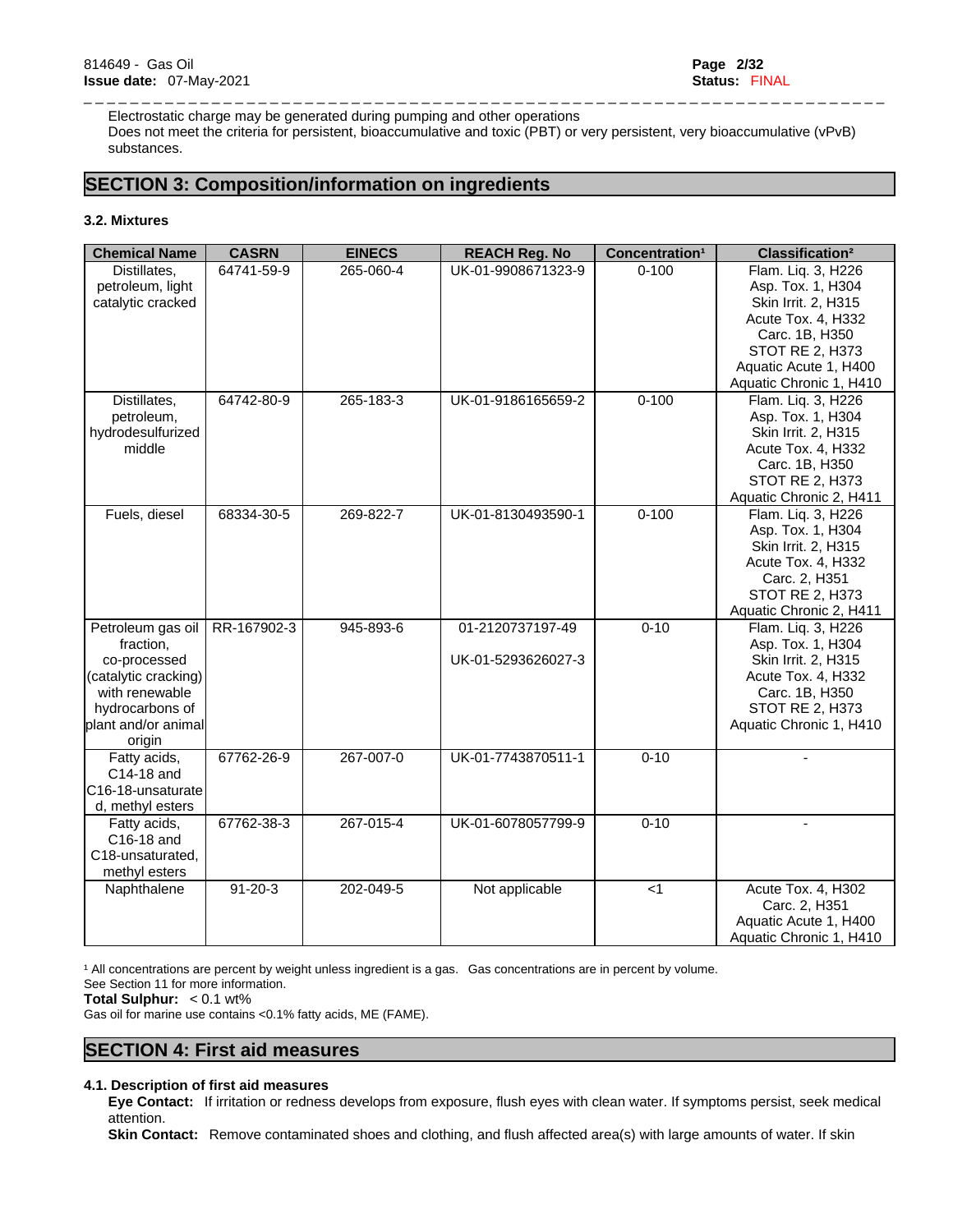\_ \_ \_ \_ \_ \_ \_ \_ \_ \_ \_ \_ \_ \_ \_ \_ \_ \_ \_ \_ \_ \_ \_ \_ \_ \_ \_ \_ \_ \_ \_ \_ \_ \_ \_ \_ \_ \_ \_ \_ \_ \_ \_ \_ \_ \_ \_ \_ \_ \_ \_ \_ \_ \_ \_ \_ \_ \_ \_ \_ \_ \_ \_ \_ \_ \_ \_ \_ \_ surface is damaged, apply a clean dressing and seek medical attention. If skin surface is not damaged, cleanse affected area(s) thoroughly by washing with mild soap and water or a waterless hand cleaner. If irritation or redness develops, seek medical attention. Wash contaminated clothing before reuse.

**Inhalation:** If respiratory symptoms or other symptoms of exposure develop, move victim away from source of exposure and into fresh air in a position comfortable for breathing. If symptoms persist, seek immediate medical attention. If victim is not breathing, clear airway and immediately begin artificial respiration. If breathing difficulties develop, oxygen should be administered by qualified personnel. Seek immediate medical attention.

**Ingestion:** Aspiration hazard: Do not induce vomiting or give anything by mouth because this material can enter the lungs and cause severe lung damage. If victim is drowsy or unconscious and vomiting, place on the left side with the head down. If possible, do not leave victim unattended and observe closely for adequacy of breathing. Seek medical attention.

#### **4.2. Most important symptoms and effects, both acute and delayed**

While significant vapour concentrations are not likely, high concentrations can cause minor respiratory irritation, headache, drowsiness, dizziness, loss of coordination, disorientation and fatigue. Ingestion can cause irritation of the digestive tract, nausea, diarrhea, and vomiting. Prolonged or repeated contact may dry skin and cause irritation

**4.3. Indication of any immediate medical attention and special treatment needed**

**Other Comments:** None

### **SECTION 5: Firefighting measures**

### **5.1. Extinguishing media**

Dry chemical, carbon dioxide, or foam is recommended. Water spray is recommended to cool or protect exposed materials or structures. Carbon dioxide can displace oxygen. Use caution when applying carbon dioxide in confined spaces. Simultaneous use of foam and water on the same surface isto be avoided as water destroys the foam. Water may be ineffective for extinguishment, unless used under favorable conditions by experienced fire fighters.

### **5.2. Special hazards arising from the substance or mixture**

**Unusual Fire & Explosion Hazards:** Flammable. This material can be ignited by heat, sparks, flames, or other sources of ignition (e.g., static electricity, pilot lights, mechanical/electrical equipment, and electronic devices such as cell phones, computers, calculators, and pagers which have not been certified as intrinsically safe) Vapours may travel considerable distances to a source of ignition where they can ignite, flash back, or explode. May create vapour/air explosion hazard indoors, in confined spaces, outdoors, or in sewers. This product will float and can be reignited on surface water. Vapours are heavier than air and can accumulate in low areas. If container is not properly cooled, it can rupture in the heat of a fire. **Hazardous Combustion Products:** Combustion may yield smoke, carbon monoxide, and other products of incomplete combustion. Oxides of nitrogen and sulphur may also be formed.

### **5.3. Special protective actions for fire-fighters**

For fires beyond the initial stage, emergency responders in the immediate hazard area should wear protective clothing. When the potential chemical hazard is unknown, in enclosed or confined spaces, a self contained breathing apparatus should be worn. In addition, wear other appropriate protective equipment as conditions warrant (see Section 8). Isolate the hazard area and deny entry to unnecessary and unprotected personnel. Stop spill/release if it can be done safely. Move undamaged containers from immediate hazard area if it can be done safely. Water spray may be useful in minimizing or dispersing vapours and to protect personnel. Avoid spreading burning liquid with water used for cooling purposes. Cool equipment exposed to fire with water, if it can be done safely.

### **See Section 9 for Flammable Properties including Flash Point and Flammable (Explosive) Limits**

### **SECTION 6: Accidental release measures**

### **6.1. Personal precautions, protective equipment and emergency procedures**

Flammable. Spillages of liquid product will create a fire hazard and may form an explosive atmosphere. Keep all sources of ignition and hot metal surfaces away from spill/release if safe to do so. The use of explosion-proof electrical equipment is recommended. Stay upwind and away from spill/release. Avoid direct contact with material. For large spillages, notify persons down wind of the spill/release, isolate immediate hazard area and keep unauthorised personnel out. Wear appropriate protective equipment, including respiratory protection, as conditions warrant (see Section 8). See Sections 2 and 7 for additional information on hazards and precautionary measures.

### **6.2. Environmental precautions**

Stop and contain spill/release if it can be done safely. Prevent spilled material from entering sewers, storm drains, other unauthorised drainage systems, and natural waterways. Use foam on spills to minimise vapours Use water sparingly to minimize environmental contamination and reduce disposal requirements. If spill occurs on water notify appropriate authorities and advise shipping of any hazard.

### **6.3. Methods and material for containment and cleaning up**

Notify relevant authorities in accordance with all applicable regulations. Immediate cleanup of any spill is recommended. Dike far ahead of spill for later recovery or disposal. Absorb spill with inert material such as sand or vermiculite, and place in suitable container for disposal. If spilled on water remove with appropriate methods (e.g. skimming, booms or absorbents). In case of soil contamination, remove contaminated soil for remediation or disposal, in accordance with local regulations.

Recommended measures are based on the most likely spillage scenarios for this material; however local conditions and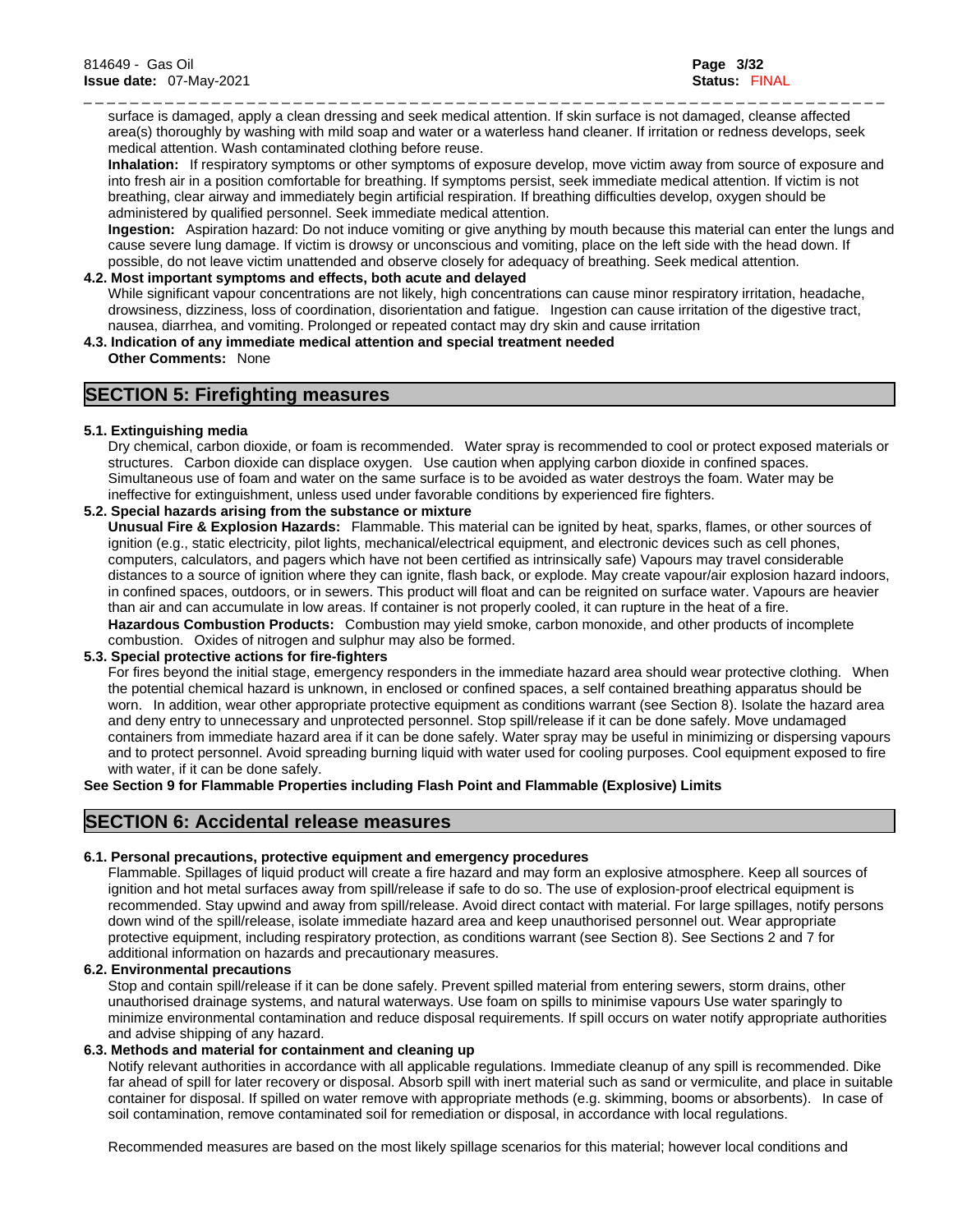\_ \_ \_ \_ \_ \_ \_ \_ \_ \_ \_ \_ \_ \_ \_ \_ \_ \_ \_ \_ \_ \_ \_ \_ \_ \_ \_ \_ \_ \_ \_ \_ \_ \_ \_ \_ \_ \_ \_ \_ \_ \_ \_ \_ \_ \_ \_ \_ \_ \_ \_ \_ \_ \_ \_ \_ \_ \_ \_ \_ \_ \_ \_ \_ \_ \_ \_ \_ \_ regulations may influence or limit the choice of appropriate actions to be taken.

### **SECTION 7: Handling and storage**

### **7.1. Precautions for safe handling**

Obtain special instructions before use. Do not handle until all safety precautions have been read and understood. Keep away from heat, hot surfaces, sparks, open flames and other ignition sources. No smoking. Take precautionary measures against static discharge. Use non-sparking tools. Use only outdoors or in a well-ventilated area. Do not breathe vapour or mist. Wear protective gloves/protective clothing/eye protection/face protection. Wash thoroughly after handling. Use good personal hygiene practices and wear appropriate personal protective equipment (see section 8).

Flammable. Open container slowly to relieve any pressure. Electrostatic charge may accumulate and create a hazardous condition when handling or processing this material. To avoid fire or explosion, dissipate static electricity during transfer by grounding and bonding containers and equipment before transferring material. The use of explosion-proof electrical equipment is recommended and may be required (see appropriate fire codes for specific bonding/grounding requirements). Do not enter confined spaces such as tanks or pits without following proper entry procedures. Do not wear contaminated clothing or shoes. Keep contaminated clothing away from sources of ignition such as sparks or open flames. May vaporize easily at ambient temperatures. The vapour is heavier than air and may create an explosive mixture of vapor and air. Beware of accumulation in confined spaces and low lying areas.

The use of hydrocarbon fuel in an area without adequate ventilation may result in hazardous levels of incomplete combustion products (e.g. carbon monoxide, oxides of sulphur and nitrogen, benzene and other hydrocarbons) and/or dangerously low oxygen levels.

### **7.2. Conditions for safe storage, including any incompatibilities**

Keep container(s) tightly closed and properly labeled. Use and store this material in cool, dry, well-ventilated areas away from heat, direct sunlight, hot metal surfaces, and all sources of ignition. Store only in approved containers. Post area "No Smoking" or Open Flame." Keep away from any incompatible material(see Section 10). Protect container(s) against physical damage.

"Empty" containers retain residue and may be dangerous. Do not pressurize, cut, weld, braze, solder, drill, grind, or expose such containers to heat, flame, sparks, or other sources of ignition. They may explode and cause injury or death. "Empty" drums should be completely drained, properly bunged, and promptly shipped to the supplier or a drum reconditioner. All containers should be disposed of in an environmentally safe manner and in accordance with governmental regulations. Before working on or in tanks which contain or have contained this material, refer to appropriate guidance pertaining to cleaning, repairing, welding, or other contemplated operations. Outdoor or detached storage is preferred. Indoor storage should meet Country or Committee standards and appropriate fire codes.

### **7.3. Specific end use(s)**

Refer to supplemental exposure scenarios if attached.

### **SECTION 8: Exposure controls/personal protection**

### **8.1. Control parameters**

#### **Occupational Exposure Limits:**

| <b>Chemical Name</b> | <b>ACGIH</b>                                            | <b>Ireland</b>                | <b>United Kingdom</b> | <b>Phillips 66</b>                           |
|----------------------|---------------------------------------------------------|-------------------------------|-----------------------|----------------------------------------------|
| Fuels, diesel        | TWA-8hr: $100 \text{ mg/m}^3$<br>inhalable fraction and | TWA-8hr: $100 \text{ mg/m}^3$ | $---$                 | TWA-8hr: $100 \text{ mg/m}^3$<br><b>Skin</b> |
|                      |                                                         | STEL: $300 \text{ mg/m}^3$    |                       |                                              |
|                      | vapor                                                   |                               |                       |                                              |
|                      | <b>Skin</b>                                             |                               |                       |                                              |
| Naphthalene          | TWA-8hr: 10 ppm                                         | TWA-8hr: 10 ppm               | $---$                 | TWA-8hr: 10 ppm                              |
|                      | <b>Skin</b>                                             | TWA-8hr: 50 mg/m $3$          |                       | Skin                                         |
|                      |                                                         | STEL: 30 ppm                  |                       |                                              |
|                      |                                                         | STEL: $150 \text{ mg/m}^3$    |                       |                                              |

STEL = Short Term Exposure Limit (15 minutes); TWA = Time Weighted Average (8 hours); --- = No Occupational Exposure Limit. Local regulations may be more stringent than regional or national requirements.

### **Biological Limit Values:**

| <b>Chemical Name</b> | <b>ACGIH</b>                             | <b>United Kingdom</b> |
|----------------------|------------------------------------------|-----------------------|
| Naphthalene          | l-Naphthol with hydrolysis plus          | $--$                  |
|                      | 2-Naphthol with hydrolysis in : , end of |                       |
|                      | shift (nonquantitative, nonspecific)     |                       |
|                      |                                          |                       |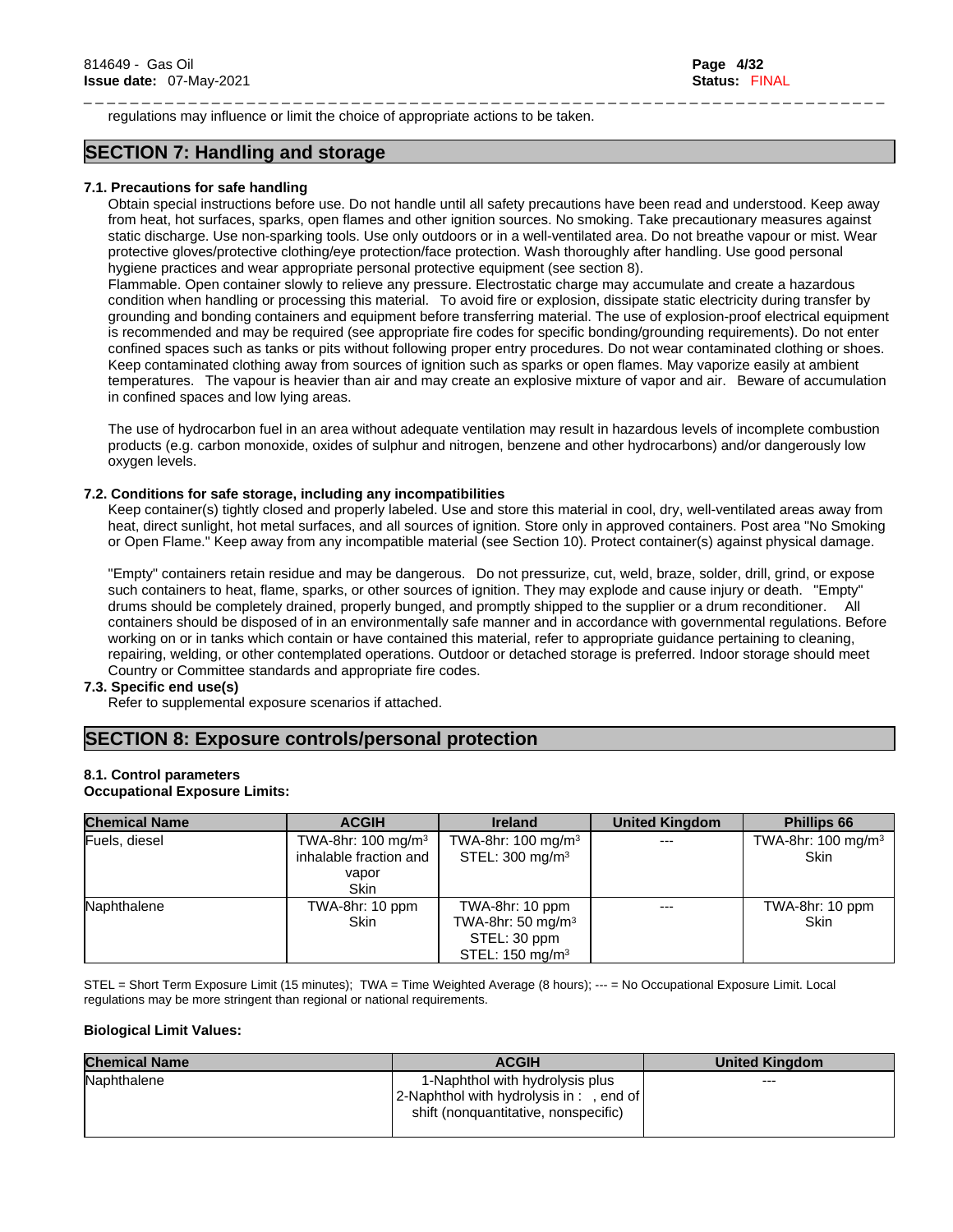\_ \_ \_ \_ \_ \_ \_ \_ \_ \_ \_ \_ \_ \_ \_ \_ \_ \_ \_ \_ \_ \_ \_ \_ \_ \_ \_ \_ \_ \_ \_ \_ \_ \_ \_ \_ \_ \_ \_ \_ \_ \_ \_ \_ \_ \_ \_ \_ \_ \_ \_ \_ \_ \_ \_ \_ \_ \_ \_ \_ \_ \_ \_ \_ \_ \_ \_ \_ \_ --- = No Biological Limit Value. Local regulations may be more stringent than regional or national requirements

# **Relevant DNEL and PNEC: Inhalation:** 27.3 mg/m<sup>3</sup>

## **Worker Derived No-Effect Level (DNEL) Consumer Derived No-Effect Level (DNEL) Inhalation:** Not applicable **Dermal:** 2.4 mg/kgbw/day **Dermal:** Not applicable **Ingestion:** Not applicable

**Environmental Predicted No-Effect Concentration (PNEC):** No information available

### **8.2. Exposure controls**

**Engineering controls:** If current ventilation practices are not adequate to maintain airborne concentrations below the established exposure limits, additional engineering controls may be required.

**Eye/Face Protection:** The use of eye protection that meets or exceeds EN 166 isrecommended to protect against potential eye contact, irritation, or injury. Depending on conditions of use, close fitting eye protection and a face shield may be necessary.

**Skin/Hand Protection:** The use of gloves impervious to the specific material handled that comply with EN 374 is advised to prevent skin contact. Users should check with manufacturers to confirm the breakthrough performance of their products. Depending on exposure and use conditions, additional protection may be necessary to prevent skin contact including use of items such as chemical resistant boots, aprons, arm covers, hoods, coveralls, or encapsulated suits. Suggested protective materials: Nitrile rubber

**Respiratory Protection:** Where there is potential for airborne exposure above the exposure limit an approved air purifying respirator equipped with Type A, organic gases and vapour filters (as specified by the manufacturer) may be used.

A respiratory protection programme that follows recommendations for the selection, use, care and maintenance of respiratory protective devices in EN 529:2005 should be followed whenever workplace conditions warrant a respirator's use. Air purifying respirators provide limited protection and cannot be used in atmospheres that exceed the maximum use concentration (as directed by regulation or the manufacturer's instructions), in oxygen deficient (less than 19.5 percent oxygen) situations, or under conditions that are immediately dangerous to life and health.

**Other Protective Equipment:** Eye wash and quick-drench shower facilities should be available in the work area. Thoroughly clean shoes and wash contaminated clothing before reuse.

**Environmental Exposure Controls:** Refer to Sections 6, 7, 12 and 13.

Suggestions provided in this section for exposure control and specific types of protective equipment are based on readily available information. Users should consult with the specific manufacturer to confirm the performance of their protective **equipment. Specific situations may require consultation with industrial hygiene, safety, or engineering professionals.**

### **SECTION 9: Physical and chemical properties**

### **9.1. Information on basic physical and chemical properties**

| Data represent typical values and are not intended to be specifications. $N/A = Not$ Applicable; $N/D = Not$ Determined |                                                                  |
|-------------------------------------------------------------------------------------------------------------------------|------------------------------------------------------------------|
| Appearance:                                                                                                             | Clear red                                                        |
| Physical form of product:                                                                                               | Liquid                                                           |
| Odour:                                                                                                                  | Diesel fuel                                                      |
| <b>Odour threshold:</b>                                                                                                 | N/D                                                              |
| pH:                                                                                                                     | N/A                                                              |
| Melting / freezing point:                                                                                               | N/D                                                              |
| Initial boiling point and boiling range:                                                                                | 356 - 734 °F / 180 - 390 °C                                      |
| <b>Flash point:</b>                                                                                                     | $> 55$ °C; (Marine Gas Oil $>60^{\circ}$ C)                      |
| Method:                                                                                                                 | CC (closed cup)                                                  |
| <b>Evaporation Rate (nBuAc=1):</b>                                                                                      | N/D                                                              |
| Flammability (solid, gas):                                                                                              | N/A                                                              |
| Upper Explosive Limits (vol % in air):                                                                                  | 5.0                                                              |
| Lower Explosive Limits (vol % in air):                                                                                  | 0.5                                                              |
| Vapour pressure:                                                                                                        | <0.3 kPa @20°C                                                   |
| Vapour density:                                                                                                         | $>1$ (air = 1)                                                   |
| <b>Relative density:</b>                                                                                                | $0.82 - 0.875$ @ 60°F (15.6°C) (water = 1)                       |
| Solubility(ies):                                                                                                        | Negligible                                                       |
| Partition coefficient n-octanol /water (log KOW):                                                                       | N/D                                                              |
| <b>Autoignition temperature:</b>                                                                                        | 250 °C                                                           |
| Decomposition temperature:                                                                                              | N/D                                                              |
| Viscosity:                                                                                                              | 4.8 mm <sup>2</sup> /s @ 20°C; 1.5-5.5 mm <sup>2</sup> /s @ 40°C |
| <b>Explosive properties:</b>                                                                                            | N/D                                                              |
| <b>Oxidising properties:</b>                                                                                            | N/D                                                              |
| 9.2. Other information                                                                                                  |                                                                  |
| Other information                                                                                                       |                                                                  |
|                                                                                                                         |                                                                  |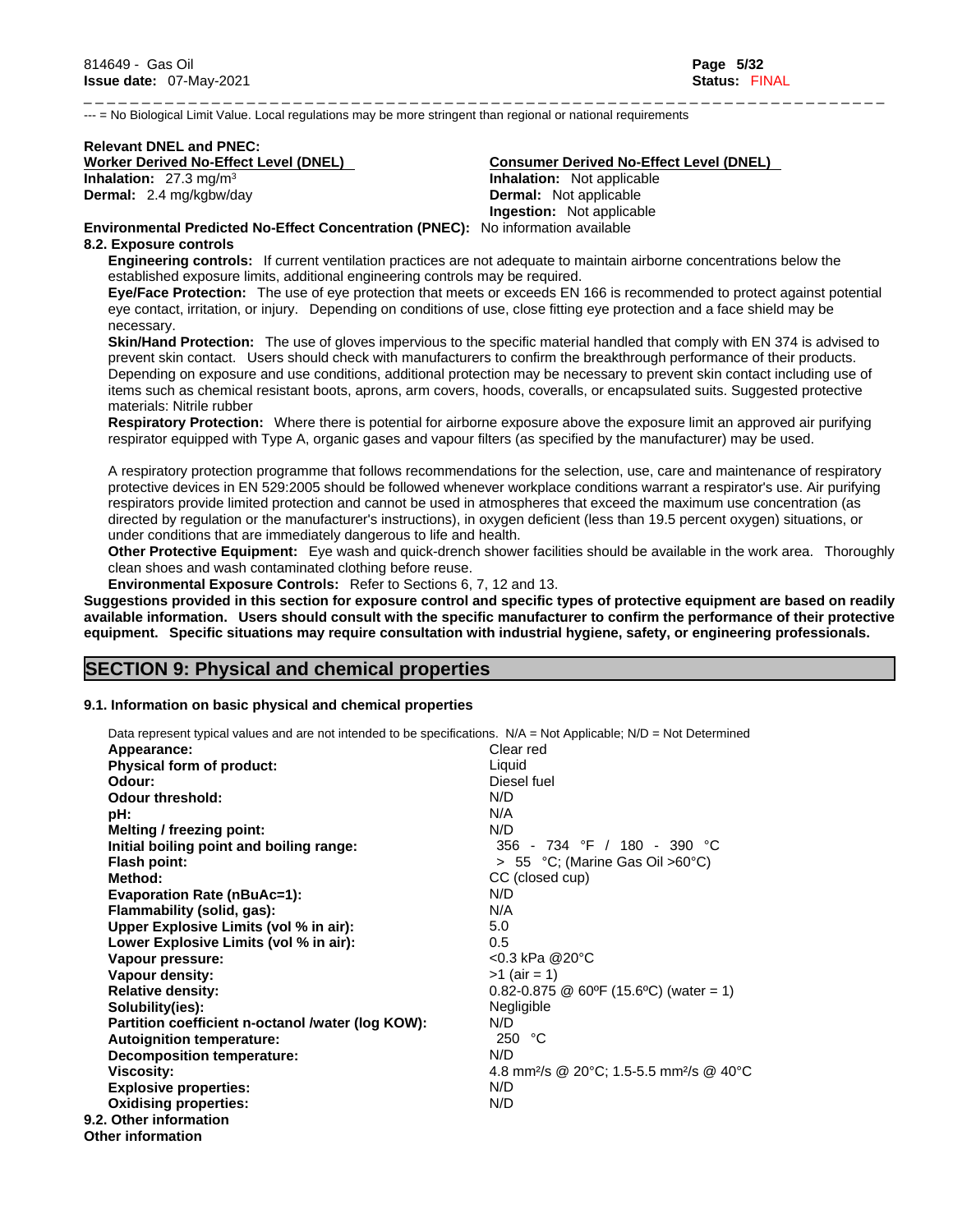**Pour point:**  $-24 \text{ °C}$ **Bulk Density:** N/D

\_ \_ \_ \_ \_ \_ \_ \_ \_ \_ \_ \_ \_ \_ \_ \_ \_ \_ \_ \_ \_ \_ \_ \_ \_ \_ \_ \_ \_ \_ \_ \_ \_ \_ \_ \_ \_ \_ \_ \_ \_ \_ \_ \_ \_ \_ \_ \_ \_ \_ \_ \_ \_ \_ \_ \_ \_ \_ \_ \_ \_ \_ \_ \_ \_ \_ \_ \_ \_

### **SECTION 10: Stability and reactivity**

- 
- 
- 
- 

**10.1. Reactivity 10.1. Reactivity 10.1. Reactive. 10.2. Chemical stability** Stable under normal ambient and anticipated conditions of use. **10.3. Possibility of hazardous reactions example 10.3. Possibility of hazardous** reactions not anticipated. **10.4. Conditions to avoid Avoid high temperatures and all sources of ignition. Prevent** vapour accumulation. **10.5. Incompatible materials and incompatible materials** Avoid contact with strong oxidizing agents and strong reducing agents. **10.6. Hazardous decomposition products** Not anticipated under normal conditions of use.

### **SECTION 11: Toxicological information**

#### **11.1. Information on toxicologicaleffects Substance / Mixture**

| <b>Acute</b><br><b>Toxicity</b> | <b>Hazard</b>                                                              | Additional Information LC50/LD50 Data |                                            |
|---------------------------------|----------------------------------------------------------------------------|---------------------------------------|--------------------------------------------|
| <b>Inhalation</b>               | <b>Harmful if inhaled</b>                                                  |                                       | >4.1 mg/L (mist, estimated);<br>l(rat)     |
| Dermal                          | <b>IUnlikely to be harmful</b>                                             |                                       | $\frac{1}{2}$ 2 g/kg (estimated); (rabbit) |
| Oral                            | Unlikely to be harmful                                                     |                                       | l > 5 g/kg (estimated); (rat)              |
|                                 | 1 Marti <b>: D</b> randra of Empressor, Tabeledon and condent alde condent |                                       |                                            |

**Likely Routes of Exposure:** Inhalation, eye contact, skin contact

**Aspiration Hazard:** May be fatal if swallowed and enters airways.

**Skin Corrosion/Irritation:** Causes skin irritation. Repeated exposure may cause skin dryness or cracking.

**Serious Eye Damage/Irritation:** Causes mild eye irritation.

**Skin Sensitisation:** Not expected to be a skin sensitizer.

**Respiratory Sensitisation:** No information available on the mixture, however none of the components have been classified for respiratory sensitisation (or are below the concentration threshold for classification).

**Specific Target Organ Toxicity (Single Exposure):** Not expected to cause organ effects from single exposure.

**Specific Target Organ Toxicity (Repeated Exposure):** May cause damage to organs through prolonged or repeated exposure.

**Carcinogenicity:** May cause cancer.

**Germ Cell Mutagenicity:** No information available on the mixture, however none of the components have been classified for germ cell mutagenicity (or are below the concentration threshold for classification).

**Reproductive Toxicity:** No information available on the mixture, however none of the components have been classified for reproductive toxicity (or are below the concentration threshold for classification).

### **11.2 Information on Hazardous Components**

#### **Distillates, petroleum, light catalytic cracked**

*Carcinogenicity:* Repeated skin application of cracked gas oils has been shown to cause an increased incidence of skin tumours in mice.

*Target Organ(s):* Repeated dermal application of petroleum gas oils for 90 days resulted in decreased liver, thymus, and spleen weights, and altered bone marrow function. Microscopic alterations included liver hypertrophy and necrosis, decreased hematopoesis and lymphocyte depletion.

*Target organs, tissues and biological systems:* Liver, thymus, bone marrow

### **Distillates, petroleum, hydrodesulfurized middle**

*Target Organ(s):* Repeated dermal application of petroleum gas oils for 90 days resulted in decreased liver, thymus, and spleen weights, and altered bone marrow function. Microscopic alterations included liver hypertrophy and necrosis, decreased hematopoesis and lymphocyte depletion.

*Target organs, tissues and biological systems:* thymus, Liver, bone marrow

**Fuels, diesel**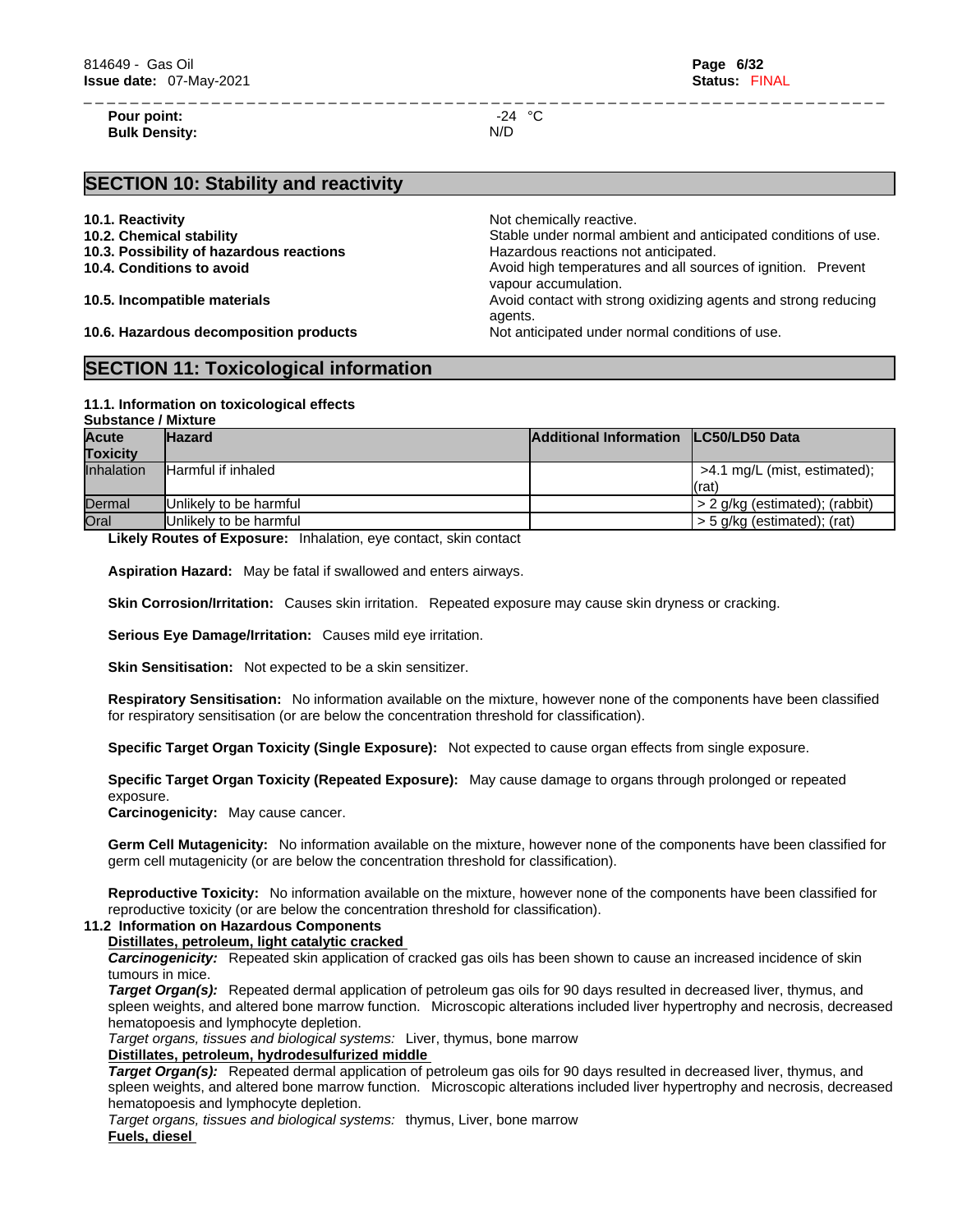\_ \_ \_ \_ \_ \_ \_ \_ \_ \_ \_ \_ \_ \_ \_ \_ \_ \_ \_ \_ \_ \_ \_ \_ \_ \_ \_ \_ \_ \_ \_ \_ \_ \_ \_ \_ \_ \_ \_ \_ \_ \_ \_ \_ \_ \_ \_ \_ \_ \_ \_ \_ \_ \_ \_ \_ \_ \_ \_ \_ \_ \_ \_ \_ \_ \_ \_ \_ \_ *Carcinogenicity:* Repeated application of residual aromatic extracts to mouse skin resulted in an increased incidence of skin tumours. They have been identified as a carcinogen by IARC.

*Target Organ(s):* Repeated dermal application of petroleum gas oils for 90 days resulted in decreased liver, thymus, and spleen weights, and altered bone marrow function. Microscopic alterations included liver hypertrophy and necrosis, decreased hematopoesis and lymphocyte depletion.

*Target organs, tissues and biological systems:* thymus, Liver, bone marrow

### **Petroleum gas oil fraction, co-processed (catalytic cracking) with renewable hydrocarbons of plant and/or animal origin**

*Carcinogenicity:* Repeated skin application of cracked gas oils has been shown to cause an increased incidence of skin tumours in mice.

*Target Organ(s):* Repeated dermal application of petroleum gas oils for 90 days resulted in decreased liver, thymus, and spleen weights, and altered bone marrow function. Microscopic alterations included liver hypertrophy and necrosis, decreased hematopoesis and lymphocyte depletion.

*Target organs, tissues and biological systems:* Liver, thymus, bone marrow

### **Naphthalene**

*Carcinogenicity:* Naphthalene has been evaluated in two year inhalation studies in both rats and mice. The US National Toxicology Programme (NTP) concluded that there is clear evidence of carcinogenicity in male and female rats based on increased incidences of respiratory epithelial adenomas and olfactory epithelial neuroblastomas of the nose. NTP found some evidence of carcinogenicity in female mice (alveolar adenomas) and no evidence of carcinogenicity in male mice. Naphthalene has been identified as a carcinogen by IARC and NTP.

### **SECTION 12: Ecological information**

### **12.1. Toxicity**

Experimental studies of gas oils show that acute aquatic toxicity values are typically in the range 2-20 mg/L. These values are consistent with the predicted aquatic toxicity of these substances based on their hydrocarbon compositions. They should be regarded as toxic to aquatic organisms, with the potential to cause long term adverse effects in the aquatic environment.

#### **12.2. Persistence and degradability**

Gas oils are complex combinations of individual hydrocarbon species. Based on the known or expected properties of individual constituents, category members are not predicted to be readily biodegradable. Some hydrocarbon constituents of gas oils are predicted to meet the criteria for persistence; on the other hand, some components can be easily degraded by microorganisms under aerobic conditions.

**Persistence per IOPC Fund definition:** Non-Persistent

#### **12.3. Bioaccumulative potential**

Gas oil components have measured or calculated Log Kow values in the range of 3.9 to 6 which indicates a high potential to bioaccumulate. Lower molecular weight compounds are readily metabolized and the actual bioaccumulation potential of higher molecular weight compounds is limited by the low water solubility and large molecular size.

### **12.4. Mobility in soil**

Releases to water will result in a hydrocarbon film floating and spreading on the surface. For the lighter components, volatilisation is an important loss process and reduces the hazard to aquatic organisms. In air, the hydrocarbon vapours react readily with hydroxyl radicals with half-lives of less than one day. Photoxidation on the water surface is also a significant loss process particularly for polycyclic aromatic compounds. In water, the majority of components will be adsorbed on sediment. Adsorption is the most predominant physical process on release to soil. Adsorbed hydrocarbons will slowly degrade in both water and soil.

#### **12.5. Results of PBT and vPvB assessment**

Not a PBT or vPvB substance.

#### **12.6. Other adverse effects**

None anticipated.

### **SECTION 13: Disposal considerations**

#### **13.1. Waste treatment methods**

**European Waste Code:** 13 07 01\* fuel oil and diesel

This material, if discarded as produced, would be considered as hazardous waste pursuant to Directive 2008/98/EC on hazardous waste, and subject to the provisions of that Directive unless Article 1(5) of that Directive applies.

This code has been assigned based upon the most common uses for this material and may not reflect contaminants resulting from actual use. Waste generators/producers are responsible for assessing the actual process used when generating the waste and it's contaminants in order to assign the proper waste disposal code.

Disposal must be in accordance with Directive 2008/98/EC and other applicable national or regional provisions, and based upon material characteristics at time of disposal. For incineration of waste, follow Directive 2000/76/EC. For landfill of waste, follow Directive 1999/31/EC. Product is suitable for burning in an enclosed controlled burner for fuel value if >5000 BTU, or disposal by supervised incineration at very high temperatures to prevent formation of undesirable combustion products.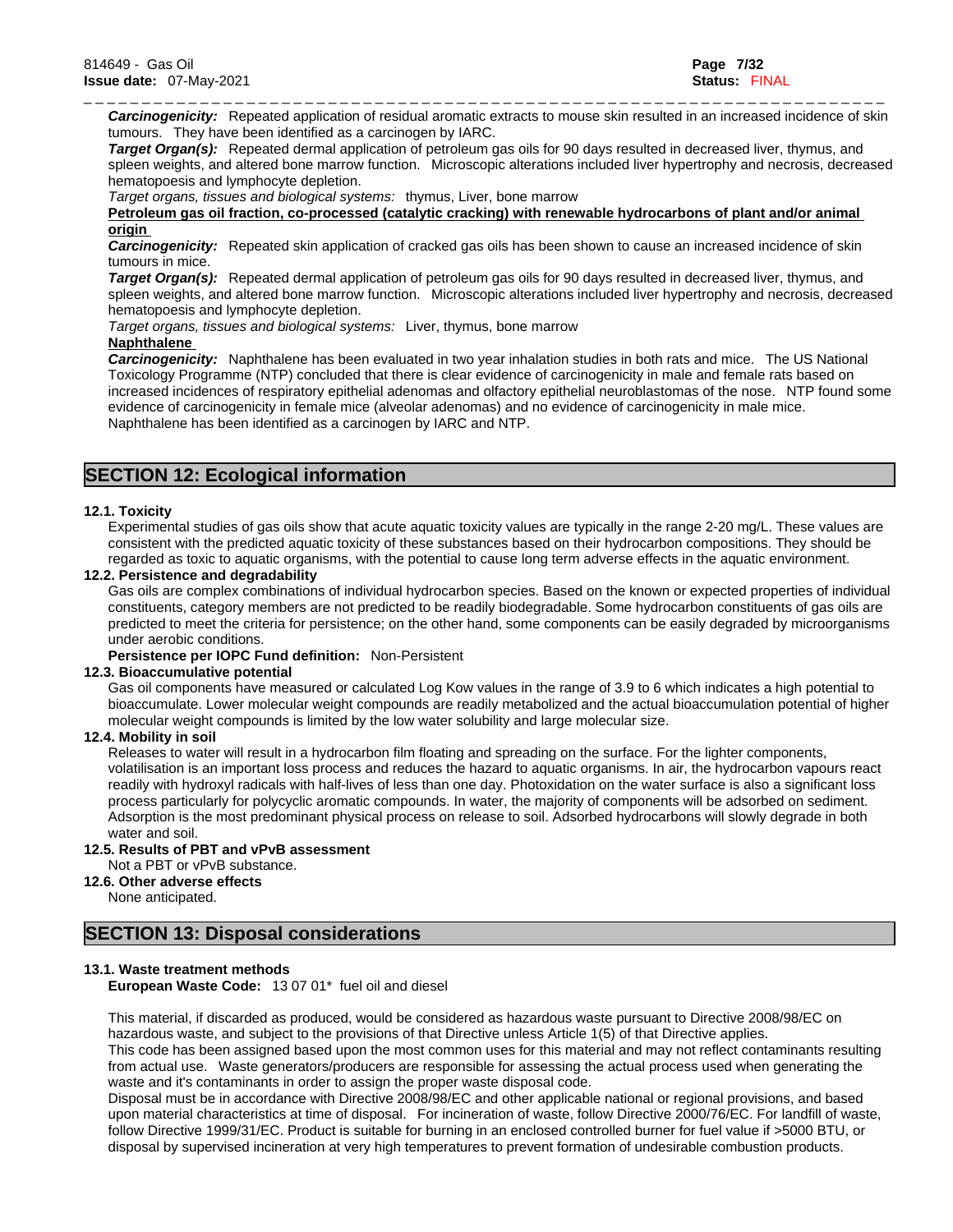#### Follow Directive 2000/76/EC.

**Empty Containers:** Container contents should be completely used and containers emptied prior to discard. Empty drums should be properly sealed and promptly returned to a drum reconditioner. All containers should be disposed of in an environmentally safe manner and in accordance with applicable regulations.

\_ \_ \_ \_ \_ \_ \_ \_ \_ \_ \_ \_ \_ \_ \_ \_ \_ \_ \_ \_ \_ \_ \_ \_ \_ \_ \_ \_ \_ \_ \_ \_ \_ \_ \_ \_ \_ \_ \_ \_ \_ \_ \_ \_ \_ \_ \_ \_ \_ \_ \_ \_ \_ \_ \_ \_ \_ \_ \_ \_ \_ \_ \_ \_ \_ \_ \_ \_ \_

### **SECTION 14: Transport information**

### **14.1. UN number**

- UN1202
- **14.2. UN proper shipping name**

Diesel fuel; Gas oil; Heating oil, light,

**14.3. Transport hazard class(es)** 

3

### **14.4. Packing group**

III

### **14.5. Environmental hazards**

Marine pollutant - Environmentally Hazardous

#### **14.6. Special precautions for user**

 *If transported in bulk by marine vessel in international waters, product is being carried under the scope of MARPOL Annex I.*

**14.7. Transport in bulk according to Annex II of MARPOL 73/78 and the IBC Code**

Not applicable

### **SECTION 15: Regulatory information**

### **15.1. Safety, health and environmental regulations/legislation specific for the substance or mixture**

EC 1272/2008 - Classification, labelling and packaging of substances and mixtures EN166:2002 Eye Protection EN 529:2005 Respiratory Protective devices BS EN 374-1:2016 Protective gloves against chemicals and micro-organisms Workplace Exposure Limits, EH40/2005, Control of Substances Hazardous to Health Directive 2008/98/EC (Waste Framework Directive) Directive 2000/76/EC on incineration of waste Directive 1999/31/EC on landfill of waste **Export Rating:** NLR (No Licence Required)

### **15.2. Chemical safety assessment**

A chemical safety assessment has been carried out for the substance/mixture.

### **SECTION 16: Other information**

**Issue date** 07-May-2021 **Status:** FINAL **Previous Issue Date:** 05-Apr-2021 **Revised Sections or Basis for Revision:** REACH Registration Number **SDS Number: 814649 Language:** BE **Only Representative: BCS Only Representative: BCS Only Representative Services Ltd** 

Pembroke House, 30 Upper Pembroke Street Dublin 2 Ireland Tel. +353 1 234 2546 Email: info@bcs-onlyrep.eu

### **List of Relevant Hazard Statements:**

H226 - Flammable liquid and vapour H302 - Harmful if swallowed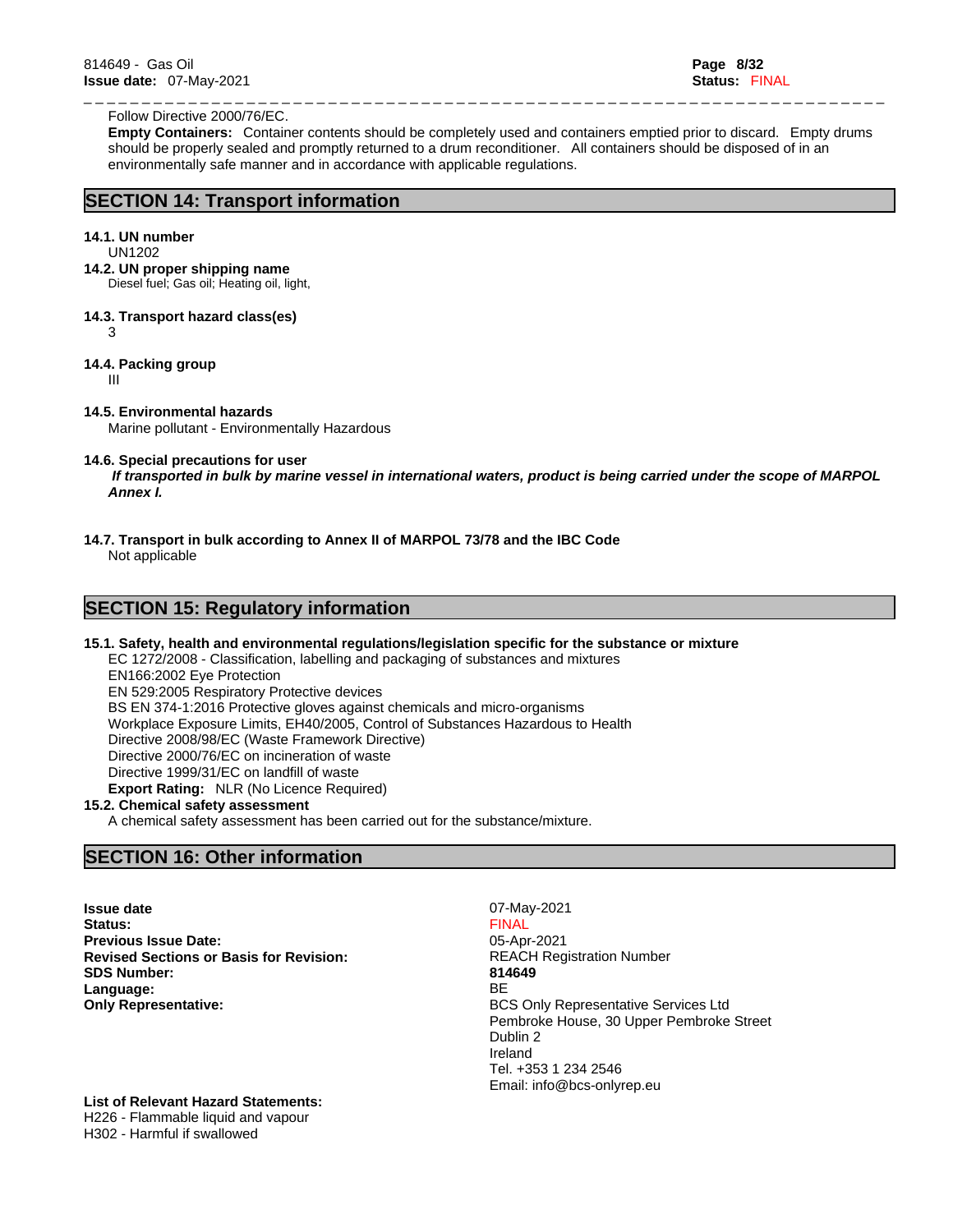H304 - May be fatal if swallowed and enters airways

- H315 Causes skin irritation
- H332 Harmful if inhaled
- H350 May cause cancer

H351 - Suspected of causing cancer

- H373 May cause damage to organs through prolonged or repeated exposure
- H400 Very toxic to aquatic life
- H410 Very toxic to aquatic life with long lasting effects

| <b>Requlatory Basis of Classification</b>                                    |                                 |
|------------------------------------------------------------------------------|---------------------------------|
| Classification                                                               | <b>Regulatory Basis</b>         |
| H226 - Flammable liquids -- Category 3                                       | On basis of test data           |
| H304 -- Aspiration Hazard -- Category 1                                      | Based on component information. |
| H315 -- Skin corrosion/irritation -- Category 2                              | Based on component information. |
| H332 -- Acute toxicity, Inhalation -- Category 4                             | Based on component information. |
| H350 -- Carcinogenicity -- Category 1B                                       | Based on component information. |
| H373 -- Specific target organ toxicity (repeated exposure) -- Category 2     | Based on component information. |
| (thymus/Liver/bone marrow)                                                   |                                 |
| H400 -- Hazardous to the aquatic environment, acute toxicity -- Category 1   | Based on component information. |
| H410 -- Hazardous to the aquatic environment, chronic toxicity -- Category 1 | Based on component information. |
|                                                                              |                                 |

#### **Key literature references and sources for data:**

Information used includes one or more of the following: results from internal company data, supplier toxicology studies, CONCAWE Product Dossiers and other publicly available resources.

\_ \_ \_ \_ \_ \_ \_ \_ \_ \_ \_ \_ \_ \_ \_ \_ \_ \_ \_ \_ \_ \_ \_ \_ \_ \_ \_ \_ \_ \_ \_ \_ \_ \_ \_ \_ \_ \_ \_ \_ \_ \_ \_ \_ \_ \_ \_ \_ \_ \_ \_ \_ \_ \_ \_ \_ \_ \_ \_ \_ \_ \_ \_ \_ \_ \_ \_ \_ \_

#### **Guide to Abbreviations:**

ACGIH = American Conference of Governmental Industrial Hygienists; ADR = Agreement on Dangerous Goods by Road; BMGV = Biological Monitoring Guidance Value; CASRN = Chemical Abstracts Service Registry Number; CEILING = Ceiling Limit; EINECS - European Inventory of Existing Commercial Chemical Substances; EPA = [US] Environmental Protection Agency; Germany-TRGS = Technical Rules for Dangerous Substances; IARC = International Agency for Research on Cancer; ICAO/IATA = International Civil Aviation Organisation / International Air Transport Association; INSHT = National Institute for Health and Safety at Work; IMDG = International Maritime Dangerous Goods; Irland-HSA = Ireland's National Health and Safety Authority; LEL = Lower Explosive Limit; MARPOL = Marine Pollution; N/A = Not Applicable; N/D = Not Determined; NTP = [US] National Toxicology Programme; PBT = Persistent, Bioaccumulative and Toxic; RID = Regulations Concerning the International Transport of Dangerous Goods by Rail; STEL = Short Term Exposure Limit; TLV = Threshold Limit Value; TRGS 903 = Technical rules for hazardous substances; TWA = Time Weighted Average; UEL = Upper Explosive Limit; UK-EH40 = United Kingdom EH40/2005 OEL; vPvB = very Persistent, very Bioaccumulative

#### **Disclaimer of Expressed and implied Warranties:**

The information presented in this Safety Data Sheet is based on data believed to be accurate as of the date this Safety Data Sheet was prepared. HOWEVER, NO WARRANTY OF MERCHANTABILITY, FITNESS FOR ANY PARTICULAR PURPOSE, OR ANY OTHER WARRANTY IS EXPRESSED OR IS TO BE IMPLIED REGARDING THE ACCURACY OR COMPLETENESS OF THE INFORMATION PROVIDED ABOVE, THE RESULTS TO BE OBTAINED FROM THE USE OF THIS INFORMATION OR THE PRODUCT, THE SAFETY OF THIS PRODUCT, OR THE HAZARDS RELATED TO ITS USE. No responsibility is assumed for any damage or injury resulting from abnormal use or from any failure to adhere to recommended practices. The information provided above, and the product, are furnished on the condition that the person receiving them shall make their own determination as to the suitability of the product for their particular purpose and on the condition that they assume the risk of their use. In addition, no authorisation is given nor implied to practice any patented invention without a licence.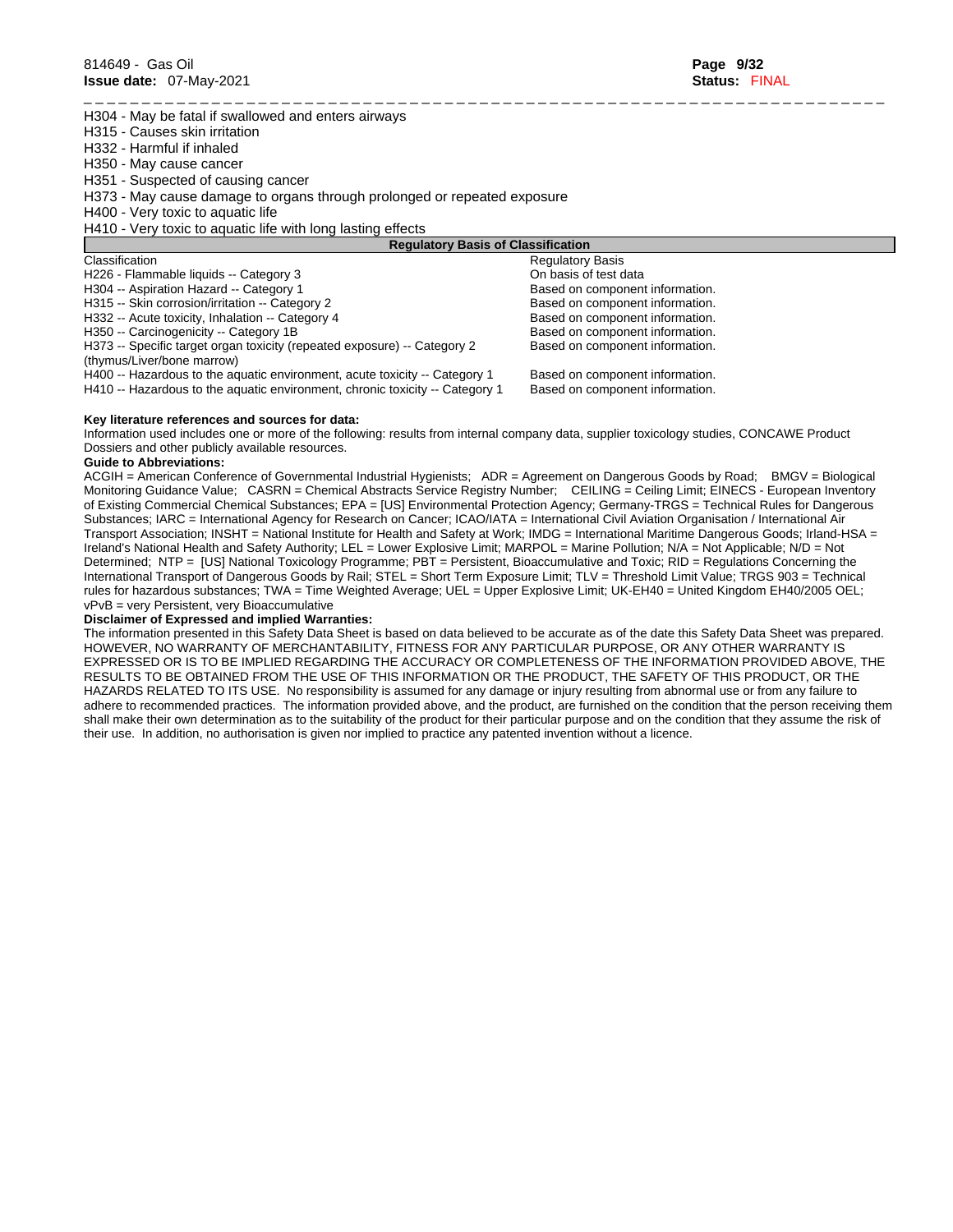**1. Manufacture of substance - Industrial** 

| <b>Section 1 Exposure Scenario</b><br>Vacuum or Hydrocracked Gas Oils and Distillate Fuels |                                                                                                                                                                                                                                                                                                                                                                                                                                                                                                                                                                                                                                                                                                                                                                                                                                                                                                                                                                                                                                                                                                                                                                         |
|--------------------------------------------------------------------------------------------|-------------------------------------------------------------------------------------------------------------------------------------------------------------------------------------------------------------------------------------------------------------------------------------------------------------------------------------------------------------------------------------------------------------------------------------------------------------------------------------------------------------------------------------------------------------------------------------------------------------------------------------------------------------------------------------------------------------------------------------------------------------------------------------------------------------------------------------------------------------------------------------------------------------------------------------------------------------------------------------------------------------------------------------------------------------------------------------------------------------------------------------------------------------------------|
| Title                                                                                      | Manufacture of substance                                                                                                                                                                                                                                                                                                                                                                                                                                                                                                                                                                                                                                                                                                                                                                                                                                                                                                                                                                                                                                                                                                                                                |
| <b>Use Descriptor</b>                                                                      |                                                                                                                                                                                                                                                                                                                                                                                                                                                                                                                                                                                                                                                                                                                                                                                                                                                                                                                                                                                                                                                                                                                                                                         |
| Sector(s) of use                                                                           | 3, 8, 9                                                                                                                                                                                                                                                                                                                                                                                                                                                                                                                                                                                                                                                                                                                                                                                                                                                                                                                                                                                                                                                                                                                                                                 |
| Process category(ies)                                                                      | 1, 2, 3, 4, 8a, 8b, 15                                                                                                                                                                                                                                                                                                                                                                                                                                                                                                                                                                                                                                                                                                                                                                                                                                                                                                                                                                                                                                                                                                                                                  |
| Environmental release category(ies)                                                        | 1.4                                                                                                                                                                                                                                                                                                                                                                                                                                                                                                                                                                                                                                                                                                                                                                                                                                                                                                                                                                                                                                                                                                                                                                     |
| Specific Environmental Release Category                                                    | ESVOC SpERC 1.1.v1                                                                                                                                                                                                                                                                                                                                                                                                                                                                                                                                                                                                                                                                                                                                                                                                                                                                                                                                                                                                                                                                                                                                                      |
| Processes, tasks, activities covered                                                       |                                                                                                                                                                                                                                                                                                                                                                                                                                                                                                                                                                                                                                                                                                                                                                                                                                                                                                                                                                                                                                                                                                                                                                         |
|                                                                                            | Manufacture of the substance or use as a process chemical or extraction agent. Includes recycling/recovery, material transfers,                                                                                                                                                                                                                                                                                                                                                                                                                                                                                                                                                                                                                                                                                                                                                                                                                                                                                                                                                                                                                                         |
|                                                                                            | storage, maintenance and loading (including marine vessel/barge, road/rail car and bulk container), sampling and associated                                                                                                                                                                                                                                                                                                                                                                                                                                                                                                                                                                                                                                                                                                                                                                                                                                                                                                                                                                                                                                             |
| laboratory activities.                                                                     |                                                                                                                                                                                                                                                                                                                                                                                                                                                                                                                                                                                                                                                                                                                                                                                                                                                                                                                                                                                                                                                                                                                                                                         |
| Section 2 Operational conditions and risk management measures                              |                                                                                                                                                                                                                                                                                                                                                                                                                                                                                                                                                                                                                                                                                                                                                                                                                                                                                                                                                                                                                                                                                                                                                                         |
| 2.1 Control of worker exposure                                                             |                                                                                                                                                                                                                                                                                                                                                                                                                                                                                                                                                                                                                                                                                                                                                                                                                                                                                                                                                                                                                                                                                                                                                                         |
| <b>Product characteristics</b>                                                             |                                                                                                                                                                                                                                                                                                                                                                                                                                                                                                                                                                                                                                                                                                                                                                                                                                                                                                                                                                                                                                                                                                                                                                         |
| Physical form of product                                                                   | Liquid, vapour pressure < 0.5 kPa at STP                                                                                                                                                                                                                                                                                                                                                                                                                                                                                                                                                                                                                                                                                                                                                                                                                                                                                                                                                                                                                                                                                                                                |
| Concentration of substance in product                                                      | Covers percentage substance in the product up to 100 % (unless<br>stated differently).                                                                                                                                                                                                                                                                                                                                                                                                                                                                                                                                                                                                                                                                                                                                                                                                                                                                                                                                                                                                                                                                                  |
| Frequency and duration of use                                                              | Covers daily exposures up to 8 hours (unless stated differently)                                                                                                                                                                                                                                                                                                                                                                                                                                                                                                                                                                                                                                                                                                                                                                                                                                                                                                                                                                                                                                                                                                        |
| Other operational conditions affecting exposure                                            | Operation is carried out at elevated temperature (>20°C above                                                                                                                                                                                                                                                                                                                                                                                                                                                                                                                                                                                                                                                                                                                                                                                                                                                                                                                                                                                                                                                                                                           |
|                                                                                            | ambient temperature). Assumes a good basic standard of                                                                                                                                                                                                                                                                                                                                                                                                                                                                                                                                                                                                                                                                                                                                                                                                                                                                                                                                                                                                                                                                                                                  |
|                                                                                            | occupational hygiene is implemented.                                                                                                                                                                                                                                                                                                                                                                                                                                                                                                                                                                                                                                                                                                                                                                                                                                                                                                                                                                                                                                                                                                                                    |
|                                                                                            |                                                                                                                                                                                                                                                                                                                                                                                                                                                                                                                                                                                                                                                                                                                                                                                                                                                                                                                                                                                                                                                                                                                                                                         |
| <b>Contributing Scenarios / Product Category</b>                                           | <b>Specific Risk Management Measures &amp; Operating</b><br><b>Conditions</b>                                                                                                                                                                                                                                                                                                                                                                                                                                                                                                                                                                                                                                                                                                                                                                                                                                                                                                                                                                                                                                                                                           |
| General measures applicable to all activities<br>General measures (skin irritants)         | Control any potential exposure using measures such as<br>contained or enclosed systems, properly designed and<br>maintained facilities and a good standard of general<br>ventilation. Drain down systems and transfer lines prior to<br>breaking containment. Drain down and flush equipment<br>where possible prior to maintenance. Where there is<br>potential for exposure: Ensure relevant staff are informed<br>of the nature of exposure and aware of basic actions to<br>minimise exposures; ensure suitable personal protective<br>equipment is available; clear up spills and dispose of<br>waste in accordance with regulatory requirements; monitor<br>effectiveness of control measures; consider the need for<br>health surveillance; identify and implement corrective<br>actions.<br>Avoid direct skin contact with product. Identify potential<br>areas for indirect skin contact. Wear gloves (tested to<br>EN374) if hand contact with substance likely. Clean up<br>contamination/spills as soon as they occur. Wash off any<br>skin contamination immediately. Provide basic employee<br>training to prevent / minimise exposures and to report any |
|                                                                                            | skin problems that may develop.                                                                                                                                                                                                                                                                                                                                                                                                                                                                                                                                                                                                                                                                                                                                                                                                                                                                                                                                                                                                                                                                                                                                         |
| General exposures (closed systems)                                                         | Handle substance within a closed system                                                                                                                                                                                                                                                                                                                                                                                                                                                                                                                                                                                                                                                                                                                                                                                                                                                                                                                                                                                                                                                                                                                                 |
| General exposures (open systems)                                                           | Wear suitable gloves tested to EN374.                                                                                                                                                                                                                                                                                                                                                                                                                                                                                                                                                                                                                                                                                                                                                                                                                                                                                                                                                                                                                                                                                                                                   |
| Process sampling                                                                           | No other specific measures identified                                                                                                                                                                                                                                                                                                                                                                                                                                                                                                                                                                                                                                                                                                                                                                                                                                                                                                                                                                                                                                                                                                                                   |
| bulk closed loading and unloading                                                          | Handle substance within a closed system Wear suitable                                                                                                                                                                                                                                                                                                                                                                                                                                                                                                                                                                                                                                                                                                                                                                                                                                                                                                                                                                                                                                                                                                                   |
|                                                                                            | gloves tested to EN374.                                                                                                                                                                                                                                                                                                                                                                                                                                                                                                                                                                                                                                                                                                                                                                                                                                                                                                                                                                                                                                                                                                                                                 |
| bulk open loading and unloading                                                            | Wear suitable gloves tested to EN374.                                                                                                                                                                                                                                                                                                                                                                                                                                                                                                                                                                                                                                                                                                                                                                                                                                                                                                                                                                                                                                                                                                                                   |
| Equipment cleaning and maintenance                                                         | Drain down system prior to equipment break-in or                                                                                                                                                                                                                                                                                                                                                                                                                                                                                                                                                                                                                                                                                                                                                                                                                                                                                                                                                                                                                                                                                                                        |
|                                                                                            |                                                                                                                                                                                                                                                                                                                                                                                                                                                                                                                                                                                                                                                                                                                                                                                                                                                                                                                                                                                                                                                                                                                                                                         |

\_ \_ \_ \_ \_ \_ \_ \_ \_ \_ \_ \_ \_ \_ \_ \_ \_ \_ \_ \_ \_ \_ \_ \_ \_ \_ \_ \_ \_ \_ \_ \_ \_ \_ \_ \_ \_ \_ \_ \_ \_ \_ \_ \_ \_ \_ \_ \_ \_ \_ \_ \_ \_ \_ \_ \_ \_ \_ \_ \_ \_ \_ \_ \_ \_ \_ \_ \_ \_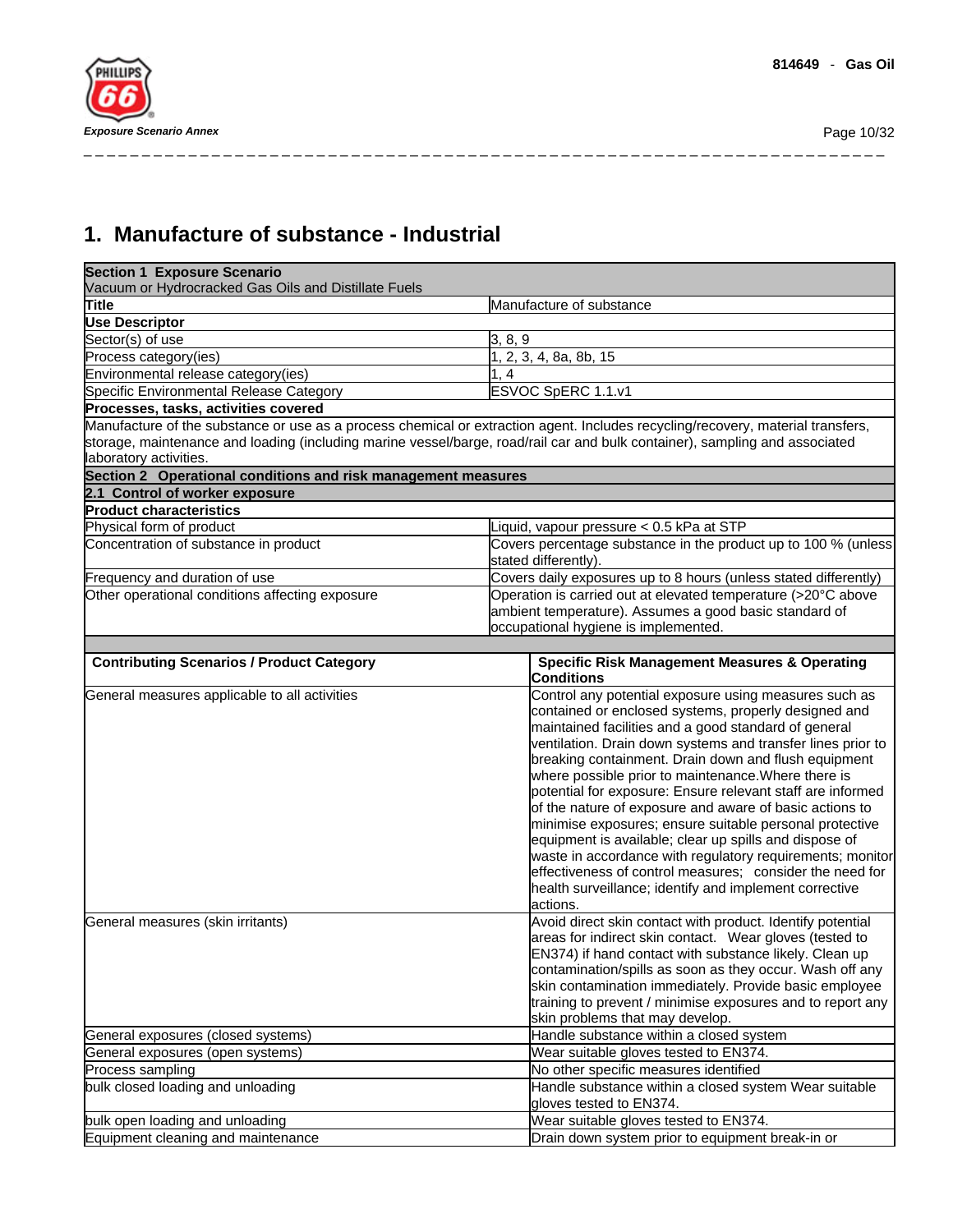|                       | maintenance Wear chemically resistant gloves (tested to<br>EN374) in combination with 'basic' employee training. |
|-----------------------|------------------------------------------------------------------------------------------------------------------|
| Laboratory activities | INo other specific measures identified                                                                           |
| Bulk product storage  | Store substance within a closed system                                                                           |

Vacuum or Hydrocracked Gas Oils and Distillate Fuels exhibits acute inhalation toxicity and is classified R20 (Harmful by inhalation) accordingly. The available data for this adverse effect do not provide quantitative dose-response information, but there exists toxicity data appropriate to allow a qualitative risk characterisation; please see section 2 of the SDS for the necessary / additional RMMs. Vacuum or Hydrocracked Gas Oils and Distillate Fuels exhibits irritation to the skin and is classified R38 (Irritating to skin) accordingly. The available data for this adverse effect do not provide quantitative dose-response information, but there exists toxicity data appropriate to allow a qualitative risk characterisation; please see section 2 of the SDS for the necessary RMMs. Vacuum or Hydrocracked Gas Oils and Distillate Fuels is classified R65 (Harmful: may cause lung damage if swallowed). The available data for this adverse effect do not provide quantitative dose-response information for a D(M)NEL to be derived. Instead, the toxicity data triggers a qualitative risk characterisation and the RMMs in section 2 of the SDS aims to define the appropriate RMMs necessary to protect from this adverse effect. There is limited evidence of carcinogenic effects in Vacuum or Hydrocracked Gas Oils and Distillate Fuels and it is classified R40 (May cause cancer) accordingly. The available data for this adverse effect do not provide quantitative dose-response information for a D(M)NEL to be derived. Instead, the toxicity data triggers a qualitative risk characterisation and the RMMs in section 2 of the SDS aim to define the appropriate RMMs necessary to protect from these adverse effects.

| 2.2 Control of environmental exposure                                                                                             |          |
|-----------------------------------------------------------------------------------------------------------------------------------|----------|
| <b>Product characteristics</b>                                                                                                    |          |
| Substance is complex UVCB. Predominantly hydrophobic.                                                                             |          |
| Amounts used                                                                                                                      |          |
| Fraction of EU tonnage used in region                                                                                             | 0.1      |
| Regional use tonnage (tonnes/year)                                                                                                | 2.8e7    |
| Fraction of regional tonnage used locally                                                                                         | 0.021    |
| <b>Frequency and duration of use</b>                                                                                              |          |
| lContinuous release.                                                                                                              |          |
| Emission days (days/year)                                                                                                         | 300      |
| Environmental factors not influenced by risk management                                                                           |          |
| ocal freshwater dilution factor                                                                                                   | 10       |
| Local marine water dilution factor                                                                                                | 100      |
| Other operational conditions of use affecting environmental exposure                                                              |          |
| Release fraction to air from process (initial release prior to RMM)                                                               | $1.0e-2$ |
| Release fraction to wastewater from process (initial release prior to RMM)                                                        | $3.0e-5$ |
| Release fraction to soil from process (initial release prior to RMM)                                                              | 0.0001   |
| Technical conditions and measures at process level (source) to prevent release                                                    |          |
| Common practices vary across sites thus conservative process release estimates used.                                              |          |
| Technical onsite conditions and measures to reduce or limit discharges, air emissions and releases to soil                        |          |
| Risk from environmental exposure is driven by freshwater sediment. Prevent discharge of undissolved substance to or recover       |          |
| from onsite wastewater.                                                                                                           |          |
| Treat air emission to provide a typical removal efficiency of (%):                                                                | 90       |
| Treat onsite wastewater (prior to receiving water discharge) to provide the required removal 90.3                                 |          |
| efficiency $>=$ (%):                                                                                                              |          |
| If discharging to domestic sewage treatment plant, provide the required onsite wastewater<br>removal efficiency of $\geq=(\%)$ :  | Ю        |
| Organisation measures to prevent/limit release from site                                                                          |          |
| Prevent discharge of undissolved substance to or recover from onsite wastewater. Do not apply industrial sludge to natural soils. |          |
| Sludge should be incinerated, contained or reclaimed.                                                                             |          |
| Conditions and measures related to municipal sewage treatment plant                                                               |          |
| Estimated substance removal from wastewater via domestic sewage treatment (%):                                                    | 94.1     |
| Total efficiency of removal from wastewater after onsite and offsite (domestic treatment<br>plant) RMMs (%):                      | 94.1     |
| Maximum allowable site tonnage (Msafe) based on release following total wastewater                                                | 3.3e6    |

treatment removal (kg/d): Assumed domestic sewage treatment plant flow (m<sup>3</sup>/d): 10000 10000

**Conditions and measures related to external treatment of waste for disposal** During manufacturing no waste of the substance is generated. **Conditions and measures related to external recovery of waste**

During manufacturing no waste of the substance is generated.

**Section 3 Exposure Estimation**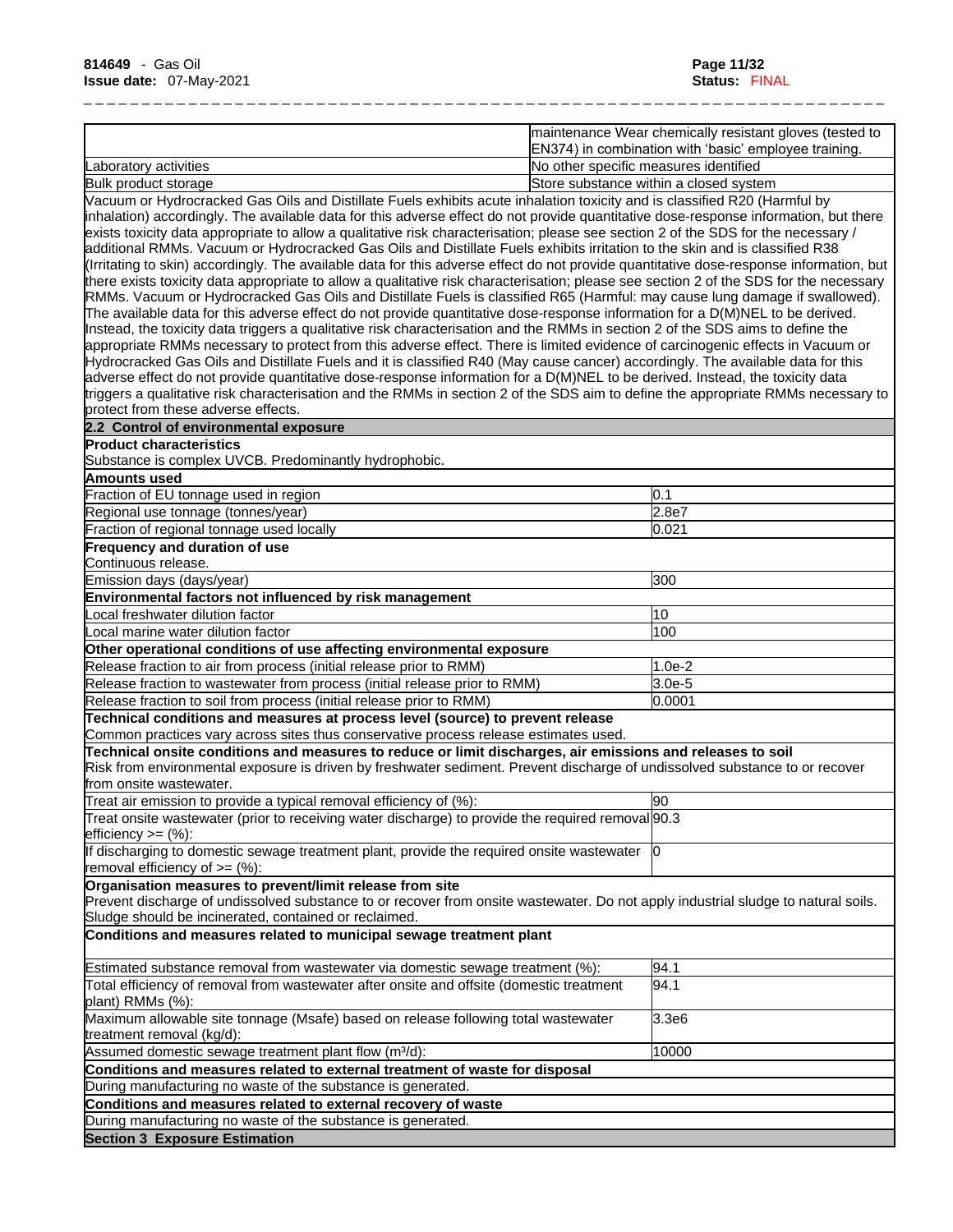#### **3.1 Health**

The ECETOC TRA tool has been used to estimate workplace exposures unless otherwise indicated.

### **3.2 Environment**

The Hydrocarbon Block Method has been used to calculate environmental exposure with the Petrorisk model.

**Section 4 Guidance to check compliance with the Exposure Scenario**

#### **4.1 Health**

Predicted exposures are not expected to exceed the DN(M)EL when the risk management measures/operational conditions outlined in section 2 are implemented. Where other risk management measures/operational conditions are adopted, then users should ensure that risks are managed to at least equivalent levels. Available hazard data does not enable the derivation of a DNEL for dermal irritant effects. Available hazard data does not support the need for a DNEL to be established for other health effects. Risk management measures are based on qualitative risk characterization.

\_ \_ \_ \_ \_ \_ \_ \_ \_ \_ \_ \_ \_ \_ \_ \_ \_ \_ \_ \_ \_ \_ \_ \_ \_ \_ \_ \_ \_ \_ \_ \_ \_ \_ \_ \_ \_ \_ \_ \_ \_ \_ \_ \_ \_ \_ \_ \_ \_ \_ \_ \_ \_ \_ \_ \_ \_ \_ \_ \_ \_ \_ \_ \_ \_ \_ \_ \_ \_

#### **4.2 Environment**

Guidance is based on assumed operating conditions which may not be applicable to all sites; thus, scaling may be necessary to define appropriate site-specific risk management measures. Required removal efficiency for wastewater can be achieved using onsite/offsite technologies, either alone or in combination. Required removal efficiency for air can be achieved using on-site technologies, either alone or in combination. Further details on scaling and control technologies are provided in SpERC factsheet (https://cefic.org/app/uploads/2019/01/SPERCs-Specific-Envirnonmental-Release-Classes-REACHImpl-ES-CSA-CSR.pdf). Scaled local assessments for EU refineries have been performed using site-specific data and are attached in PETRORISK file – "Site-Specific Production" worksheet.

# **2. Use of substance as an intermediate - Industrial**

| <b>Section 1 Exposure Scenario</b><br>Vacuum or Hydrocracked Gas Oils and Distillate Fuels |                                                                                                                                                                                                                                                                                                                                                                                                                                                                                                                                                                                                                                                                                                                                                                                                   |  |
|--------------------------------------------------------------------------------------------|---------------------------------------------------------------------------------------------------------------------------------------------------------------------------------------------------------------------------------------------------------------------------------------------------------------------------------------------------------------------------------------------------------------------------------------------------------------------------------------------------------------------------------------------------------------------------------------------------------------------------------------------------------------------------------------------------------------------------------------------------------------------------------------------------|--|
| Title                                                                                      | Use as an intermediate                                                                                                                                                                                                                                                                                                                                                                                                                                                                                                                                                                                                                                                                                                                                                                            |  |
| Use Descriptor                                                                             |                                                                                                                                                                                                                                                                                                                                                                                                                                                                                                                                                                                                                                                                                                                                                                                                   |  |
| Sector(s) of use                                                                           | 3, 8, 9                                                                                                                                                                                                                                                                                                                                                                                                                                                                                                                                                                                                                                                                                                                                                                                           |  |
| Process category (ies)                                                                     | 2, 3, 4, 8a, 8b, 15                                                                                                                                                                                                                                                                                                                                                                                                                                                                                                                                                                                                                                                                                                                                                                               |  |
| Environmental release category(ies)                                                        | 6a                                                                                                                                                                                                                                                                                                                                                                                                                                                                                                                                                                                                                                                                                                                                                                                                |  |
| Specific Environmental Release Category                                                    | ESVOC SpERC 6.1a.v1                                                                                                                                                                                                                                                                                                                                                                                                                                                                                                                                                                                                                                                                                                                                                                               |  |
| Processes, tasks, activities covered                                                       |                                                                                                                                                                                                                                                                                                                                                                                                                                                                                                                                                                                                                                                                                                                                                                                                   |  |
| container).                                                                                | Use of substance as an intermediate (not related to Strictly Controlled Conditions). Includes recycling/recovery, material transfers,<br>storage, sampling, associated laboratory activities, maintenance and loading (including marine vessel/barge, road/rail car and bulk                                                                                                                                                                                                                                                                                                                                                                                                                                                                                                                      |  |
| Section 2 Operational conditions and risk management measures                              |                                                                                                                                                                                                                                                                                                                                                                                                                                                                                                                                                                                                                                                                                                                                                                                                   |  |
| 2.1 Control of worker exposure                                                             |                                                                                                                                                                                                                                                                                                                                                                                                                                                                                                                                                                                                                                                                                                                                                                                                   |  |
| <b>Product characteristics</b>                                                             |                                                                                                                                                                                                                                                                                                                                                                                                                                                                                                                                                                                                                                                                                                                                                                                                   |  |
| Physical form of product                                                                   | iquid, vapour pressure < 0.5 kPa at STP                                                                                                                                                                                                                                                                                                                                                                                                                                                                                                                                                                                                                                                                                                                                                           |  |
| Concentration of substance in product                                                      | Covers percentage substance in the product up to 100 % (unless<br>stated differently).                                                                                                                                                                                                                                                                                                                                                                                                                                                                                                                                                                                                                                                                                                            |  |
| Frequency and duration of use                                                              | Covers daily exposures up to 8 hours (unless stated differently)                                                                                                                                                                                                                                                                                                                                                                                                                                                                                                                                                                                                                                                                                                                                  |  |
| Other operational conditions affecting exposure                                            | Operation is carried out at elevated temperature (>20°C above<br>ambient temperature). Assumes a good basic standard of<br>occupational hygiene is implemented.                                                                                                                                                                                                                                                                                                                                                                                                                                                                                                                                                                                                                                   |  |
| <b>Contributing Scenarios / Product Category</b>                                           | <b>Specific Risk Management Measures &amp; Operating</b><br><b>Conditions</b>                                                                                                                                                                                                                                                                                                                                                                                                                                                                                                                                                                                                                                                                                                                     |  |
| General measures applicable to all activities                                              | Control any potential exposure using measures such as<br>contained or enclosed systems, properly designed and<br>maintained facilities and a good standard of general<br>ventilation. Drain down systems and transfer lines prior to<br>breaking containment. Drain down and flush equipment<br>where possible prior to maintenance. Where there is<br>potential for exposure: Ensure relevant staff are informed<br>of the nature of exposure and aware of basic actions to<br>minimise exposures; ensure suitable personal protective<br>equipment is available; clear up spills and dispose of<br>waste in accordance with regulatory requirements; monitor<br>effectiveness of control measures; consider the need for<br>health surveillance; identify and implement corrective<br>lactions. |  |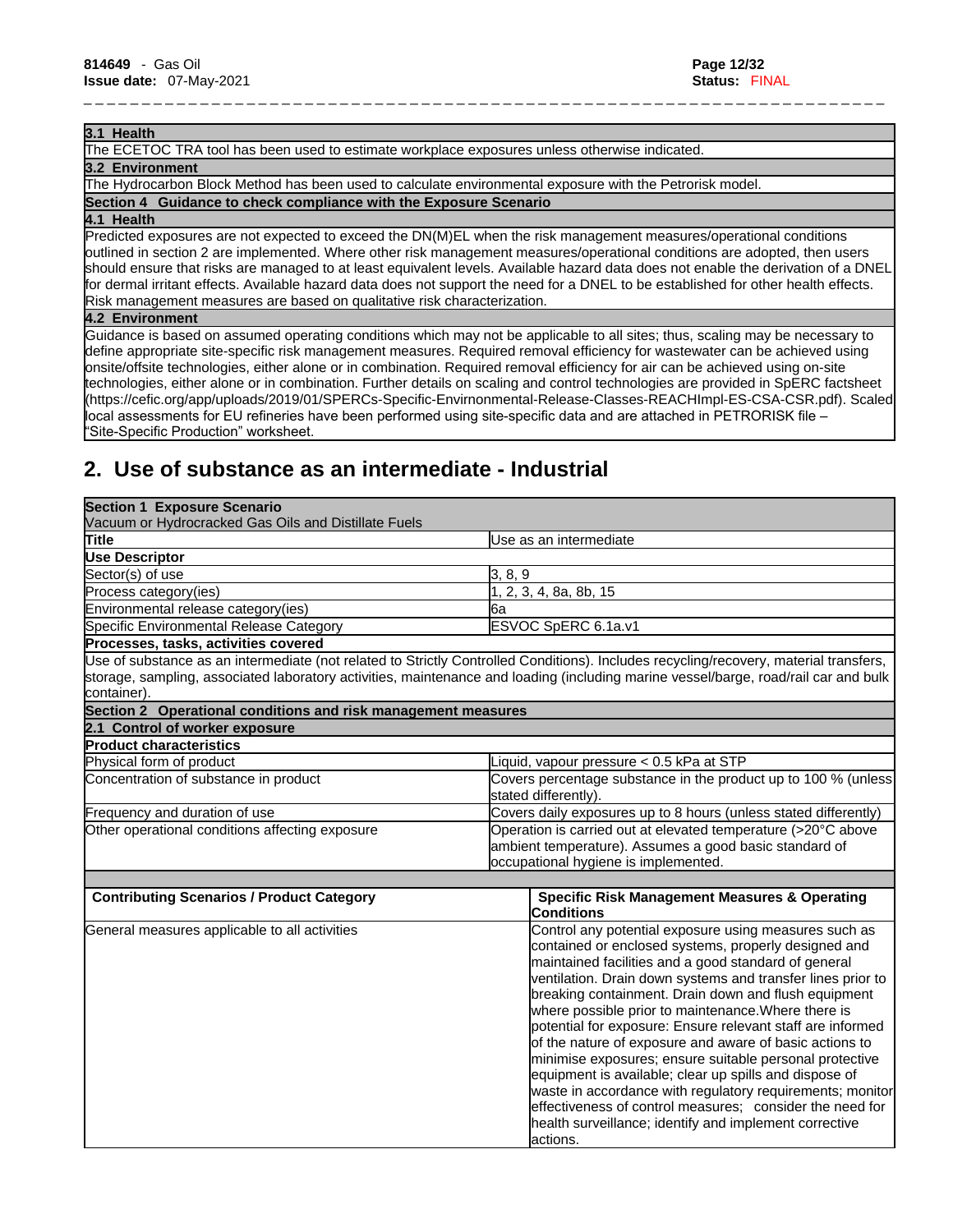| General measures (skin irritants)  | Avoid direct skin contact with product. Identify potential                       |
|------------------------------------|----------------------------------------------------------------------------------|
|                                    | areas for indirect skin contact. Wear gloves (tested to                          |
|                                    | EN374) if hand contact with substance likely. Clean up                           |
|                                    | contamination/spills as soon as they occur. Wash off any                         |
|                                    | skin contamination immediately. Provide basic employee                           |
|                                    | training to prevent / minimise exposures and to report any                       |
|                                    | skin problems that may develop.                                                  |
| General exposures (closed systems) | Handle substance within a closed system                                          |
| General exposures (open systems)   | Wear suitable gloves tested to EN374.                                            |
| Process sampling                   | No other specific measures identified                                            |
| bulk closed loading and unloading  | Handle substance within a closed system Wear suitable<br>gloves tested to EN374. |
| bulk open loading and unloading    | Wear suitable gloves tested to EN374.                                            |
| Equipment cleaning and maintenance | No other specific measures identified                                            |
| Laboratory activities              | No other specific measures identified                                            |
| Bulk product storage               | Store substance within a closed system                                           |
|                                    |                                                                                  |

Vacuum or Hydrocracked Gas Oils and Distillate Fuels exhibits acute inhalation toxicity and isclassified R20 (Harmful by inhalation) accordingly. The available data for this adverse effect do not provide quantitative dose-response information, but there exists toxicity data appropriate to allow a qualitative risk characterisation; please see section 2 of the SDS for the necessary / additional RMMs. Vacuum or Hydrocracked Gas Oils and Distillate Fuels exhibits irritation to the skin and is classified R38 (Irritating to skin) accordingly. The available data for this adverse effect do not provide quantitative dose-response information, but there exists toxicity data appropriate to allow a qualitative risk characterisation; please see section 2 of the SDS for the necessary RMMs. Vacuum or Hydrocracked Gas Oils and Distillate Fuels is classified R65 (Harmful: may cause lung damage if swallowed). The available data for this adverse effect do not provide quantitative dose-response information for a D(M)NEL to be derived. Instead, the toxicity data triggers a qualitative risk characterisation and the RMMs in section 2 of the SDS aims to define the appropriate RMMs necessary to protect from this adverse effect. There islimited evidence of carcinogenic effects in Vacuum or Hydrocracked Gas Oils and Distillate Fuels and it is classified R40 (May cause cancer) accordingly. The available data for this adverse effect do not provide quantitative dose-response information for a D(M)NEL to be derived. Instead, the toxicity data triggers a qualitative risk characterisation and the RMMs in section 2 of the SDS aim to define the appropriate RMMs necessary to protect from these adverse effects.

| 2.2 Control of environmental exposure                                                                                                                                                                                                                                |          |
|----------------------------------------------------------------------------------------------------------------------------------------------------------------------------------------------------------------------------------------------------------------------|----------|
| <b>Product characteristics</b>                                                                                                                                                                                                                                       |          |
| Substance is complex UVCB. Predominantly hydrophobic.                                                                                                                                                                                                                |          |
| Amounts used                                                                                                                                                                                                                                                         |          |
| Fraction of EU tonnage used in region                                                                                                                                                                                                                                | 0.1      |
| Regional use tonnage (tonnes/year)                                                                                                                                                                                                                                   | 3.5e5    |
| Fraction of regional tonnage used locally                                                                                                                                                                                                                            | 0.043    |
| Frequency and duration of use                                                                                                                                                                                                                                        |          |
| Continuous release.                                                                                                                                                                                                                                                  |          |
| Emission days (days/year)                                                                                                                                                                                                                                            | 300      |
| Environmental factors not influenced by risk management                                                                                                                                                                                                              |          |
| Local freshwater dilution factor                                                                                                                                                                                                                                     | 10       |
| Local marine water dilution factor                                                                                                                                                                                                                                   | 100      |
| Other operational conditions of use affecting environmental exposure                                                                                                                                                                                                 |          |
| Release fraction to air from process (initial release prior to RMM)                                                                                                                                                                                                  | $1.0e-3$ |
| Release fraction to wastewater from process (initial release prior to RMM)                                                                                                                                                                                           | $3.0e-5$ |
| Release fraction to soil from process (initial release prior to RMM)                                                                                                                                                                                                 | 0.001    |
| Technical conditions and measures at process level (source) to prevent release                                                                                                                                                                                       |          |
| Common practices vary across sites thus conservative process release estimates used.                                                                                                                                                                                 |          |
| Technical onsite conditions and measures to reduce or limit discharges, air emissions and releases to soil<br>Risk from environmental exposure is driven by freshwater sediment. Prevent discharge of undissolved substance to or recover<br>from onsite wastewater. |          |
| Treat air emission to provide a typical removal efficiency of $%$ :                                                                                                                                                                                                  | 80       |
| Treat onsite wastewater (prior to receiving water discharge) to provide the required removal 51.7<br>$lefticiency >= (%)$ :                                                                                                                                          |          |
| If discharging to domestic sewage treatment plant, provide the required onsite wastewater<br>removal efficiency of >= (%):                                                                                                                                           |          |
| Organisation measures to prevent/limit release from site<br>Prevent discharge of undissolved substance to or recover from onsite wastewater. Do not apply industrial sludge to natural soils.<br>Sludge should be incinerated, contained or reclaimed.               |          |
| Conditions and measures related to municipal sewage treatment plant                                                                                                                                                                                                  |          |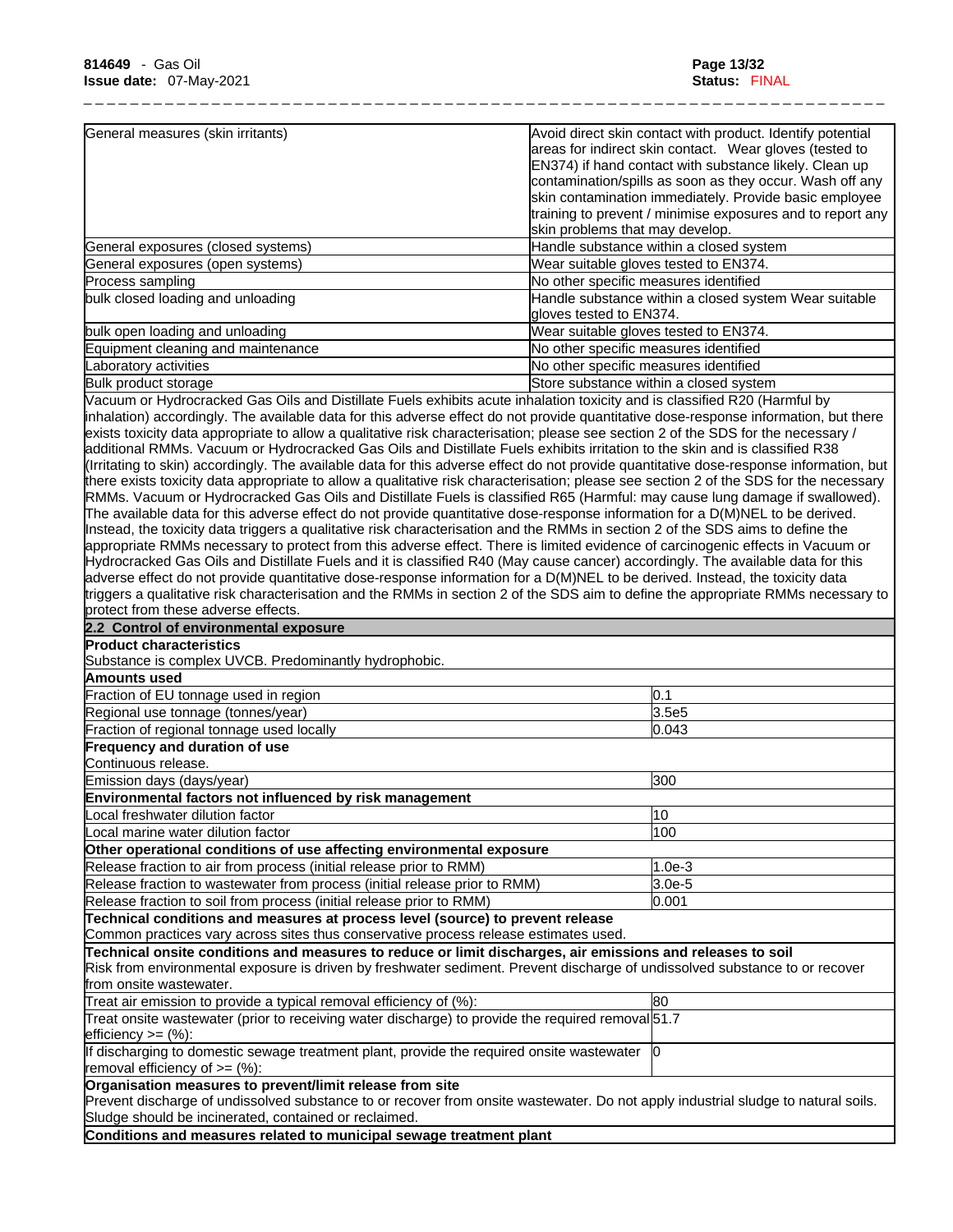| Estimated substance removal from wastewater via domestic sewage treatment (%):                                                                                                                                                                                                                                                                                                                                                                                                                                                                                                                                                                          | 94.1  |
|---------------------------------------------------------------------------------------------------------------------------------------------------------------------------------------------------------------------------------------------------------------------------------------------------------------------------------------------------------------------------------------------------------------------------------------------------------------------------------------------------------------------------------------------------------------------------------------------------------------------------------------------------------|-------|
| Total efficiency of removal from wastewater after onsite and offsite (domestic treatment<br>plant) RMMs (%):                                                                                                                                                                                                                                                                                                                                                                                                                                                                                                                                            | 94.1  |
| Maximum allowable site tonnage (Msafe) based on release following total wastewater<br>treatment removal (kg/d):                                                                                                                                                                                                                                                                                                                                                                                                                                                                                                                                         | 4.1e5 |
| Assumed domestic sewage treatment plant flow (m <sup>3</sup> /d):                                                                                                                                                                                                                                                                                                                                                                                                                                                                                                                                                                                       | 2000  |
| Conditions and measures related to external treatment of waste for disposal                                                                                                                                                                                                                                                                                                                                                                                                                                                                                                                                                                             |       |
| This substance is consumed during use and no waste of the substance is generated.                                                                                                                                                                                                                                                                                                                                                                                                                                                                                                                                                                       |       |
| Conditions and measures related to external recovery of waste                                                                                                                                                                                                                                                                                                                                                                                                                                                                                                                                                                                           |       |
| This substance is consumed during use and no waste of the substance is generated.                                                                                                                                                                                                                                                                                                                                                                                                                                                                                                                                                                       |       |
| <b>Section 3 Exposure Estimation</b>                                                                                                                                                                                                                                                                                                                                                                                                                                                                                                                                                                                                                    |       |
| 3.1 Health                                                                                                                                                                                                                                                                                                                                                                                                                                                                                                                                                                                                                                              |       |
| The ECETOC TRA tool has been used to estimate workplace exposures unless otherwise indicated.                                                                                                                                                                                                                                                                                                                                                                                                                                                                                                                                                           |       |
| 3.2 Environment                                                                                                                                                                                                                                                                                                                                                                                                                                                                                                                                                                                                                                         |       |
| The Hydrocarbon Block Method has been used to calculate environmental exposure with the Petrorisk model.                                                                                                                                                                                                                                                                                                                                                                                                                                                                                                                                                |       |
| Section 4 Guidance to check compliance with the Exposure Scenario                                                                                                                                                                                                                                                                                                                                                                                                                                                                                                                                                                                       |       |
| 4.1 Health                                                                                                                                                                                                                                                                                                                                                                                                                                                                                                                                                                                                                                              |       |
| Predicted exposures are not expected to exceed the DN(M)EL when the risk management measures/operational conditions<br>outlined in section 2 are implemented. Where other risk management measures/operational conditions are adopted, then users<br>should ensure that risks are managed to at least equivalent levels. Available hazard data does not enable the derivation of a DNEL<br>for dermal irritant effects. Available hazard data does not support the need for a DNEL to be established for other health effects.                                                                                                                          |       |
| Risk management measures are based on qualitative risk characterization.                                                                                                                                                                                                                                                                                                                                                                                                                                                                                                                                                                                |       |
| 4.2 Environment                                                                                                                                                                                                                                                                                                                                                                                                                                                                                                                                                                                                                                         |       |
| Guidance is based on assumed operating conditions which may not be applicable to all sites; thus, scaling may be necessary to<br>define appropriate site-specific risk management measures. Required removal efficiency for wastewater can be achieved using<br>onsite/offsite technologies, either alone or in combination. Required removal efficiency for air can be achieved using on-site<br>technologies, either alone or in combination. Further details on scaling and control technologies are provided in SpERC factsheet<br>(https://cefic.org/app/uploads/2019/01/SPERCs-Specific-Envirnonmental-Release-Classes-REACHImpl-ES-CSA-CSR.pdf). |       |
|                                                                                                                                                                                                                                                                                                                                                                                                                                                                                                                                                                                                                                                         |       |

# **3. Distribution of substance - Industrial**

| <b>Section 1 Exposure Scenario</b>                                                                       |                                                                                                                                                                                                                                      |  |
|----------------------------------------------------------------------------------------------------------|--------------------------------------------------------------------------------------------------------------------------------------------------------------------------------------------------------------------------------------|--|
| Vacuum or Hydrocracked Gas Oils and Distillate Fuels                                                     |                                                                                                                                                                                                                                      |  |
| Title                                                                                                    | Distribution of substance                                                                                                                                                                                                            |  |
| <b>Use Descriptor</b>                                                                                    |                                                                                                                                                                                                                                      |  |
| Sector(s) of use                                                                                         |                                                                                                                                                                                                                                      |  |
| Process category(ies)                                                                                    | 2, 3, 4, 8a, 8b, 9, 15                                                                                                                                                                                                               |  |
| Environmental release category(ies)                                                                      | 2, 3, 4, 5, 6a, 6b, 6c, 6d, 7                                                                                                                                                                                                        |  |
| Specific Environmental Release Category                                                                  | ESVOC SpERC 1.1b.v1                                                                                                                                                                                                                  |  |
| Processes, tasks, activities covered                                                                     |                                                                                                                                                                                                                                      |  |
|                                                                                                          | Loading (including marine vessel/barge, rail/road car and IBC loading) and repacking (including drums and small packs) of                                                                                                            |  |
| substance, including its sampling, storage, unloading distribution and associated laboratory activities. |                                                                                                                                                                                                                                      |  |
| Section 2 Operational conditions and risk management measures                                            |                                                                                                                                                                                                                                      |  |
| 2.1 Control of worker exposure                                                                           |                                                                                                                                                                                                                                      |  |
| <b>Product characteristics</b>                                                                           |                                                                                                                                                                                                                                      |  |
| Physical form of product                                                                                 | Liquid, vapour pressure < 0.5 kPa at STP                                                                                                                                                                                             |  |
| Concentration of substance in product                                                                    | Covers percentage substance in the product up to 100 % (unless<br>stated differently).                                                                                                                                               |  |
| Frequency and duration of use                                                                            | Covers daily exposures up to 8 hours (unless stated differently)                                                                                                                                                                     |  |
| Other operational conditions affecting exposure                                                          | Assumes use at not more than 20°C above ambient<br>temperature, unless stated differently. Assumes a good basic<br>standard of occupational hygiene is implemented.                                                                  |  |
| <b>Contributing Scenarios / Product Category</b>                                                         | <b>Specific Risk Management Measures &amp; Operating</b>                                                                                                                                                                             |  |
|                                                                                                          | <b>Conditions</b>                                                                                                                                                                                                                    |  |
| General measures applicable to all activities                                                            | Control any potential exposure using measures such as<br>contained or enclosed systems, properly designed and<br>maintained facilities and a good standard of general<br>ventilation. Drain down systems and transfer lines prior to |  |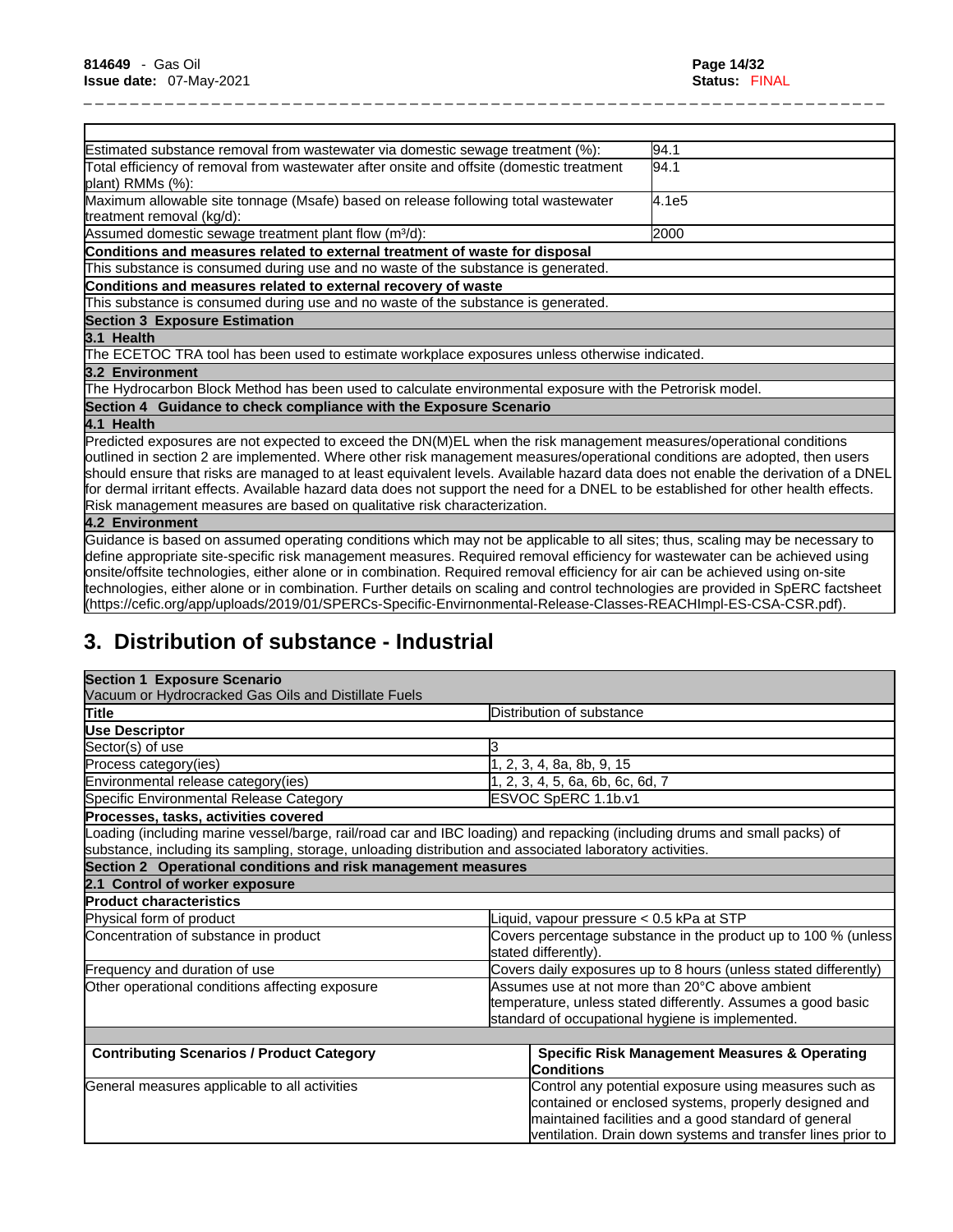|                                                                                                                                                                                                                                                                   | breaking containment. Drain down and flush equipment                       |
|-------------------------------------------------------------------------------------------------------------------------------------------------------------------------------------------------------------------------------------------------------------------|----------------------------------------------------------------------------|
|                                                                                                                                                                                                                                                                   | where possible prior to maintenance. Where there is                        |
|                                                                                                                                                                                                                                                                   | potential for exposure: Ensure relevant staff are informed                 |
|                                                                                                                                                                                                                                                                   | of the nature of exposure and aware of basic actions to                    |
|                                                                                                                                                                                                                                                                   | minimise exposures; ensure suitable personal protective                    |
|                                                                                                                                                                                                                                                                   | equipment is available; clear up spills and dispose of                     |
|                                                                                                                                                                                                                                                                   | waste in accordance with regulatory requirements; monitor                  |
|                                                                                                                                                                                                                                                                   | effectiveness of control measures; consider the need for                   |
|                                                                                                                                                                                                                                                                   | health surveillance; identify and implement corrective<br>lactions.        |
| General measures (skin irritants)                                                                                                                                                                                                                                 | Avoid direct skin contact with product. Identify potential                 |
|                                                                                                                                                                                                                                                                   | areas for indirect skin contact. Wear gloves (tested to                    |
|                                                                                                                                                                                                                                                                   | EN374) if hand contact with substance likely. Clean up                     |
|                                                                                                                                                                                                                                                                   | contamination/spills as soon as they occur. Wash off any                   |
|                                                                                                                                                                                                                                                                   | skin contamination immediately. Provide basic employee                     |
|                                                                                                                                                                                                                                                                   | training to prevent / minimise exposures and to report any                 |
| General exposures (closed systems)                                                                                                                                                                                                                                | skin problems that may develop.<br>Handle substance within a closed system |
| General exposures (open systems)                                                                                                                                                                                                                                  | Wear suitable gloves tested to EN374.                                      |
| Process sampling                                                                                                                                                                                                                                                  | No other specific measures identified                                      |
| Laboratory activities                                                                                                                                                                                                                                             | No other specific measures identified                                      |
| bulk closed loading and unloading                                                                                                                                                                                                                                 | Handle substance within a closed system Wear suitable                      |
|                                                                                                                                                                                                                                                                   | gloves tested to EN374.                                                    |
| bulk open loading and unloading                                                                                                                                                                                                                                   | Wear suitable gloves tested to EN374.                                      |
| Drum and small package filling                                                                                                                                                                                                                                    | Wear suitable gloves tested to EN374.                                      |
| Equipment cleaning and maintenance                                                                                                                                                                                                                                | Wear chemically resistant gloves (tested to EN374) in                      |
|                                                                                                                                                                                                                                                                   | combination with 'basic' employee training.                                |
| Storage                                                                                                                                                                                                                                                           | Store substance within a closed system                                     |
| Vacuum or Hydrocracked Gas Oils and Distillate Fuels exhibits acute inhalation toxicity and is classified R20 (Harmful by<br>inhalation) accordingly. The available data for this adverse effect do not provide quantitative dose-response information, but there |                                                                            |
| exists toxicity data appropriate to allow a qualitative risk characterisation; please see section 2 of the SDS for the necessary /                                                                                                                                |                                                                            |
| additional RMMs. Vacuum or Hydrocracked Gas Oils and Distillate Fuels exhibits irritation to the skin and is classified R38                                                                                                                                       |                                                                            |
| (Irritating to skin) accordingly. The available data for this adverse effect do not provide quantitative dose-response information, but                                                                                                                           |                                                                            |
| there exists toxicity data appropriate to allow a qualitative risk characterisation; please see section 2 of the SDS for the necessary                                                                                                                            |                                                                            |
| RMMs. Vacuum or Hydrocracked Gas Oils and Distillate Fuels is classified R65 (Harmful: may cause lung damage if swallowed).                                                                                                                                       |                                                                            |
| The available data for this adverse effect do not provide quantitative dose-response information for a D(M)NEL to be derived.                                                                                                                                     |                                                                            |
| Instead, the toxicity data triggers a qualitative risk characterisation and the RMMs in section 2 of the SDS aims to define the                                                                                                                                   |                                                                            |
| appropriate RMMs necessary to protect from this adverse effect. There is limited evidence of carcinogenic effects in Vacuum or                                                                                                                                    |                                                                            |
| Hydrocracked Gas Oils and Distillate Fuels and it is classified R40 (May cause cancer) accordingly. The available data for this                                                                                                                                   |                                                                            |
| adverse effect do not provide quantitative dose-response information for a D(M)NEL to be derived. Instead, the toxicity data                                                                                                                                      |                                                                            |
| triggers a qualitative risk characterisation and the RMMs in section 2 of the SDS aim to define the appropriate RMMs necessary to                                                                                                                                 |                                                                            |
| protect from these adverse effects.                                                                                                                                                                                                                               |                                                                            |
| 2.2 Control of environmental exposure<br><b>Product characteristics</b>                                                                                                                                                                                           |                                                                            |
| Substance is complex UVCB. Predominantly hydrophobic.                                                                                                                                                                                                             |                                                                            |
| Amounts used                                                                                                                                                                                                                                                      |                                                                            |
| Fraction of EU tonnage used in region                                                                                                                                                                                                                             | 0.1                                                                        |
| Regional use tonnage (tonnes/year)                                                                                                                                                                                                                                | 2.8e7                                                                      |
| Fraction of regional tonnage used locally                                                                                                                                                                                                                         | 0.002                                                                      |
| Frequency and duration of use                                                                                                                                                                                                                                     |                                                                            |
| Continuous release.                                                                                                                                                                                                                                               |                                                                            |
| Emission days (days/year)                                                                                                                                                                                                                                         | 300                                                                        |
| Environmental factors not influenced by risk management                                                                                                                                                                                                           |                                                                            |
| Local freshwater dilution factor                                                                                                                                                                                                                                  | 10                                                                         |
| Local marine water dilution factor                                                                                                                                                                                                                                | 100                                                                        |
| Other operational conditions of use affecting environmental exposure                                                                                                                                                                                              |                                                                            |
| Release fraction to air from process (initial release prior to RMM)                                                                                                                                                                                               | $1.0e-3$                                                                   |
| Release fraction to wastewater from process (initial release prior to RMM)                                                                                                                                                                                        | $1.0e-6$                                                                   |
| Release fraction to soil from process (initial release prior to RMM)                                                                                                                                                                                              | 0.00001                                                                    |
| Technical conditions and measures at process level (source) to prevent release                                                                                                                                                                                    |                                                                            |
| Common practices vary across sites thus conservative process release estimates used.                                                                                                                                                                              |                                                                            |
| Technical onsite conditions and measures to reduce or limit discharges, air emissions and releases to soil                                                                                                                                                        |                                                                            |
|                                                                                                                                                                                                                                                                   |                                                                            |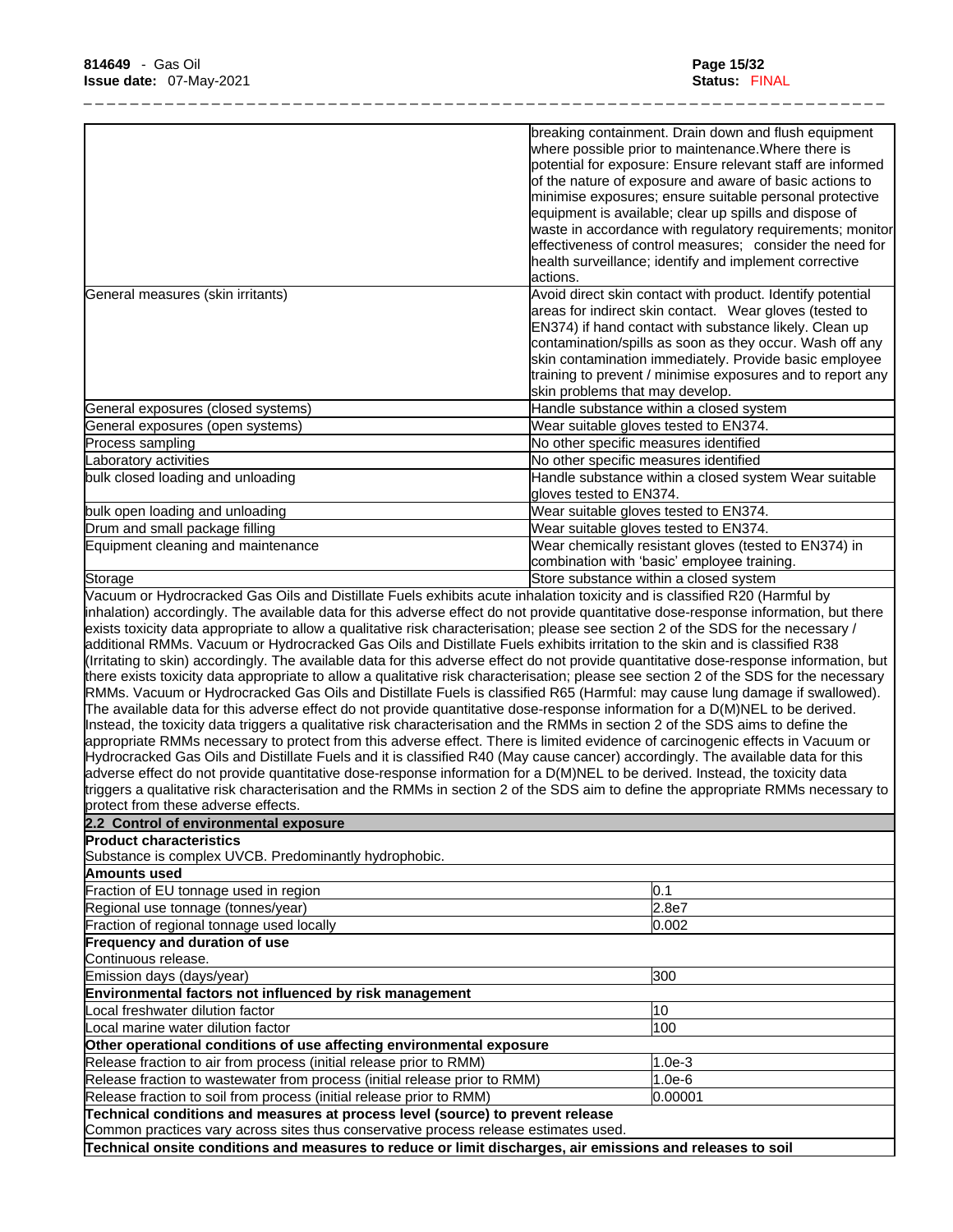| Risk from environmental exposure is driven by freshwater sediment. Prevent discharge of undissolved substance to or recover                                                                                                                                   |       |
|---------------------------------------------------------------------------------------------------------------------------------------------------------------------------------------------------------------------------------------------------------------|-------|
| from onsite wastewater.                                                                                                                                                                                                                                       |       |
| Treat air emission to provide a typical removal efficiency of (%):                                                                                                                                                                                            | 90    |
| Treat onsite wastewater (prior to receiving water discharge) to provide the required removal 9.6<br>efficiency $>=$ $(\%)$ :                                                                                                                                  |       |
|                                                                                                                                                                                                                                                               |       |
| If discharging to domestic sewage treatment plant, provide the required onsite wastewater   0<br>removal efficiency of $=$ (%):                                                                                                                               |       |
| Organisation measures to prevent/limit release from site                                                                                                                                                                                                      |       |
| Prevent discharge of undissolved substance to or recover from onsite wastewater. Do not apply industrial sludge to natural soils.                                                                                                                             |       |
| Sludge should be incinerated, contained or reclaimed.                                                                                                                                                                                                         |       |
| Conditions and measures related to municipal sewage treatment plant                                                                                                                                                                                           |       |
| Estimated substance removal from wastewater via domestic sewage treatment (%):                                                                                                                                                                                | 94.1  |
| Total efficiency of removal from wastewater after onsite and offsite (domestic treatment<br>plant) RMMs (%):                                                                                                                                                  | 94.1  |
| Maximum allowable site tonnage (Msafe) based on release following total wastewater                                                                                                                                                                            | 4.1e5 |
| treatment removal (kg/d):                                                                                                                                                                                                                                     |       |
| Assumed domestic sewage treatment plant flow (m <sup>3</sup> /d):                                                                                                                                                                                             | 2000  |
| Conditions and measures related to external treatment of waste for disposal                                                                                                                                                                                   |       |
| This substance is consumed during use and no waste of the substance is generated.                                                                                                                                                                             |       |
| Conditions and measures related to external recovery of waste                                                                                                                                                                                                 |       |
| This substance is consumed during use and no waste of the substance is generated.                                                                                                                                                                             |       |
| <b>Section 3 Exposure Estimation</b>                                                                                                                                                                                                                          |       |
| 3.1 Health                                                                                                                                                                                                                                                    |       |
| The ECETOC TRA tool has been used to estimate workplace exposures unless otherwise indicated.                                                                                                                                                                 |       |
| 3.2 Environment                                                                                                                                                                                                                                               |       |
| The Hydrocarbon Block Method has been used to calculate environmental exposure with the Petrorisk model.                                                                                                                                                      |       |
| Section 4 Guidance to check compliance with the Exposure Scenario                                                                                                                                                                                             |       |
| 4.1 Health                                                                                                                                                                                                                                                    |       |
| Predicted exposures are not expected to exceed the DN(M)EL when the risk management measures/operational conditions                                                                                                                                           |       |
| outlined in section 2 are implemented. Where other risk management measures/operational conditions are adopted, then users                                                                                                                                    |       |
| should ensure that risks are managed to at least equivalent levels. Available hazard data does not enable the derivation of a DNEL                                                                                                                            |       |
| for dermal irritant effects. Available hazard data does not support the need for a DNEL to be established for other health effects.                                                                                                                           |       |
| Risk management measures are based on qualitative risk characterization.                                                                                                                                                                                      |       |
| 4.2 Environment                                                                                                                                                                                                                                               |       |
| Guidance is based on assumed operating conditions which may not be applicable to all sites; thus, scaling may be necessary to                                                                                                                                 |       |
| define appropriate site-specific risk management measures. Required removal efficiency for wastewater can be achieved using<br>onsite/offsite technologies, either alone or in combination. Required removal efficiency for air can be achieved using on-site |       |
|                                                                                                                                                                                                                                                               |       |

# **4. Formulation & (Re)packing of substance - Industrial**

| <b>Section 1 Exposure Scenario</b>                            |                                                                                                                                                                                                                                                                    |
|---------------------------------------------------------------|--------------------------------------------------------------------------------------------------------------------------------------------------------------------------------------------------------------------------------------------------------------------|
| Vacuum or Hydrocracked Gas Oils and Distillate Fuels          |                                                                                                                                                                                                                                                                    |
| <b>Title</b>                                                  | Formulation & (re)packing of substances and mixtures                                                                                                                                                                                                               |
| Use Descriptor                                                |                                                                                                                                                                                                                                                                    |
| Sector(s) of use                                              | 3, 10                                                                                                                                                                                                                                                              |
| Process category (ies)                                        | , 2, 3, 4, 5, 8a, 8b, 9, 14, 15                                                                                                                                                                                                                                    |
| Environmental release category(ies)                           |                                                                                                                                                                                                                                                                    |
| Specific Environmental Release Category                       | ESVOC SpERC 2.2.v1                                                                                                                                                                                                                                                 |
| Processes, tasks, activities covered                          |                                                                                                                                                                                                                                                                    |
| and associated laboratory activities.                         | Formulation, packing and re-packing of the substance and its mixtures in batch or continuous operations, including storage,<br>materials transfers, mixing, tableting, compression, pelletisation, extrusion, large and small scale packing, sampling, maintenance |
| Section 2 Operational conditions and risk management measures |                                                                                                                                                                                                                                                                    |
| 2.1 Control of worker exposure                                |                                                                                                                                                                                                                                                                    |
| <b>Product characteristics</b>                                |                                                                                                                                                                                                                                                                    |
| Physical form of product                                      | Liquid, vapour pressure < 0.5 kPa at STP                                                                                                                                                                                                                           |
| Concentration of substance in product                         | Covers percentage substance in the product up to 100 % (unless)                                                                                                                                                                                                    |

technologies, either alone or in combination. Further details on scaling and control technologies are provided in SpERC factsheet

(https://cefic.org/app/uploads/2019/01/SPERCs-Specific-Envirnonmental-Release-Classes-REACHImpl-ES-CSA-CSR.pdf).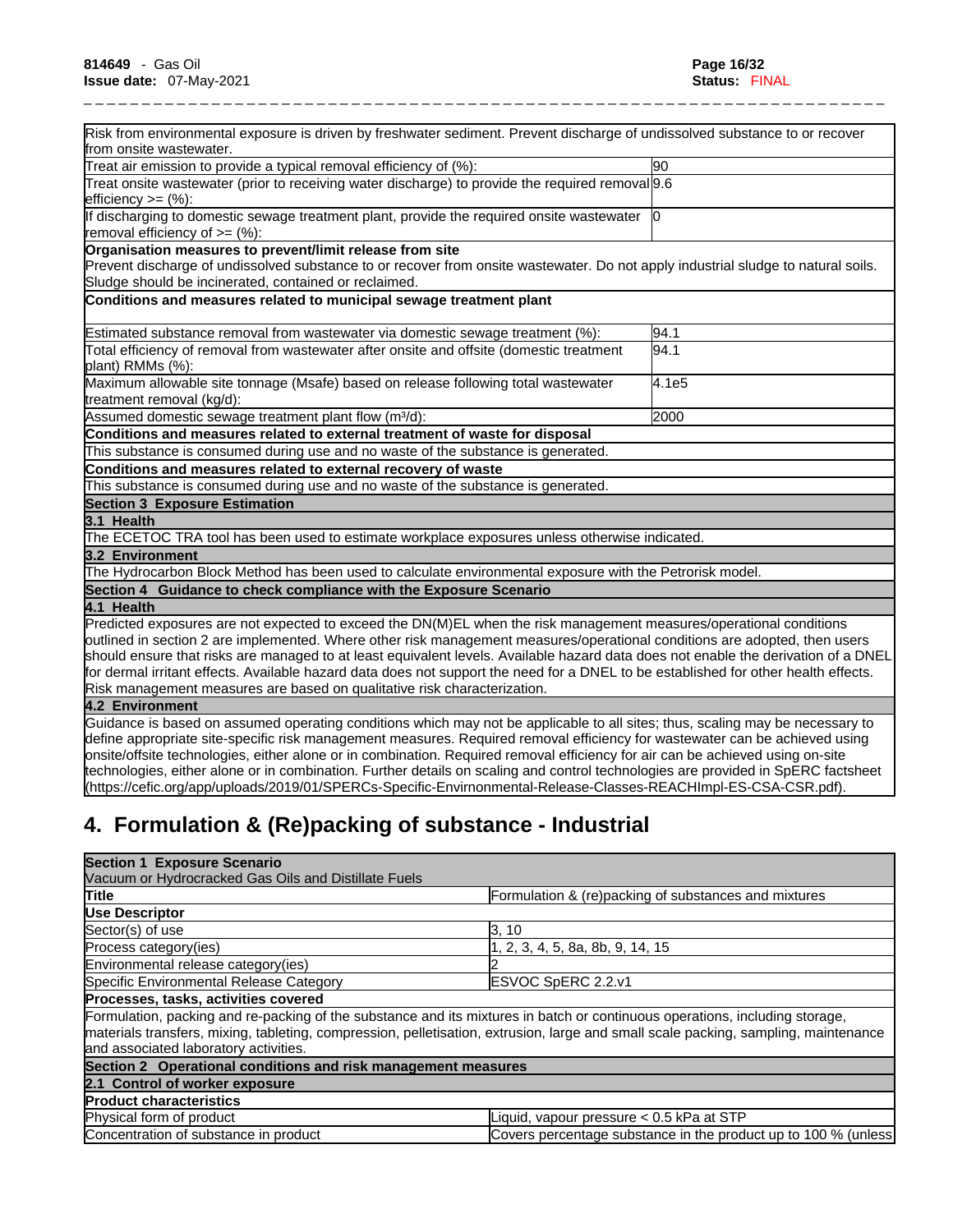|                                                                                                 | stated differently).                                                                                                                                                                                                                                                                                                                                                                                                                                                                                                                                                                                                                                                                                                                                                                                                                                                                                                                                                                                                                                                                                                                                                                                                                                                                                                                                                                                                                                                                                                                                                                                                                                                                                                                                                     |  |
|-------------------------------------------------------------------------------------------------|--------------------------------------------------------------------------------------------------------------------------------------------------------------------------------------------------------------------------------------------------------------------------------------------------------------------------------------------------------------------------------------------------------------------------------------------------------------------------------------------------------------------------------------------------------------------------------------------------------------------------------------------------------------------------------------------------------------------------------------------------------------------------------------------------------------------------------------------------------------------------------------------------------------------------------------------------------------------------------------------------------------------------------------------------------------------------------------------------------------------------------------------------------------------------------------------------------------------------------------------------------------------------------------------------------------------------------------------------------------------------------------------------------------------------------------------------------------------------------------------------------------------------------------------------------------------------------------------------------------------------------------------------------------------------------------------------------------------------------------------------------------------------|--|
| Frequency and duration of use                                                                   | Covers daily exposures up to 8 hours (unless stated differently)                                                                                                                                                                                                                                                                                                                                                                                                                                                                                                                                                                                                                                                                                                                                                                                                                                                                                                                                                                                                                                                                                                                                                                                                                                                                                                                                                                                                                                                                                                                                                                                                                                                                                                         |  |
| Other operational conditions affecting exposure                                                 | Assumes use at not more than 20°C above ambient<br>temperature, unless stated differently. Assumes a good basic<br>standard of occupational hygiene is implemented.                                                                                                                                                                                                                                                                                                                                                                                                                                                                                                                                                                                                                                                                                                                                                                                                                                                                                                                                                                                                                                                                                                                                                                                                                                                                                                                                                                                                                                                                                                                                                                                                      |  |
| <b>Contributing Scenarios / Product Category</b>                                                | <b>Specific Risk Management Measures &amp; Operating</b><br><b>Conditions</b>                                                                                                                                                                                                                                                                                                                                                                                                                                                                                                                                                                                                                                                                                                                                                                                                                                                                                                                                                                                                                                                                                                                                                                                                                                                                                                                                                                                                                                                                                                                                                                                                                                                                                            |  |
| General measures applicable to all activities                                                   | Control any potential exposure using measures such as<br>contained or enclosed systems, properly designed and<br>maintained facilities and a good standard of general<br>ventilation. Drain down systems and transfer lines prior to<br>breaking containment. Drain down and flush equipment<br>where possible prior to maintenance. Where there is<br>potential for exposure: Ensure relevant staff are informed<br>of the nature of exposure and aware of basic actions to<br>minimise exposures; ensure suitable personal protective<br>equipment is available; clear up spills and dispose of<br>waste in accordance with regulatory requirements; monitor<br>effectiveness of control measures; consider the need for<br>health surveillance; identify and implement corrective                                                                                                                                                                                                                                                                                                                                                                                                                                                                                                                                                                                                                                                                                                                                                                                                                                                                                                                                                                                     |  |
| General measures (skin irritants)                                                               | actions.<br>Avoid direct skin contact with product. Identify potential<br>areas for indirect skin contact. Wear gloves (tested to<br>EN374) if hand contact with substance likely. Clean up<br>contamination/spills as soon as they occur. Wash off any<br>skin contamination immediately. Provide basic employee<br>training to prevent / minimise exposures and to report any                                                                                                                                                                                                                                                                                                                                                                                                                                                                                                                                                                                                                                                                                                                                                                                                                                                                                                                                                                                                                                                                                                                                                                                                                                                                                                                                                                                          |  |
| General exposures (closed systems)                                                              | skin problems that may develop.<br>Handle substance within a closed system                                                                                                                                                                                                                                                                                                                                                                                                                                                                                                                                                                                                                                                                                                                                                                                                                                                                                                                                                                                                                                                                                                                                                                                                                                                                                                                                                                                                                                                                                                                                                                                                                                                                                               |  |
| General exposures (open systems)                                                                | Wear suitable gloves tested to EN374.                                                                                                                                                                                                                                                                                                                                                                                                                                                                                                                                                                                                                                                                                                                                                                                                                                                                                                                                                                                                                                                                                                                                                                                                                                                                                                                                                                                                                                                                                                                                                                                                                                                                                                                                    |  |
| Process sampling                                                                                | No other specific measures identified                                                                                                                                                                                                                                                                                                                                                                                                                                                                                                                                                                                                                                                                                                                                                                                                                                                                                                                                                                                                                                                                                                                                                                                                                                                                                                                                                                                                                                                                                                                                                                                                                                                                                                                                    |  |
| Drum/batch transfers                                                                            | Use drum pumps or carefully pour from container Wear<br>chemically resistant gloves (tested to EN374) in<br>combination with 'basic' employee training.                                                                                                                                                                                                                                                                                                                                                                                                                                                                                                                                                                                                                                                                                                                                                                                                                                                                                                                                                                                                                                                                                                                                                                                                                                                                                                                                                                                                                                                                                                                                                                                                                  |  |
| <b>Bulk transfers</b>                                                                           | Handle substance within a closed system Wear suitable<br>gloves tested to EN374.                                                                                                                                                                                                                                                                                                                                                                                                                                                                                                                                                                                                                                                                                                                                                                                                                                                                                                                                                                                                                                                                                                                                                                                                                                                                                                                                                                                                                                                                                                                                                                                                                                                                                         |  |
| Mixing operations (open systems)                                                                | Provide extract ventilation to points where emissions occur<br>Wear chemically resistant gloves (tested to EN374) in<br>combination with 'basic' employee training.                                                                                                                                                                                                                                                                                                                                                                                                                                                                                                                                                                                                                                                                                                                                                                                                                                                                                                                                                                                                                                                                                                                                                                                                                                                                                                                                                                                                                                                                                                                                                                                                      |  |
| Production or preparation or articles by tabletting, compression,<br>extrusion or pelletisation | Wear suitable gloves tested to EN374.                                                                                                                                                                                                                                                                                                                                                                                                                                                                                                                                                                                                                                                                                                                                                                                                                                                                                                                                                                                                                                                                                                                                                                                                                                                                                                                                                                                                                                                                                                                                                                                                                                                                                                                                    |  |
| Drum/batch transfers                                                                            | Wear suitable gloves tested to EN374.                                                                                                                                                                                                                                                                                                                                                                                                                                                                                                                                                                                                                                                                                                                                                                                                                                                                                                                                                                                                                                                                                                                                                                                                                                                                                                                                                                                                                                                                                                                                                                                                                                                                                                                                    |  |
| Laboratory activities                                                                           | No other specific measures identified                                                                                                                                                                                                                                                                                                                                                                                                                                                                                                                                                                                                                                                                                                                                                                                                                                                                                                                                                                                                                                                                                                                                                                                                                                                                                                                                                                                                                                                                                                                                                                                                                                                                                                                                    |  |
| Equipment cleaning and maintenance                                                              | Drain down system prior to equipment break-in or<br>maintenance Wear suitable gloves tested to EN374.                                                                                                                                                                                                                                                                                                                                                                                                                                                                                                                                                                                                                                                                                                                                                                                                                                                                                                                                                                                                                                                                                                                                                                                                                                                                                                                                                                                                                                                                                                                                                                                                                                                                    |  |
| Storage                                                                                         | Store substance within a closed system                                                                                                                                                                                                                                                                                                                                                                                                                                                                                                                                                                                                                                                                                                                                                                                                                                                                                                                                                                                                                                                                                                                                                                                                                                                                                                                                                                                                                                                                                                                                                                                                                                                                                                                                   |  |
|                                                                                                 | Vacuum or Hydrocracked Gas Oils and Distillate Fuels exhibits acute inhalation toxicity and is classified R20 (Harmful by<br>inhalation) accordingly. The available data for this adverse effect do not provide quantitative dose-response information, but there<br>exists toxicity data appropriate to allow a qualitative risk characterisation; please see section 2 of the SDS for the necessary /<br>additional RMMs. Vacuum or Hydrocracked Gas Oils and Distillate Fuels exhibits irritation to the skin and is classified R38<br>(Irritating to skin) accordingly. The available data for this adverse effect do not provide quantitative dose-response information, but<br>there exists toxicity data appropriate to allow a qualitative risk characterisation; please see section 2 of the SDS for the necessary<br>RMMs. Vacuum or Hydrocracked Gas Oils and Distillate Fuels is classified R65 (Harmful: may cause lung damage if swallowed).<br>The available data for this adverse effect do not provide quantitative dose-response information for a D(M)NEL to be derived.<br>Instead, the toxicity data triggers a qualitative risk characterisation and the RMMs in section 2 of the SDS aims to define the<br>appropriate RMMs necessary to protect from this adverse effect. There is limited evidence of carcinogenic effects in Vacuum or<br>Hydrocracked Gas Oils and Distillate Fuels and it is classified R40 (May cause cancer) accordingly. The available data for this<br>adverse effect do not provide quantitative dose-response information for a D(M)NEL to be derived. Instead, the toxicity data<br>triggers a qualitative risk characterisation and the RMMs in section 2 of the SDS aim to define the appropriate RMMs necessary to |  |

**2.2 Control of environmental exposure**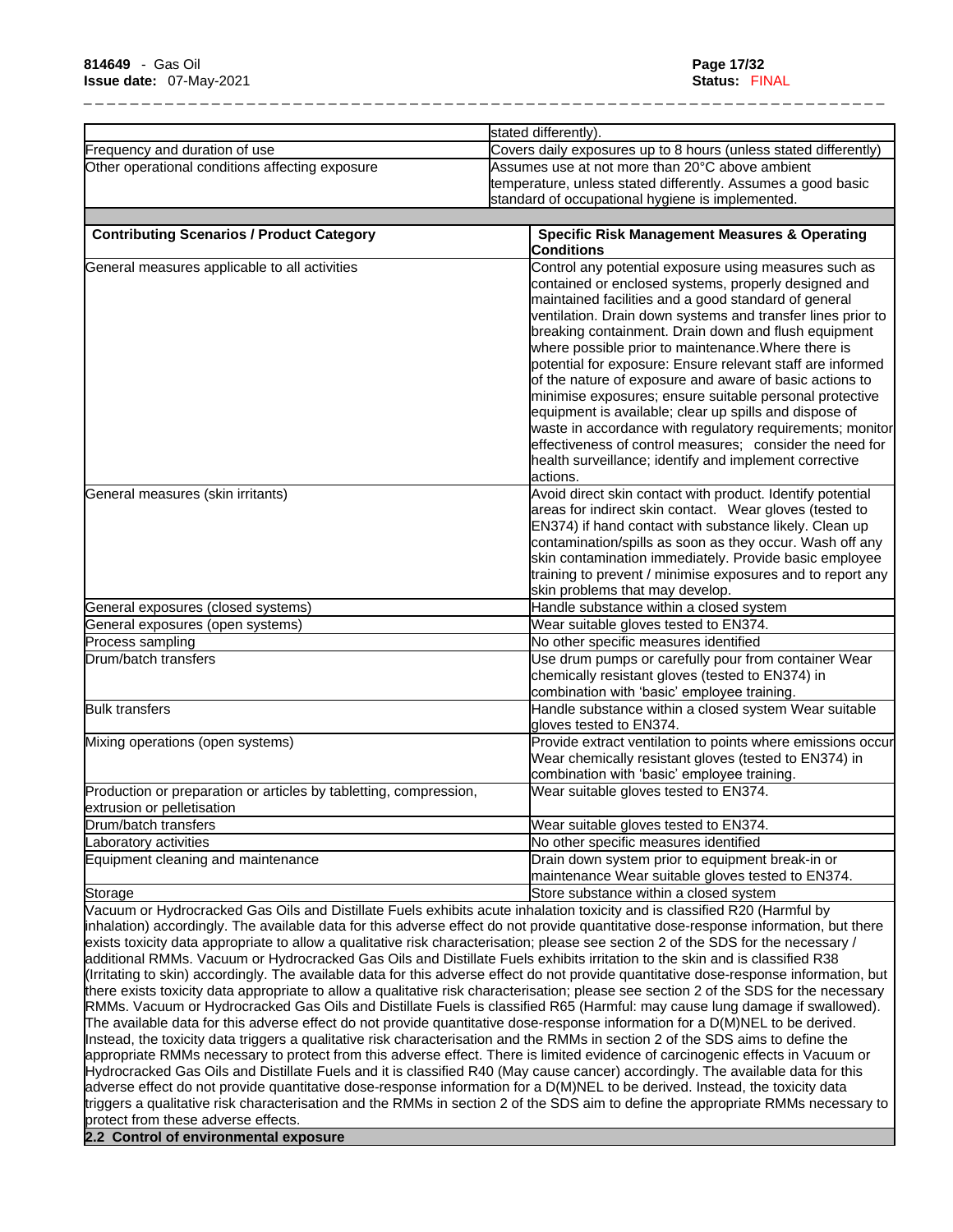| <b>Product characteristics</b>                                                                                                                                                                                                                                       |          |
|----------------------------------------------------------------------------------------------------------------------------------------------------------------------------------------------------------------------------------------------------------------------|----------|
| Substance is complex UVCB. Predominantly hydrophobic.                                                                                                                                                                                                                |          |
| <b>Amounts used</b>                                                                                                                                                                                                                                                  |          |
| Fraction of EU tonnage used in region                                                                                                                                                                                                                                | 0.1      |
| Regional use tonnage (tonnes/year)                                                                                                                                                                                                                                   | 2.8e7    |
| Fraction of regional tonnage used locally                                                                                                                                                                                                                            | 0.0011   |
| Frequency and duration of use<br>Continuous release.                                                                                                                                                                                                                 |          |
| Emission days (days/year)                                                                                                                                                                                                                                            | 300      |
| Environmental factors not influenced by risk management                                                                                                                                                                                                              |          |
| Local freshwater dilution factor                                                                                                                                                                                                                                     | 10       |
| Local marine water dilution factor                                                                                                                                                                                                                                   | 100      |
| Other operational conditions of use affecting environmental exposure                                                                                                                                                                                                 |          |
| Release fraction to air from process (initial release prior to RMM)                                                                                                                                                                                                  | $1.0e-2$ |
| Release fraction to wastewater from process (initial release prior to RMM)                                                                                                                                                                                           | $2.0e-5$ |
| Release fraction to soil from process (initial release prior to RMM)                                                                                                                                                                                                 | 0.0001   |
| Technical conditions and measures at process level (source) to prevent release                                                                                                                                                                                       |          |
| Common practices vary across sites thus conservative process release estimates used.                                                                                                                                                                                 |          |
| Technical onsite conditions and measures to reduce or limit discharges, air emissions and releases to soil<br>Risk from environmental exposure is driven by freshwater sediment. Prevent discharge of undissolved substance to or recover<br>from onsite wastewater. |          |
| Treat air emission to provide a typical removal efficiency of (%):                                                                                                                                                                                                   |          |
| Treat onsite wastewater (prior to receiving water discharge) to provide the required removal 60.0<br>efficiency $>=$ $(\%)$ :                                                                                                                                        |          |
| If discharging to domestic sewage treatment plant, provide the required onsite wastewater  0<br>removal efficiency of $>=$ (%):                                                                                                                                      |          |
| Sludge should be incinerated, contained or reclaimed.<br>Conditions and measures related to municipal sewage treatment plant                                                                                                                                         |          |
| Estimated substance removal from wastewater via domestic sewage treatment (%):                                                                                                                                                                                       | 91.1     |
| Total efficiency of removal from wastewater after onsite and offsite (domestic treatment<br>plant) RMMs (%):                                                                                                                                                         | 94.1     |
| Maximum allowable site tonnage (Msafe) based on release following total wastewater<br>treatment removal (kg/d):                                                                                                                                                      | 6.8e5    |
| Assumed domestic sewage treatment plant flow (m <sup>3</sup> /d):                                                                                                                                                                                                    | 2000     |
| Conditions and measures related to external treatment of waste for disposal                                                                                                                                                                                          |          |
| External treatment and disposal of waste should comply with applicable local and/or national regulations.                                                                                                                                                            |          |
| Conditions and measures related to external recovery of waste                                                                                                                                                                                                        |          |
| External recovery and recycling of waste should comply with applicable local and/or national regulations.                                                                                                                                                            |          |
| <b>Section 3 Exposure Estimation</b>                                                                                                                                                                                                                                 |          |
| 3.1 Health                                                                                                                                                                                                                                                           |          |
| The ECETOC TRA tool has been used to estimate workplace exposures unless otherwise indicated.                                                                                                                                                                        |          |
| 3.2 Environment                                                                                                                                                                                                                                                      |          |
| The Hydrocarbon Block Method has been used to calculate environmental exposure with the Petrorisk model.<br>Section 4 Guidance to check compliance with the Exposure Scenario                                                                                        |          |
|                                                                                                                                                                                                                                                                      |          |
| 4.1 Health<br>Predicted exposures are not expected to exceed the DN(M)EL when the risk management measures/operational conditions                                                                                                                                    |          |
| outlined in section 2 are implemented. Where other risk management measures/operational conditions are adopted, then users                                                                                                                                           |          |
| should ensure that risks are managed to at least equivalent levels. Available hazard data does not enable the derivation of a DNEL                                                                                                                                   |          |
| for dermal irritant effects. Available hazard data does not support the need for a DNEL to be established for other health effects.                                                                                                                                  |          |
| Risk management measures are based on qualitative risk characterization.                                                                                                                                                                                             |          |
| 4.2 Environment                                                                                                                                                                                                                                                      |          |
| Guidance is based on assumed operating conditions which may not be applicable to all sites; thus, scaling may be necessary to                                                                                                                                        |          |
| define appropriate site-specific risk management measures. Required removal efficiency for wastewater can be achieved using<br>onsite/offsite technologies, either alone or in combination. Required removal efficiency for air can be achieved using on-site        |          |
| technologies, either alone or in combination. Further details on scaling and control technologies are provided in SpERC factsheet                                                                                                                                    |          |
| (https://cefic.org/app/uploads/2019/01/SPERCs-Specific-Envirnonmental-Release-Classes-REACHImpl-ES-CSA-CSR.pdf).                                                                                                                                                     |          |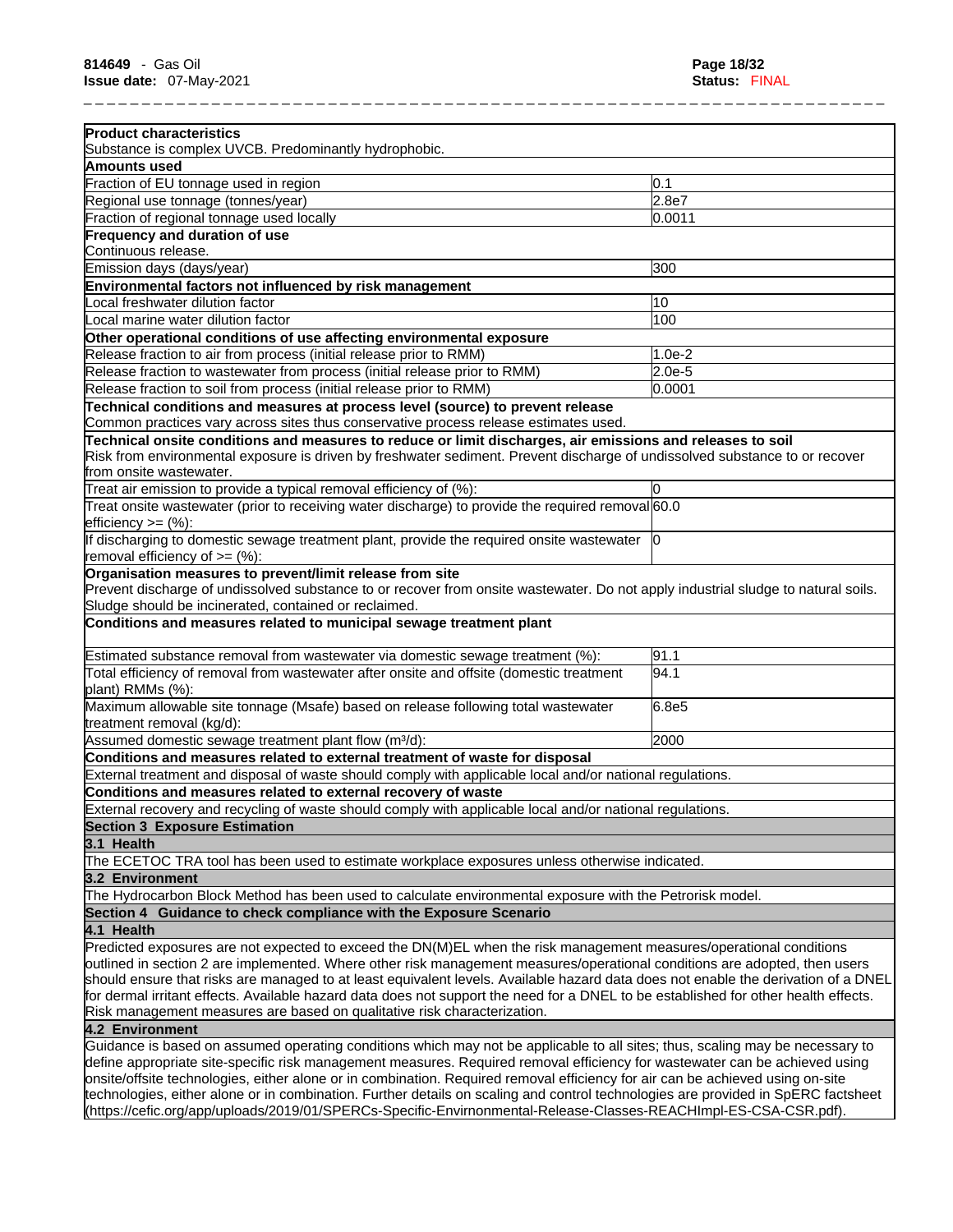# **5. Use of substance in Metal working fluids / rolling oils - Industrial**

\_ \_ \_ \_ \_ \_ \_ \_ \_ \_ \_ \_ \_ \_ \_ \_ \_ \_ \_ \_ \_ \_ \_ \_ \_ \_ \_ \_ \_ \_ \_ \_ \_ \_ \_ \_ \_ \_ \_ \_ \_ \_ \_ \_ \_ \_ \_ \_ \_ \_ \_ \_ \_ \_ \_ \_ \_ \_ \_ \_ \_ \_ \_ \_ \_ \_ \_ \_ \_

| <b>Section 1 Exposure Scenario</b><br>Vacuum or Hydrocracked Gas Oils and Distillate Fuels                                                                                       |                                                                                                                                   |  |  |
|----------------------------------------------------------------------------------------------------------------------------------------------------------------------------------|-----------------------------------------------------------------------------------------------------------------------------------|--|--|
| <b>Title</b>                                                                                                                                                                     | Metal working fluids / rolling oils                                                                                               |  |  |
| <b>Use Descriptor</b>                                                                                                                                                            |                                                                                                                                   |  |  |
| Sector(s) of use                                                                                                                                                                 | 3                                                                                                                                 |  |  |
| Process category(ies)                                                                                                                                                            | , 2, 3, 4, 5, 7, 8a, 8b, 9, 10, 13, 17                                                                                            |  |  |
| Environmental release category(ies)                                                                                                                                              |                                                                                                                                   |  |  |
| Specific Environmental Release Category                                                                                                                                          | ESVOC SpERC 4.7a.v1                                                                                                               |  |  |
| Processes, tasks, activities covered                                                                                                                                             |                                                                                                                                   |  |  |
|                                                                                                                                                                                  | Covers the use in formulated MWFs/rolling oils including transfer operations, rolling and annealing activities, cutting/machining |  |  |
| activities, automated and manual application of corrosion protections (including brushing, dipping and spraying), equipment<br>maintenance, draining and disposal of waste oils. |                                                                                                                                   |  |  |
| Section 2 Operational conditions and risk management measures                                                                                                                    |                                                                                                                                   |  |  |
| 2.1 Control of worker exposure                                                                                                                                                   |                                                                                                                                   |  |  |
| <b>Product characteristics</b>                                                                                                                                                   |                                                                                                                                   |  |  |
| Physical form of product                                                                                                                                                         | Liquid, vapour pressure < 0.5 kPa at STP                                                                                          |  |  |
| Concentration of substance in product                                                                                                                                            | Covers percentage substance in the product up to 100 % (unless                                                                    |  |  |
|                                                                                                                                                                                  | stated differently).                                                                                                              |  |  |
| Frequency and duration of use                                                                                                                                                    | Covers daily exposures up to 8 hours (unless stated differently)                                                                  |  |  |
| Other operational conditions affecting exposure                                                                                                                                  | Assumes use at not more than 20°C above ambient                                                                                   |  |  |
|                                                                                                                                                                                  | temperature, unless stated differently. Assumes a good basic                                                                      |  |  |
|                                                                                                                                                                                  | standard of occupational hygiene is implemented.                                                                                  |  |  |
|                                                                                                                                                                                  |                                                                                                                                   |  |  |
| <b>Contributing Scenarios / Product Category</b>                                                                                                                                 | <b>Specific Risk Management Measures &amp; Operating</b><br><b>Conditions</b>                                                     |  |  |
| General measures applicable to all activities                                                                                                                                    | Control any potential exposure using measures such as                                                                             |  |  |
|                                                                                                                                                                                  | contained or enclosed systems, properly designed and                                                                              |  |  |
|                                                                                                                                                                                  | maintained facilities and a good standard of general                                                                              |  |  |
|                                                                                                                                                                                  | ventilation. Drain down systems and transfer lines prior to                                                                       |  |  |
|                                                                                                                                                                                  | breaking containment. Drain down and flush equipment                                                                              |  |  |
|                                                                                                                                                                                  | where possible prior to maintenance. Where there is                                                                               |  |  |
|                                                                                                                                                                                  | potential for exposure: Ensure relevant staff are informed                                                                        |  |  |
|                                                                                                                                                                                  | of the nature of exposure and aware of basic actions to                                                                           |  |  |
|                                                                                                                                                                                  | minimise exposures; ensure suitable personal protective                                                                           |  |  |
|                                                                                                                                                                                  | equipment is available; clear up spills and dispose of                                                                            |  |  |
|                                                                                                                                                                                  | waste in accordance with regulatory requirements; monitor                                                                         |  |  |
|                                                                                                                                                                                  | effectiveness of control measures; consider the need for                                                                          |  |  |
|                                                                                                                                                                                  | health surveillance; identify and implement corrective                                                                            |  |  |
|                                                                                                                                                                                  | actions.                                                                                                                          |  |  |
| General measures (skin irritants)                                                                                                                                                | Avoid direct skin contact with product. Identify potential                                                                        |  |  |
|                                                                                                                                                                                  | areas for indirect skin contact. Wear gloves (tested to                                                                           |  |  |
|                                                                                                                                                                                  | EN374) if hand contact with substance likely. Clean up                                                                            |  |  |
|                                                                                                                                                                                  | contamination/spills as soon as they occur. Wash off any                                                                          |  |  |
|                                                                                                                                                                                  | skin contamination immediately. Provide basic employee                                                                            |  |  |
|                                                                                                                                                                                  | training to prevent / minimise exposures and to report any                                                                        |  |  |
| General exposures (closed systems)                                                                                                                                               | skin problems that may develop.<br>Handle substance within a closed system                                                        |  |  |
|                                                                                                                                                                                  | Provide extract ventilation to points where emissions occur                                                                       |  |  |
| General exposures (open systems)<br><b>Bulk transfers</b>                                                                                                                        | Handle substance within a closed system Wear suitable                                                                             |  |  |
|                                                                                                                                                                                  | gloves tested to EN374.                                                                                                           |  |  |
| Filling / preparation of equipment from drums or containers                                                                                                                      | Wear suitable gloves tested to EN374.                                                                                             |  |  |
| Process sampling                                                                                                                                                                 | No other specific measures identified                                                                                             |  |  |
| Metal machining operations                                                                                                                                                       | Minimise exposure by partial enclosure of the operation or                                                                        |  |  |
|                                                                                                                                                                                  | equipment and provide extract ventilation at openings.                                                                            |  |  |
| Treatment by dipping and pouring                                                                                                                                                 | Wear suitable gloves tested to EN374.                                                                                             |  |  |
| Spraying                                                                                                                                                                         | Minimise exposure by partial enclosure of the operation or                                                                        |  |  |
|                                                                                                                                                                                  | equipment and provide extract ventilation at openings.                                                                            |  |  |
|                                                                                                                                                                                  | Provide a good standard of general ventilation (not less                                                                          |  |  |
|                                                                                                                                                                                  | than 3 to 5 air changes per hour) Wear suitable gloves                                                                            |  |  |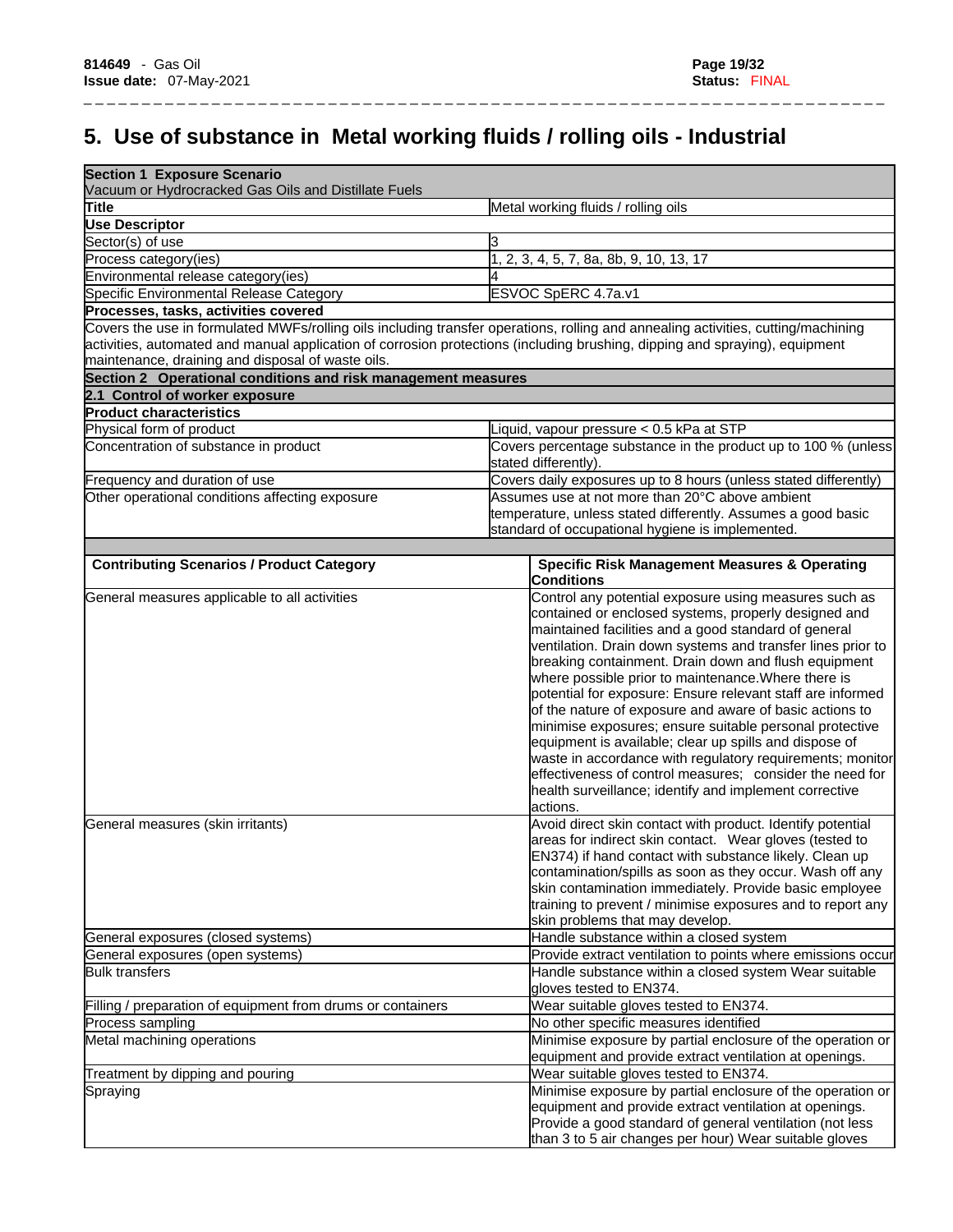|                                                                                                                                                                                                                                                                       |                                   | (tested to EN374), coverall and eye protection.             |
|-----------------------------------------------------------------------------------------------------------------------------------------------------------------------------------------------------------------------------------------------------------------------|-----------------------------------|-------------------------------------------------------------|
| Manual Roller, spreader, flow application                                                                                                                                                                                                                             |                                   | Wear chemically resistant gloves (tested to EN374) in       |
|                                                                                                                                                                                                                                                                       |                                   | combination with specific activity training.                |
| Automated metal rolling/forming                                                                                                                                                                                                                                       | provided with extract ventilation | Handle substance within a predominantly closed system       |
| Semi-automated metal rolling/forming                                                                                                                                                                                                                                  |                                   | Provide extract ventilation to points where emissions occur |
| Equipment cleaning and maintenance                                                                                                                                                                                                                                    |                                   | Drain down and flush system prior to equipment break-in     |
|                                                                                                                                                                                                                                                                       |                                   | or maintenance Wear chemically resistant gloves (tested     |
|                                                                                                                                                                                                                                                                       |                                   | to EN374) in combination with 'basic' employee training.    |
| Storage                                                                                                                                                                                                                                                               |                                   | Store substance within a closed system                      |
| Vacuum or Hydrocracked Gas Oils and Distillate Fuels exhibits acute inhalation toxicity and is classified R20 (Harmful by                                                                                                                                             |                                   |                                                             |
| inhalation) accordingly. The available data for this adverse effect do not provide quantitative dose-response information, but there                                                                                                                                  |                                   |                                                             |
| exists toxicity data appropriate to allow a qualitative risk characterisation; please see section 2 of the SDS for the necessary /                                                                                                                                    |                                   |                                                             |
| additional RMMs. Vacuum or Hydrocracked Gas Oils and Distillate Fuels exhibits irritation to the skin and is classified R38                                                                                                                                           |                                   |                                                             |
| (Irritating to skin) accordingly. The available data for this adverse effect do not provide quantitative dose-response information, but                                                                                                                               |                                   |                                                             |
| there exists toxicity data appropriate to allow a qualitative risk characterisation; please see section 2 of the SDS for the necessary<br>RMMs. Vacuum or Hydrocracked Gas Oils and Distillate Fuels is classified R65 (Harmful: may cause lung damage if swallowed). |                                   |                                                             |
| The available data for this adverse effect do not provide quantitative dose-response information for a D(M)NEL to be derived.                                                                                                                                         |                                   |                                                             |
| Instead, the toxicity data triggers a qualitative risk characterisation and the RMMs in section 2 of the SDS aims to define the                                                                                                                                       |                                   |                                                             |
| appropriate RMMs necessary to protect from this adverse effect. There is limited evidence of carcinogenic effects in Vacuum or                                                                                                                                        |                                   |                                                             |
| Hydrocracked Gas Oils and Distillate Fuels and it is classified R40 (May cause cancer) accordingly. The available data for this                                                                                                                                       |                                   |                                                             |
| adverse effect do not provide quantitative dose-response information for a D(M)NEL to be derived. Instead, the toxicity data                                                                                                                                          |                                   |                                                             |
| triggers a qualitative risk characterisation and the RMMs in section 2 of the SDS aim to define the appropriate RMMs necessary to                                                                                                                                     |                                   |                                                             |
| protect from these adverse effects.                                                                                                                                                                                                                                   |                                   |                                                             |
| 2.2 Control of environmental exposure                                                                                                                                                                                                                                 |                                   |                                                             |
| <b>Product characteristics</b>                                                                                                                                                                                                                                        |                                   |                                                             |
| Substance is complex UVCB. Predominantly hydrophobic.                                                                                                                                                                                                                 |                                   |                                                             |
| Amounts used                                                                                                                                                                                                                                                          |                                   |                                                             |
| Fraction of EU tonnage used in region                                                                                                                                                                                                                                 |                                   | 0.1                                                         |
| Regional use tonnage (tonnes/year)                                                                                                                                                                                                                                    |                                   | 1.0e4                                                       |
| Fraction of regional tonnage used locally                                                                                                                                                                                                                             |                                   | 0.01                                                        |
| Frequency and duration of use                                                                                                                                                                                                                                         |                                   |                                                             |
| Continuous release.                                                                                                                                                                                                                                                   |                                   |                                                             |
| Emission days (days/year)                                                                                                                                                                                                                                             |                                   | 20                                                          |
| Environmental factors not influenced by risk management                                                                                                                                                                                                               |                                   |                                                             |
| Local freshwater dilution factor                                                                                                                                                                                                                                      |                                   | 10                                                          |
| Local marine water dilution factor                                                                                                                                                                                                                                    |                                   | 100                                                         |
| Other operational conditions of use affecting environmental exposure                                                                                                                                                                                                  |                                   |                                                             |
| Release fraction to air from process (initial release prior to RMM)                                                                                                                                                                                                   |                                   | 0.02                                                        |
| Release fraction to wastewater from process (initial release prior to RMM)                                                                                                                                                                                            |                                   | $3.0e-6$                                                    |
| Release fraction to soil from process (initial release prior to RMM)                                                                                                                                                                                                  |                                   | ln.                                                         |
| Technical conditions and measures at process level (source) to prevent release                                                                                                                                                                                        |                                   |                                                             |
| Common practices vary across sites thus conservative process release estimates used.                                                                                                                                                                                  |                                   |                                                             |
| Technical onsite conditions and measures to reduce or limit discharges, air emissions and releases to soil<br>Risk from environmental exposure is driven by freshwater sediment. If discharging to domestic sewage treatment plant, no onsite                         |                                   |                                                             |
| wastewater treatment required.                                                                                                                                                                                                                                        |                                   |                                                             |
| Treat air emission to provide a typical removal efficiency of (%):                                                                                                                                                                                                    |                                   | 70                                                          |
| Treat onsite wastewater (prior to receiving water discharge) to provide the required removal 8.3                                                                                                                                                                      |                                   |                                                             |
| $lefticiency >= (%)$ :                                                                                                                                                                                                                                                |                                   |                                                             |
| If discharging to domestic sewage treatment plant, provide the required onsite wastewater                                                                                                                                                                             |                                   | $\overline{0}$                                              |
| removal efficiency of $>=$ (%):                                                                                                                                                                                                                                       |                                   |                                                             |
| Organisation measures to prevent/limit release from site<br>Prevent discharge of undissolved substance to or recover from onsite wastewater. Do not apply industrial sludge to natural soils.<br>Sludge should be incinerated, contained or reclaimed.                |                                   |                                                             |
| Conditions and measures related to municipal sewage treatment plant                                                                                                                                                                                                   |                                   |                                                             |
| Estimated substance removal from wastewater via domestic sewage treatment (%):                                                                                                                                                                                        |                                   | 94.1                                                        |
| Total efficiency of removal from wastewater after onsite and offsite (domestic treatment<br>plant) RMMs (%):                                                                                                                                                          |                                   | 94.1                                                        |
| Maximum allowable site tonnage (Msafe) based on release following total wastewater<br>treatment removal (kg/d):                                                                                                                                                       |                                   | 7.8e4                                                       |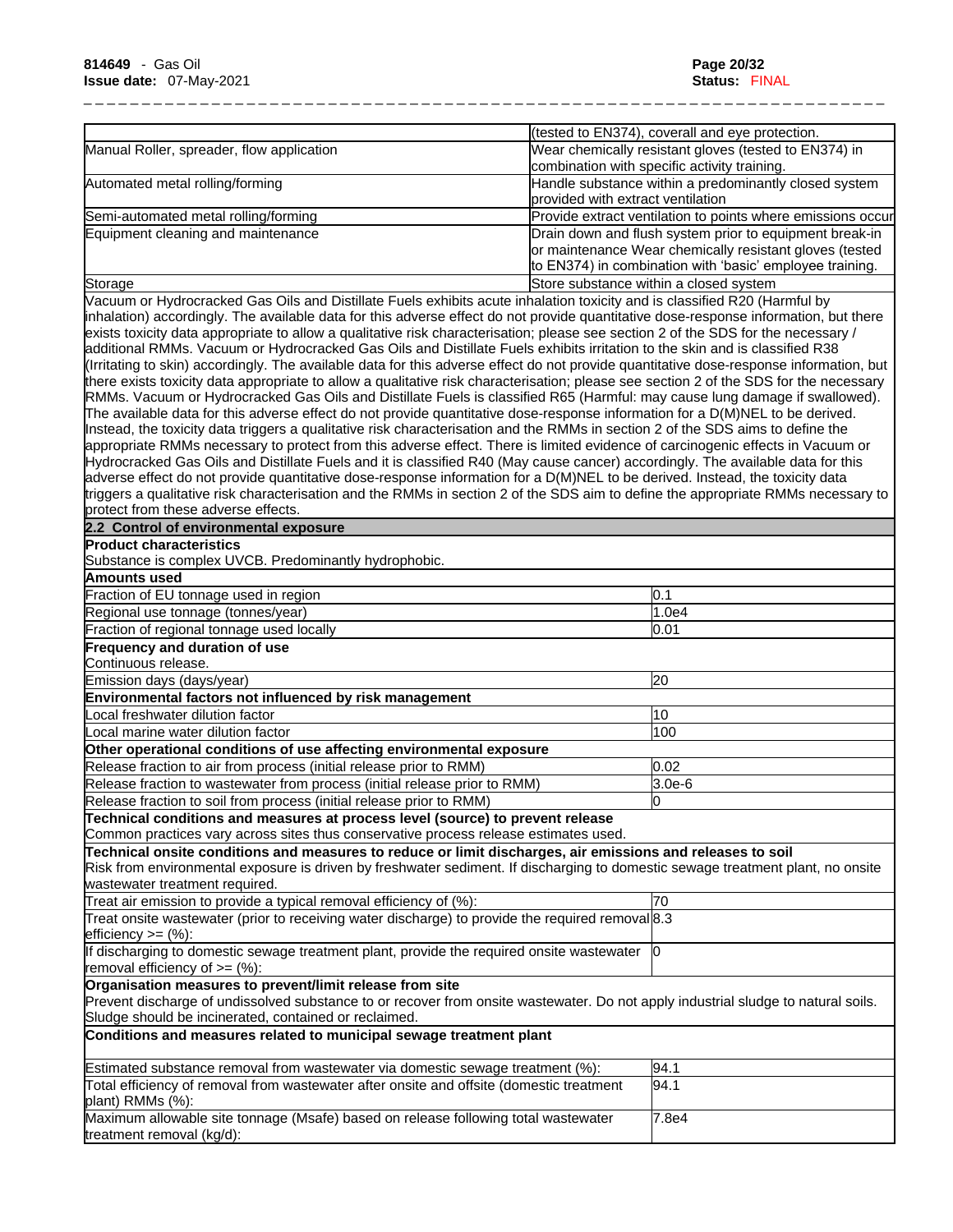Assumed domestic sewage treatment plant flow (m<sup>3</sup>/d): 2000 2000 **Conditions and measures related to external treatment of waste for disposal** External treatment and disposal of waste should comply with applicable local and/or national regulations. **Conditions and measures related to external recovery of waste** External recovery and recycling of waste should comply with applicable local and/or national regulations. **Section 3 Exposure Estimation 3.1 Health**  The ECETOC TRA tool has been used to estimate workplace exposures unless otherwise indicated. **3.2 Environment**  The Hydrocarbon Block Method has been used to calculate environmental exposure with the Petrorisk model. **Section 4 Guidance to check compliance with the Exposure Scenario 4.1 Health**  Predicted exposures are not expected to exceed the DN(M)EL when the risk management measures/operational conditions outlined in section 2 are implemented. Where other risk management measures/operational conditions are adopted, then users should ensure that risks are managed to at least equivalent levels. Available hazard data does not enable the derivation of a DNEL

\_ \_ \_ \_ \_ \_ \_ \_ \_ \_ \_ \_ \_ \_ \_ \_ \_ \_ \_ \_ \_ \_ \_ \_ \_ \_ \_ \_ \_ \_ \_ \_ \_ \_ \_ \_ \_ \_ \_ \_ \_ \_ \_ \_ \_ \_ \_ \_ \_ \_ \_ \_ \_ \_ \_ \_ \_ \_ \_ \_ \_ \_ \_ \_ \_ \_ \_ \_ \_

for dermal irritant effects. Available hazard data does not support the need for a DNEL to be established for other health effects. Risk management measures are based on qualitative risk characterization.

### **4.2 Environment**

Guidance isbased on assumed operating conditions which may not be applicable to all sites; thus, scaling may be necessary to define appropriate site-specific risk management measures. Required removal efficiency for wastewater can be achieved using onsite/offsite technologies, either alone or in combination. Required removal efficiency for air can be achieved using on-site technologies, either alone or in combination. Further details on scaling and control technologies are provided in SpERC factsheet (https://cefic.org/app/uploads/2019/01/SPERCs-Specific-Envirnonmental-Release-Classes-REACHImpl-ES-CSA-CSR.pdf).

# **6. Use of substance as Release agents or binders - Industrial**

| <b>Section 1 Exposure Scenario</b>                            |                                                                                                                                   |  |
|---------------------------------------------------------------|-----------------------------------------------------------------------------------------------------------------------------------|--|
| Vacuum or Hydrocracked Gas Oils and Distillate Fuels          |                                                                                                                                   |  |
| Title                                                         | Use as binders and release agents                                                                                                 |  |
| <b>Use Descriptor</b>                                         |                                                                                                                                   |  |
| Sector(s) of use                                              |                                                                                                                                   |  |
| Process category(ies)                                         | 2, 3, 4, 6, 7, 8b, 10, 13, 14                                                                                                     |  |
| Environmental release category(ies)                           |                                                                                                                                   |  |
| Specific Environmental Release Category                       | ESVOC SpERC 4.10a.v1                                                                                                              |  |
| Processes, tasks, activities covered                          |                                                                                                                                   |  |
| mold forming and casting, and handling of waste.              | Covers the use as binders and release agents including material transfers, mixing, application (including spraying and brushing), |  |
| Section 2 Operational conditions and risk management measures |                                                                                                                                   |  |
| 2.1 Control of worker exposure                                |                                                                                                                                   |  |
| <b>Product characteristics</b>                                |                                                                                                                                   |  |
| Physical form of product                                      | iquid, vapour pressure < 0.5 kPa at STP                                                                                           |  |
| Concentration of substance in product                         | Covers percentage substance in the product up to 100 $\%$ (unless<br>stated differently).                                         |  |
| Frequency and duration of use                                 | Covers daily exposures up to 8 hours (unless stated differently)                                                                  |  |
| Other operational conditions affecting exposure               | Assumes use at not more than 20°C above ambient                                                                                   |  |
|                                                               | temperature, unless stated differently. Assumes a good basic                                                                      |  |
|                                                               | standard of occupational hygiene is implemented.                                                                                  |  |
|                                                               |                                                                                                                                   |  |
| <b>Contributing Scenarios / Product Category</b>              | <b>Specific Risk Management Measures &amp; Operating</b><br>Conditions                                                            |  |
| General measures applicable to all activities                 | Control any potential exposure using measures such as                                                                             |  |
|                                                               | contained or enclosed systems, properly designed and                                                                              |  |
|                                                               | maintained facilities and a good standard of general                                                                              |  |
|                                                               | ventilation. Drain down systems and transfer lines prior to                                                                       |  |
|                                                               | breaking containment. Drain down and flush equipment                                                                              |  |
|                                                               | where possible prior to maintenance. Where there is                                                                               |  |
|                                                               | potential for exposure: Ensure relevant staff are informed                                                                        |  |
|                                                               | of the nature of exposure and aware of basic actions to                                                                           |  |
|                                                               | minimise exposures; ensure suitable personal protective                                                                           |  |
|                                                               | equipment is available; clear up spills and dispose of                                                                            |  |
|                                                               | waste in accordance with regulatory requirements; monitor                                                                         |  |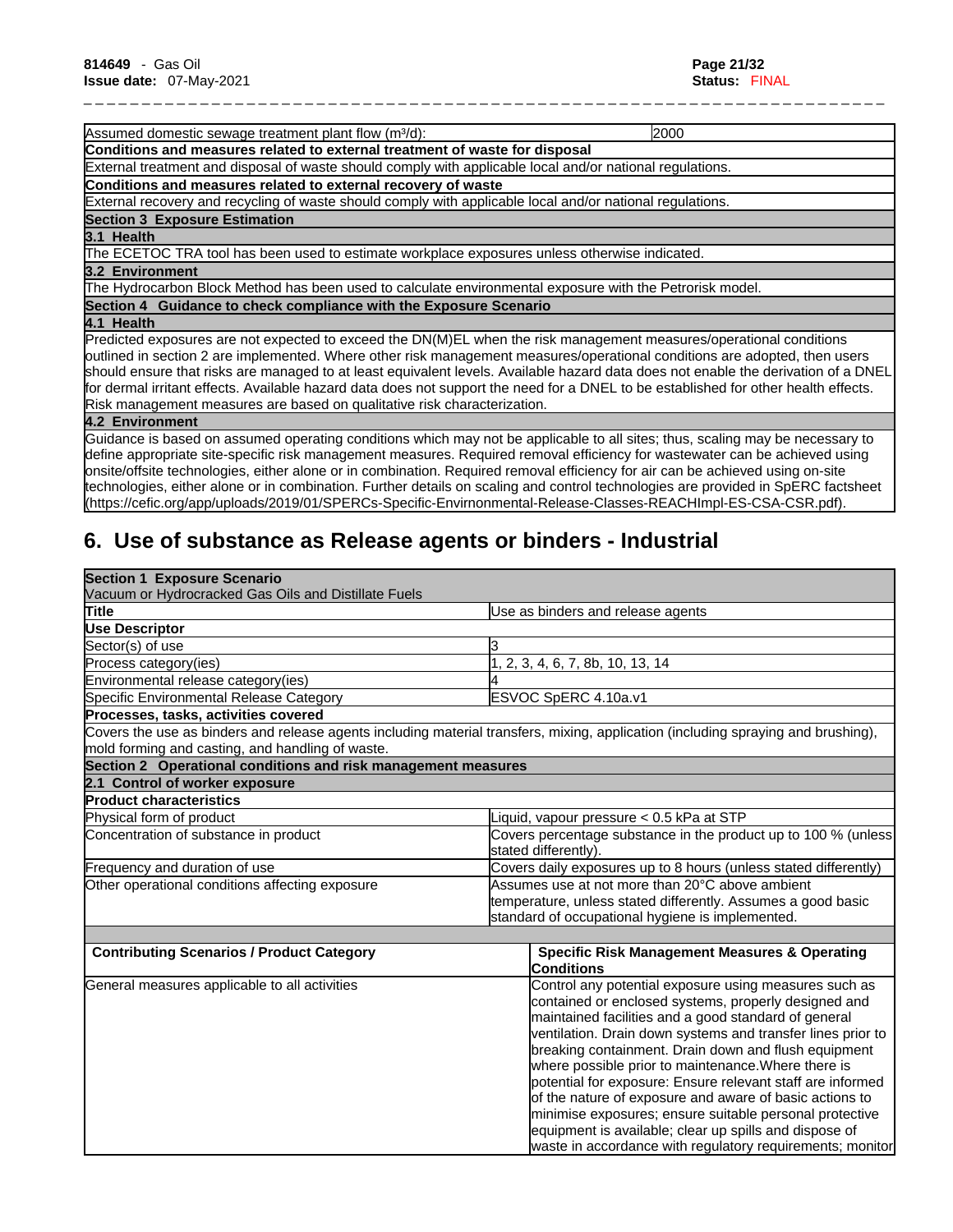|                                                                                                                                         | effectiveness of control measures; consider the need for                                                                |
|-----------------------------------------------------------------------------------------------------------------------------------------|-------------------------------------------------------------------------------------------------------------------------|
|                                                                                                                                         | health surveillance; identify and implement corrective<br>actions.                                                      |
| General measures (skin irritants)                                                                                                       | Avoid direct skin contact with product. Identify potential<br>areas for indirect skin contact. Wear gloves (tested to   |
|                                                                                                                                         | EN374) if hand contact with substance likely. Clean up                                                                  |
|                                                                                                                                         | contamination/spills as soon as they occur. Wash off any                                                                |
|                                                                                                                                         | skin contamination immediately. Provide basic employee                                                                  |
|                                                                                                                                         | training to prevent / minimise exposures and to report any                                                              |
|                                                                                                                                         | skin problems that may develop. Other skin protection                                                                   |
|                                                                                                                                         | measures such as impervious suits and face shields may                                                                  |
|                                                                                                                                         | be required during high dispersion activities which are<br>likely to lead to substantial aerosol release, e.g. spraying |
| <b>Bulk transfers</b>                                                                                                                   | Handle substance within a closed system                                                                                 |
| Drum/batch transfers                                                                                                                    | Wear chemically resistant gloves (tested to EN374) in                                                                   |
|                                                                                                                                         | combination with 'basic' employee training.                                                                             |
| Mixing operations (closed systems)                                                                                                      | No other specific measures identified                                                                                   |
| Mixing operations (open systems)                                                                                                        | Wear chemically resistant gloves (tested to EN374) in                                                                   |
|                                                                                                                                         | combination with 'basic' employee training.                                                                             |
| Mould forming                                                                                                                           | Wear chemically resistant gloves (tested to EN374) in                                                                   |
|                                                                                                                                         | combination with 'basic' employee training.                                                                             |
| Casting operations (open systems)                                                                                                       | Minimise exposure by partial enclosure of the operation or                                                              |
|                                                                                                                                         | equipment and provide extract ventilation at openings.                                                                  |
|                                                                                                                                         | Wear suitable gloves tested to EN374.                                                                                   |
| Machine Spraying                                                                                                                        | Minimise exposure by extracted full enclosure for the                                                                   |
|                                                                                                                                         | operation or equipment. Wear suitable gloves tested to                                                                  |
| Manual Spraying                                                                                                                         | EN374.<br>Wear a full face respirator conforming to EN140 with Type                                                     |
|                                                                                                                                         | A/P2 filter or better. Wear suitable gloves (tested to                                                                  |
|                                                                                                                                         | EN374), coverall and eye protection. Ensure operatives                                                                  |
|                                                                                                                                         | are trained to minimise exposures.                                                                                      |
| Manual Roller, spreader, flow application                                                                                               | Wear chemically resistant gloves (tested to EN374) in                                                                   |
|                                                                                                                                         | combination with specific activity training.                                                                            |
| Equipment cleaning and maintenance                                                                                                      | Drain down system prior to equipment break-in or                                                                        |
|                                                                                                                                         | maintenance Wear chemically resistant gloves (tested to                                                                 |
|                                                                                                                                         | EN374) in combination with 'basic' employee training.                                                                   |
| Storage                                                                                                                                 | Store substance within a closed system                                                                                  |
| Vacuum or Hydrocracked Gas Oils and Distillate Fuels exhibits acute inhalation toxicity and is classified R20 (Harmful by               |                                                                                                                         |
| inhalation) accordingly. The available data for this adverse effect do not provide quantitative dose-response information, but there    |                                                                                                                         |
| exists toxicity data appropriate to allow a qualitative risk characterisation; please see section 2 of the SDS for the necessary /      |                                                                                                                         |
| additional RMMs. Vacuum or Hydrocracked Gas Oils and Distillate Fuels exhibits irritation to the skin and is classified R38             |                                                                                                                         |
| (Irritating to skin) accordingly. The available data for this adverse effect do not provide quantitative dose-response information, but |                                                                                                                         |
| there exists toxicity data appropriate to allow a qualitative risk characterisation; please see section 2 of the SDS for the necessary  |                                                                                                                         |
| RMMs. Vacuum or Hydrocracked Gas Oils and Distillate Fuels is classified R65 (Harmful: may cause lung damage if swallowed).             |                                                                                                                         |
| The available data for this adverse effect do not provide quantitative dose-response information for a D(M)NEL to be derived.           |                                                                                                                         |
| Instead, the toxicity data triggers a qualitative risk characterisation and the RMMs in section 2 of the SDS aims to define the         |                                                                                                                         |
| appropriate RMMs necessary to protect from this adverse effect. There is limited evidence of carcinogenic effects in Vacuum or          |                                                                                                                         |
| Hydrocracked Gas Oils and Distillate Fuels and it is classified R40 (May cause cancer) accordingly. The available data for this         |                                                                                                                         |
| adverse effect do not provide quantitative dose-response information for a D(M)NEL to be derived. Instead, the toxicity data            |                                                                                                                         |
| triggers a qualitative risk characterisation and the RMMs in section 2 of the SDS aim to define the appropriate RMMs necessary to       |                                                                                                                         |
| protect from these adverse effects.                                                                                                     |                                                                                                                         |
| 2.2 Control of environmental exposure                                                                                                   |                                                                                                                         |
| <b>Product characteristics</b>                                                                                                          |                                                                                                                         |
| Substance is complex UVCB. Predominantly hydrophobic.                                                                                   |                                                                                                                         |
| Amounts used                                                                                                                            |                                                                                                                         |
| Fraction of EU tonnage used in region                                                                                                   | 0.1                                                                                                                     |
| Regional use tonnage (tonnes/year)                                                                                                      | 1.4e4                                                                                                                   |
| Fraction of regional tonnage used locally                                                                                               | 0.18                                                                                                                    |
| Frequency and duration of use                                                                                                           |                                                                                                                         |
| Continuous release.                                                                                                                     |                                                                                                                         |
| Emission days (days/year)                                                                                                               | 100                                                                                                                     |

**Environmental factors not influenced by risk management**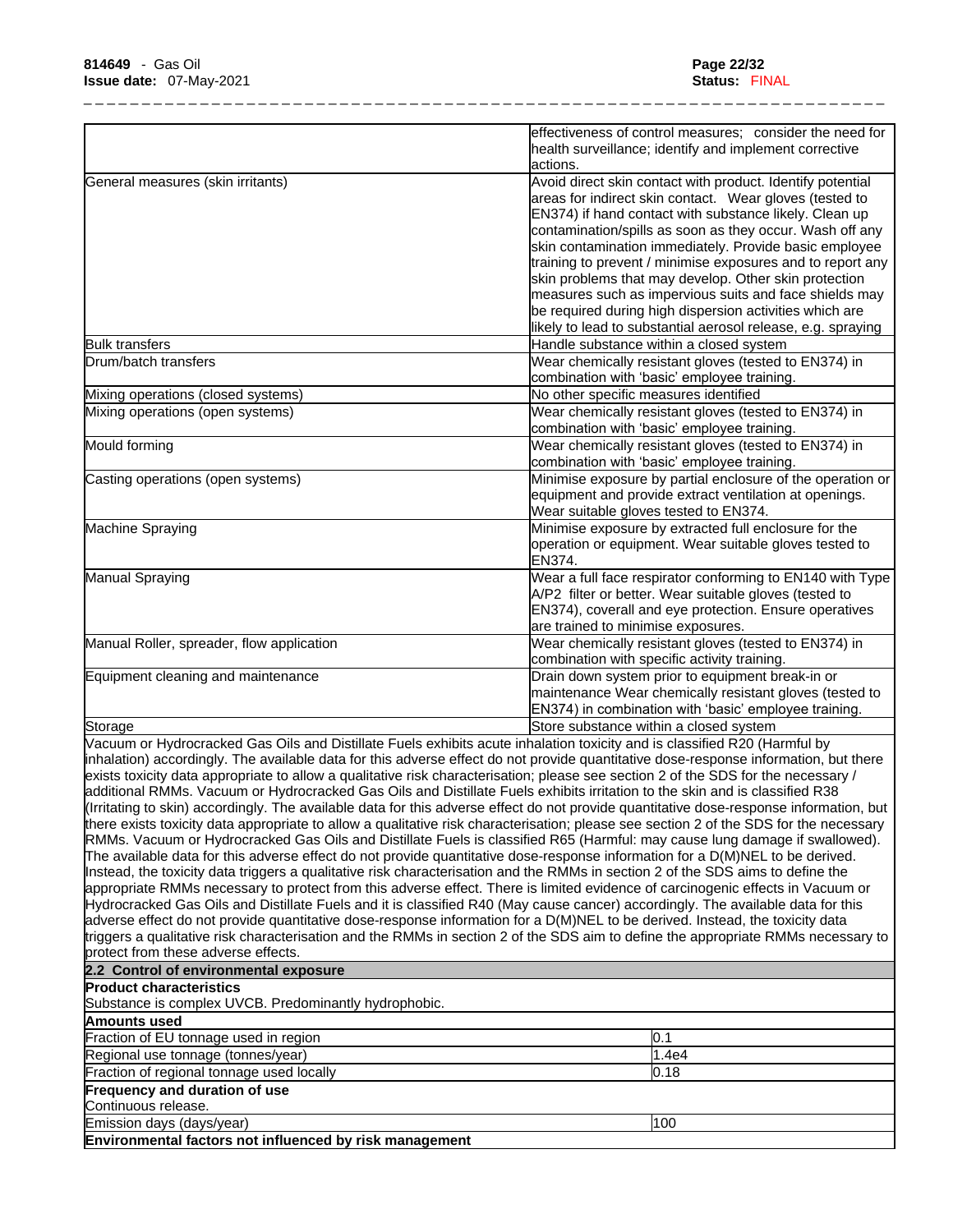| Local freshwater dilution factor                                                                                                                                                                                                                                                                                              | 10       |
|-------------------------------------------------------------------------------------------------------------------------------------------------------------------------------------------------------------------------------------------------------------------------------------------------------------------------------|----------|
| Local marine water dilution factor                                                                                                                                                                                                                                                                                            | 100      |
| Other operational conditions of use affecting environmental exposure                                                                                                                                                                                                                                                          |          |
| Release fraction to air from process (initial release prior to RMM)                                                                                                                                                                                                                                                           | 1.0      |
| Release fraction to wastewater from process (initial release prior to RMM)                                                                                                                                                                                                                                                    | $3.0e-7$ |
| Release fraction to soil from process (initial release prior to RMM)                                                                                                                                                                                                                                                          | l0       |
| Technical conditions and measures at process level (source) to prevent release                                                                                                                                                                                                                                                |          |
| Common practices vary across sites thus conservative process release estimates used.                                                                                                                                                                                                                                          |          |
| Technical onsite conditions and measures to reduce or limit discharges, air emissions and releases to soil<br>Risk from environmental exposure is driven by freshwater sediment. If discharging to domestic sewage treatment plant, no onsite<br>wastewater treatment required.                                               |          |
| Treat air emission to provide a typical removal efficiency of (%):                                                                                                                                                                                                                                                            | 80       |
| Treat onsite wastewater (prior to receiving water discharge) to provide the required removal 59.2<br>efficiency $>=$ $(\%)$ :                                                                                                                                                                                                 |          |
| If discharging to domestic sewage treatment plant, provide the required onsite wastewater  0<br>removal efficiency of $=$ (%):                                                                                                                                                                                                |          |
| Organisation measures to prevent/limit release from site<br>Prevent discharge of undissolved substance to or recover from onsite wastewater. Do not apply industrial sludge to natural soils.<br>Sludge should be incinerated, contained or reclaimed.<br>Conditions and measures related to municipal sewage treatment plant |          |
| Estimated substance removal from wastewater via domestic sewage treatment (%):                                                                                                                                                                                                                                                | 94.1     |
| Total efficiency of removal from wastewater after onsite and offsite (domestic treatment<br>plant) RMMs (%):                                                                                                                                                                                                                  | 94.1     |
| Maximum allowable site tonnage (Msafe) based on release following total wastewater<br>treatment removal (kg/d):                                                                                                                                                                                                               | 1.7e5    |
| Assumed domestic sewage treatment plant flow (m <sup>3</sup> /d):                                                                                                                                                                                                                                                             | 2000     |
| Conditions and measures related to external treatment of waste for disposal                                                                                                                                                                                                                                                   |          |
| External treatment and disposal of waste should comply with applicable local and/or national regulations.                                                                                                                                                                                                                     |          |
| Conditions and measures related to external recovery of waste                                                                                                                                                                                                                                                                 |          |
| External recovery and recycling of waste should comply with applicable local and/or national regulations.                                                                                                                                                                                                                     |          |
| <b>Section 3 Exposure Estimation</b>                                                                                                                                                                                                                                                                                          |          |
| 3.1 Health                                                                                                                                                                                                                                                                                                                    |          |
| The ECETOC TRA tool has been used to estimate workplace exposures unless otherwise indicated.                                                                                                                                                                                                                                 |          |
| 3.2 Environment                                                                                                                                                                                                                                                                                                               |          |
| The Hydrocarbon Block Method has been used to calculate environmental exposure with the Petrorisk model.                                                                                                                                                                                                                      |          |
| Section 4 Guidance to check compliance with the Exposure Scenario                                                                                                                                                                                                                                                             |          |
| 4.1 Health                                                                                                                                                                                                                                                                                                                    |          |
| Predicted exposures are not expected to exceed the DN(M)EL when the risk management measures/operational conditions                                                                                                                                                                                                           |          |
| outlined in section 2 are implemented. Where other risk management measures/operational conditions are adopted, then users                                                                                                                                                                                                    |          |
| should ensure that risks are managed to at least equivalent levels. Available hazard data does not enable the derivation of a DNEL                                                                                                                                                                                            |          |
| for dermal irritant effects. Available hazard data does not support the need for a DNEL to be established for other health effects.                                                                                                                                                                                           |          |
| Risk management measures are based on qualitative risk characterization.                                                                                                                                                                                                                                                      |          |
| 4.2 Environment                                                                                                                                                                                                                                                                                                               |          |
| Guidance is based on assumed operating conditions which may not be applicable to all sites; thus, scaling may be necessary to                                                                                                                                                                                                 |          |
| define appropriate site-specific risk management measures. Required removal efficiency for wastewater can be achieved using<br>onsite/offsite technologies, either alone or in combination. Required removal efficiency for air can be achieved using on-site                                                                 |          |

technologies, either alone or in combination. Further details on scaling and control technologies are provided in SpERC factsheet (https://cefic.org/app/uploads/2019/01/SPERCs-Specific-Envirnonmental-Release-Classes-REACHImpl-ES-CSA-CSR.pdf).

# **7. Use of substance as Release agents or binders - Professional**

| <b>Section 1 Exposure Scenario</b>                   |                                                 |
|------------------------------------------------------|-------------------------------------------------|
| Vacuum or Hydrocracked Gas Oils and Distillate Fuels |                                                 |
| Title                                                | Use as binders and release agents               |
| Use Descriptor                                       |                                                 |
| Sector(s) of use                                     | 22                                              |
| Process category(ies)                                | $\vert 1, 2, 3, 4, 6, 8a, 8b, 10, 11, 14 \vert$ |
| Environmental release category(ies)                  | 8a, 8d                                          |
| Specific Environmental Release Category              | ESVOC SpERC 8.10b.v1                            |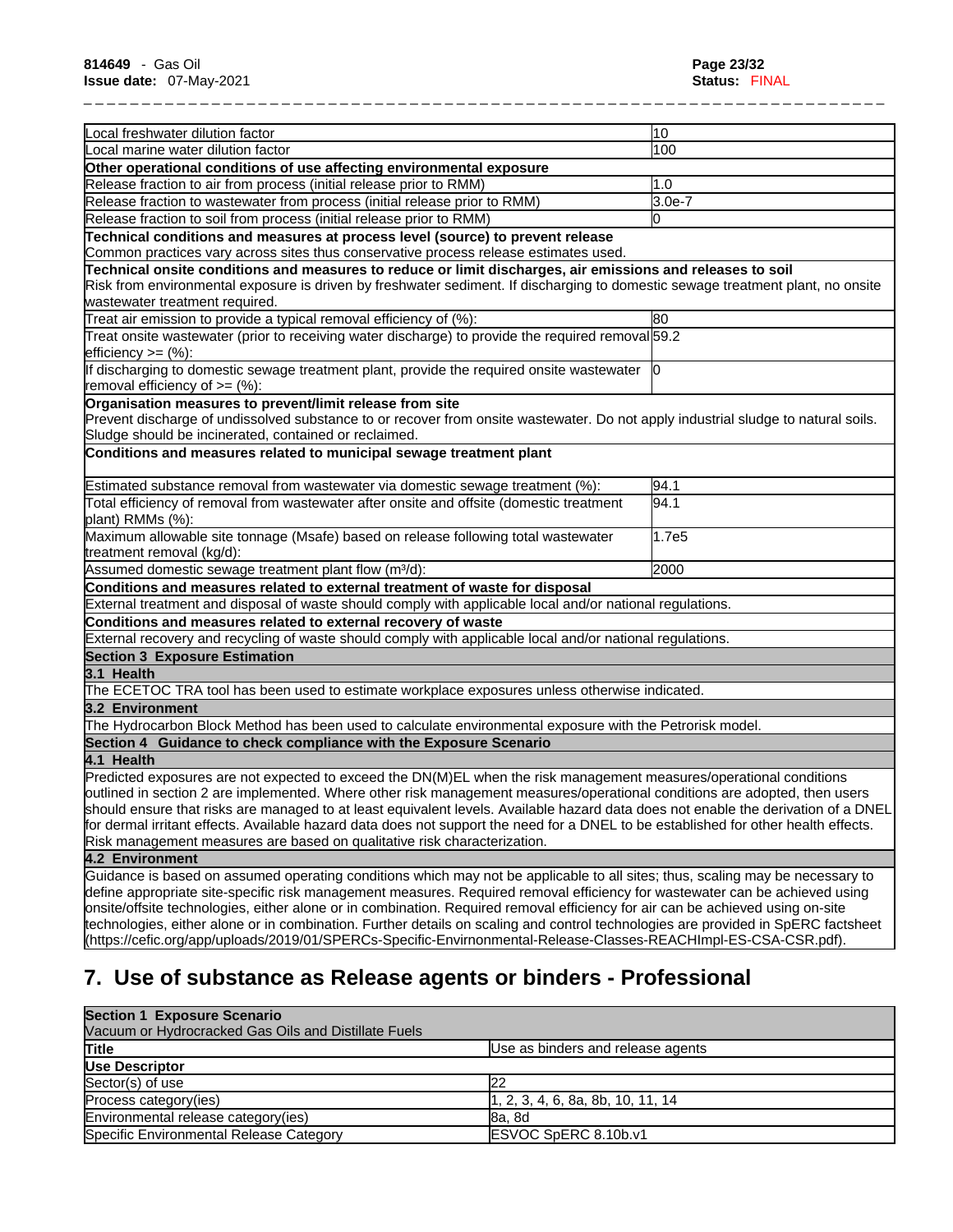| Processes, tasks, activities covered                                        |                                                                                                                                    |  |
|-----------------------------------------------------------------------------|------------------------------------------------------------------------------------------------------------------------------------|--|
|                                                                             | Covers the use as binders and release agents including material transfers, mixing, application by spraying, brushing, and handling |  |
| lof waste.<br>Section 2 Operational conditions and risk management measures |                                                                                                                                    |  |
| 2.1 Control of worker exposure                                              |                                                                                                                                    |  |
| <b>Product characteristics</b>                                              |                                                                                                                                    |  |
| Physical form of product                                                    | Liquid, vapour pressure < 0.5 kPa at STP                                                                                           |  |
| Concentration of substance in product                                       | Covers percentage substance in the product up to 100 % (unless                                                                     |  |
|                                                                             | stated differently).                                                                                                               |  |
| Frequency and duration of use                                               | Covers daily exposures up to 8 hours (unless stated differently)                                                                   |  |
| Other operational conditions affecting exposure                             | Assumes use at not more than 20°C above ambient                                                                                    |  |
|                                                                             | temperature, unless stated differently. Assumes a good basic                                                                       |  |
|                                                                             | standard of occupational hygiene is implemented.                                                                                   |  |
|                                                                             |                                                                                                                                    |  |
| <b>Contributing Scenarios / Product Category</b>                            | <b>Specific Risk Management Measures &amp; Operating</b><br><b>Conditions</b>                                                      |  |
| General measures applicable to all activities                               | Control any potential exposure using measures such as                                                                              |  |
|                                                                             | contained or enclosed systems, properly designed and                                                                               |  |
|                                                                             | maintained facilities and a good standard of general                                                                               |  |
|                                                                             | ventilation. Drain down systems and transfer lines prior to                                                                        |  |
|                                                                             | breaking containment. Drain down and flush equipment                                                                               |  |
|                                                                             | where possible prior to maintenance. Where there is                                                                                |  |
|                                                                             | potential for exposure: Ensure relevant staff are informed                                                                         |  |
|                                                                             | of the nature of exposure and aware of basic actions to                                                                            |  |
|                                                                             | minimise exposures; ensure suitable personal protective                                                                            |  |
|                                                                             | equipment is available; clear up spills and dispose of                                                                             |  |
|                                                                             | waste in accordance with regulatory requirements; monitor                                                                          |  |
|                                                                             | effectiveness of control measures; consider the need for                                                                           |  |
|                                                                             | health surveillance; identify and implement corrective                                                                             |  |
|                                                                             | actions.                                                                                                                           |  |
| General measures (skin irritants)                                           | Avoid direct skin contact with product. Identify potential                                                                         |  |
|                                                                             | areas for indirect skin contact. Wear gloves (tested to                                                                            |  |
|                                                                             | EN374) if hand contact with substance likely. Clean up                                                                             |  |
|                                                                             | contamination/spills as soon as they occur. Wash off any                                                                           |  |
|                                                                             | skin contamination immediately. Provide basic employee                                                                             |  |
|                                                                             | training to prevent / minimise exposures and to report any<br>skin problems that may develop. Other skin protection                |  |
|                                                                             | measures such as impervious suits and face shields may                                                                             |  |
|                                                                             | be required during high dispersion activities which are                                                                            |  |
|                                                                             | likely to lead to substantial aerosol release, e.g. spraying                                                                       |  |
| Material transfers (closed systems)                                         | No other specific measures identified                                                                                              |  |
| Drum/batch transfers                                                        | Wear suitable gloves tested to EN374.                                                                                              |  |
| Mixing operations (closed systems)                                          | No other specific measures identified                                                                                              |  |
| Mixing operations (open systems)                                            | Wear suitable gloves tested to EN374.                                                                                              |  |
| Mould forming                                                               | Provide extract ventilation to points where emissions occur                                                                        |  |
|                                                                             | Wear suitable gloves tested to EN374.                                                                                              |  |
| Casting operations with local exhaust ventilation                           | Provide extract ventilation to points where emissions occur                                                                        |  |
|                                                                             | Wear suitable gloves tested to EN374.                                                                                              |  |
| Casting operations without local exhaust ventilation                        | Wear a respirator conforming to EN140 with Type A/P2                                                                               |  |
|                                                                             | filter or better. Wear suitable gloves (tested to EN374),                                                                          |  |
|                                                                             | coverall and eye protection.                                                                                                       |  |
| Spraying Manual without local exhaust ventilation                           | Carry out in a vented booth or extracted enclosure Wear                                                                            |  |
|                                                                             | suitable gloves (tested to EN374), coverall and eye                                                                                |  |
|                                                                             | protection. Ensure operatives are trained to minimise                                                                              |  |
|                                                                             | exposures.                                                                                                                         |  |
| Spraying Manual without local exhaust ventilation                           | Wear a full face respirator conforming to EN140 with Type                                                                          |  |
|                                                                             | A/P2 filter or better. Wear suitable gloves (tested to                                                                             |  |
|                                                                             | EN374), coverall and eye protection. Ensure operatives                                                                             |  |
|                                                                             | are trained to minimise exposures.                                                                                                 |  |
| Manual Roller, spreader, flow application                                   | Wear chemically resistant gloves (tested to EN374) in                                                                              |  |
|                                                                             | combination with specific activity training.                                                                                       |  |
| Equipment cleaning and maintenance                                          | Drain down system prior to equipment break-in or                                                                                   |  |
|                                                                             |                                                                                                                                    |  |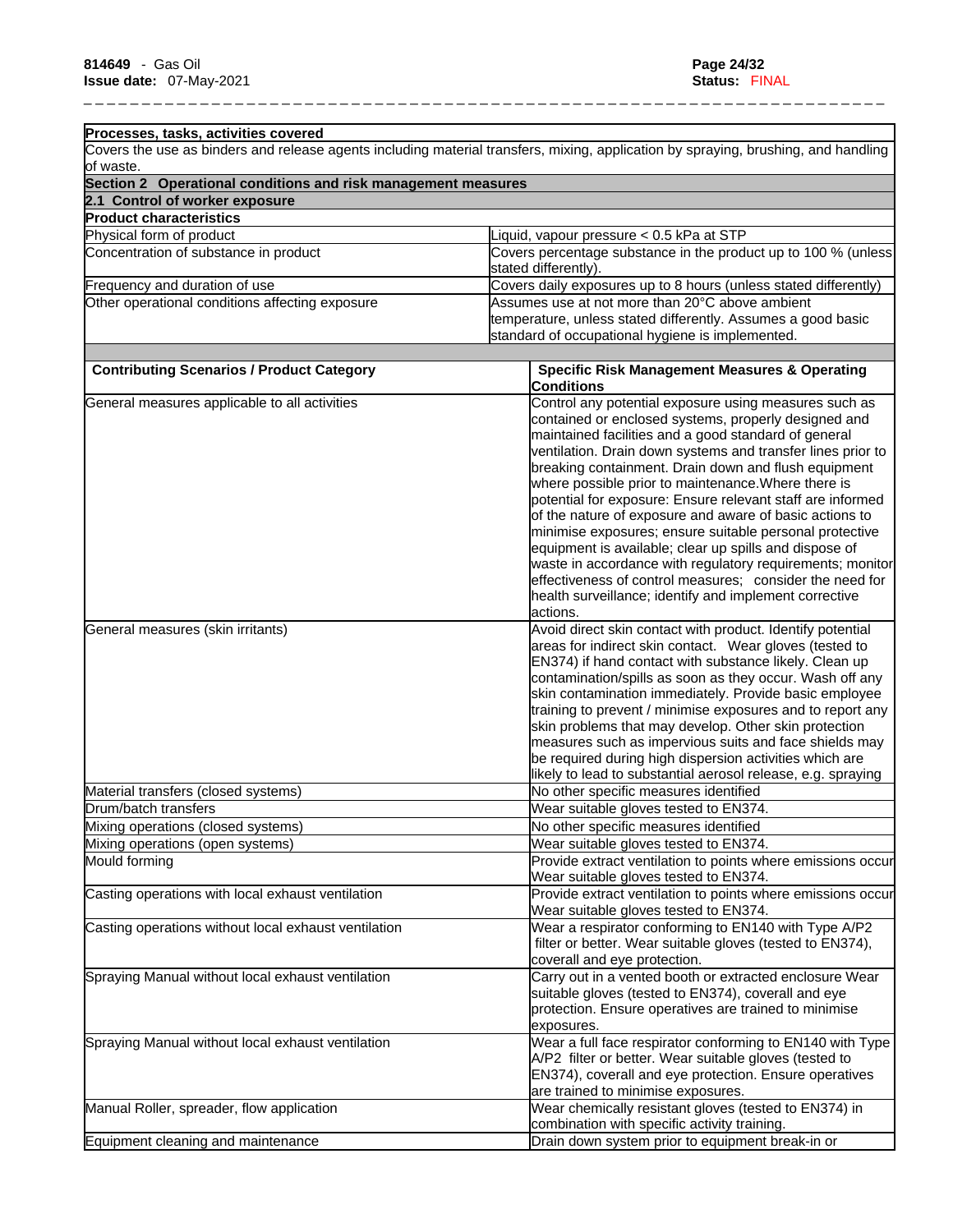|                                                                                                                                                                                                                                                                                                                                                                                                                                                                                                                                                                                                                                                                                                                                                                                                                                                                                                                                                                                                                                                                                                                                                                                                                                                                                                                                                                                                                                                                                                                                                                                                                                                                                                                                                                          | maintenance Wear chemically resistant gloves (tested to<br>EN374) in combination with 'basic' employee training. |
|--------------------------------------------------------------------------------------------------------------------------------------------------------------------------------------------------------------------------------------------------------------------------------------------------------------------------------------------------------------------------------------------------------------------------------------------------------------------------------------------------------------------------------------------------------------------------------------------------------------------------------------------------------------------------------------------------------------------------------------------------------------------------------------------------------------------------------------------------------------------------------------------------------------------------------------------------------------------------------------------------------------------------------------------------------------------------------------------------------------------------------------------------------------------------------------------------------------------------------------------------------------------------------------------------------------------------------------------------------------------------------------------------------------------------------------------------------------------------------------------------------------------------------------------------------------------------------------------------------------------------------------------------------------------------------------------------------------------------------------------------------------------------|------------------------------------------------------------------------------------------------------------------|
| Store substance within a closed system<br>Storage                                                                                                                                                                                                                                                                                                                                                                                                                                                                                                                                                                                                                                                                                                                                                                                                                                                                                                                                                                                                                                                                                                                                                                                                                                                                                                                                                                                                                                                                                                                                                                                                                                                                                                                        |                                                                                                                  |
| Vacuum or Hydrocracked Gas Oils and Distillate Fuels exhibits acute inhalation toxicity and is classified R20 (Harmful by<br>inhalation) accordingly. The available data for this adverse effect do not provide quantitative dose-response information, but there<br>exists toxicity data appropriate to allow a qualitative risk characterisation; please see section 2 of the SDS for the necessary /<br>additional RMMs. Vacuum or Hydrocracked Gas Oils and Distillate Fuels exhibits irritation to the skin and is classified R38<br>(Irritating to skin) accordingly. The available data for this adverse effect do not provide quantitative dose-response information, but<br>there exists toxicity data appropriate to allow a qualitative risk characterisation; please see section 2 of the SDS for the necessary<br>RMMs. Vacuum or Hydrocracked Gas Oils and Distillate Fuels is classified R65 (Harmful: may cause lung damage if swallowed).<br>The available data for this adverse effect do not provide quantitative dose-response information for a D(M)NEL to be derived.<br>Instead, the toxicity data triggers a qualitative risk characterisation and the RMMs in section 2 of the SDS aims to define the<br>appropriate RMMs necessary to protect from this adverse effect. There is limited evidence of carcinogenic effects in Vacuum or<br>Hydrocracked Gas Oils and Distillate Fuels and it is classified R40 (May cause cancer) accordingly. The available data for this<br>adverse effect do not provide quantitative dose-response information for a D(M)NEL to be derived. Instead, the toxicity data<br>triggers a qualitative risk characterisation and the RMMs in section 2 of the SDS aim to define the appropriate RMMs necessary to |                                                                                                                  |
| brotect from these adverse effects.                                                                                                                                                                                                                                                                                                                                                                                                                                                                                                                                                                                                                                                                                                                                                                                                                                                                                                                                                                                                                                                                                                                                                                                                                                                                                                                                                                                                                                                                                                                                                                                                                                                                                                                                      |                                                                                                                  |
| 2.2 Control of environmental exposure                                                                                                                                                                                                                                                                                                                                                                                                                                                                                                                                                                                                                                                                                                                                                                                                                                                                                                                                                                                                                                                                                                                                                                                                                                                                                                                                                                                                                                                                                                                                                                                                                                                                                                                                    |                                                                                                                  |
| <b>Product characteristics</b>                                                                                                                                                                                                                                                                                                                                                                                                                                                                                                                                                                                                                                                                                                                                                                                                                                                                                                                                                                                                                                                                                                                                                                                                                                                                                                                                                                                                                                                                                                                                                                                                                                                                                                                                           |                                                                                                                  |
| Substance is complex UVCB. Predominantly hydrophobic.                                                                                                                                                                                                                                                                                                                                                                                                                                                                                                                                                                                                                                                                                                                                                                                                                                                                                                                                                                                                                                                                                                                                                                                                                                                                                                                                                                                                                                                                                                                                                                                                                                                                                                                    |                                                                                                                  |
| Amounts used                                                                                                                                                                                                                                                                                                                                                                                                                                                                                                                                                                                                                                                                                                                                                                                                                                                                                                                                                                                                                                                                                                                                                                                                                                                                                                                                                                                                                                                                                                                                                                                                                                                                                                                                                             |                                                                                                                  |
| Fraction of EU tonnage used in region                                                                                                                                                                                                                                                                                                                                                                                                                                                                                                                                                                                                                                                                                                                                                                                                                                                                                                                                                                                                                                                                                                                                                                                                                                                                                                                                                                                                                                                                                                                                                                                                                                                                                                                                    | 0.1                                                                                                              |
| Regional use tonnage (tonnes/year)                                                                                                                                                                                                                                                                                                                                                                                                                                                                                                                                                                                                                                                                                                                                                                                                                                                                                                                                                                                                                                                                                                                                                                                                                                                                                                                                                                                                                                                                                                                                                                                                                                                                                                                                       | 2.9e3                                                                                                            |
| Fraction of regional tonnage used locally                                                                                                                                                                                                                                                                                                                                                                                                                                                                                                                                                                                                                                                                                                                                                                                                                                                                                                                                                                                                                                                                                                                                                                                                                                                                                                                                                                                                                                                                                                                                                                                                                                                                                                                                | 0.0005                                                                                                           |
| Frequency and duration of use<br>Continuous release.                                                                                                                                                                                                                                                                                                                                                                                                                                                                                                                                                                                                                                                                                                                                                                                                                                                                                                                                                                                                                                                                                                                                                                                                                                                                                                                                                                                                                                                                                                                                                                                                                                                                                                                     |                                                                                                                  |
| Emission days (days/year)                                                                                                                                                                                                                                                                                                                                                                                                                                                                                                                                                                                                                                                                                                                                                                                                                                                                                                                                                                                                                                                                                                                                                                                                                                                                                                                                                                                                                                                                                                                                                                                                                                                                                                                                                | 365                                                                                                              |
| Environmental factors not influenced by risk management                                                                                                                                                                                                                                                                                                                                                                                                                                                                                                                                                                                                                                                                                                                                                                                                                                                                                                                                                                                                                                                                                                                                                                                                                                                                                                                                                                                                                                                                                                                                                                                                                                                                                                                  |                                                                                                                  |
| Local freshwater dilution factor                                                                                                                                                                                                                                                                                                                                                                                                                                                                                                                                                                                                                                                                                                                                                                                                                                                                                                                                                                                                                                                                                                                                                                                                                                                                                                                                                                                                                                                                                                                                                                                                                                                                                                                                         | 10                                                                                                               |
| Local marine water dilution factor                                                                                                                                                                                                                                                                                                                                                                                                                                                                                                                                                                                                                                                                                                                                                                                                                                                                                                                                                                                                                                                                                                                                                                                                                                                                                                                                                                                                                                                                                                                                                                                                                                                                                                                                       | 100                                                                                                              |
| Other operational conditions of use affecting environmental exposure                                                                                                                                                                                                                                                                                                                                                                                                                                                                                                                                                                                                                                                                                                                                                                                                                                                                                                                                                                                                                                                                                                                                                                                                                                                                                                                                                                                                                                                                                                                                                                                                                                                                                                     |                                                                                                                  |
| Release fraction to air from process (initial release prior to RMM)                                                                                                                                                                                                                                                                                                                                                                                                                                                                                                                                                                                                                                                                                                                                                                                                                                                                                                                                                                                                                                                                                                                                                                                                                                                                                                                                                                                                                                                                                                                                                                                                                                                                                                      | 0.95                                                                                                             |
| Release fraction to wastewater from process (initial release prior to RMM)                                                                                                                                                                                                                                                                                                                                                                                                                                                                                                                                                                                                                                                                                                                                                                                                                                                                                                                                                                                                                                                                                                                                                                                                                                                                                                                                                                                                                                                                                                                                                                                                                                                                                               | 0.025                                                                                                            |
| Release fraction to soil from process (initial release prior to RMM)                                                                                                                                                                                                                                                                                                                                                                                                                                                                                                                                                                                                                                                                                                                                                                                                                                                                                                                                                                                                                                                                                                                                                                                                                                                                                                                                                                                                                                                                                                                                                                                                                                                                                                     | 0.025                                                                                                            |
| Technical conditions and measures at process level (source) to prevent release                                                                                                                                                                                                                                                                                                                                                                                                                                                                                                                                                                                                                                                                                                                                                                                                                                                                                                                                                                                                                                                                                                                                                                                                                                                                                                                                                                                                                                                                                                                                                                                                                                                                                           |                                                                                                                  |
| Common practices vary across sites thus conservative process release estimates used.                                                                                                                                                                                                                                                                                                                                                                                                                                                                                                                                                                                                                                                                                                                                                                                                                                                                                                                                                                                                                                                                                                                                                                                                                                                                                                                                                                                                                                                                                                                                                                                                                                                                                     |                                                                                                                  |
| Technical onsite conditions and measures to reduce or limit discharges, air emissions and releases to soil<br>Risk from environmental exposure is driven by freshwater sediment. If discharging to domestic sewage treatment plant, no onsite<br>wastewater treatment required.                                                                                                                                                                                                                                                                                                                                                                                                                                                                                                                                                                                                                                                                                                                                                                                                                                                                                                                                                                                                                                                                                                                                                                                                                                                                                                                                                                                                                                                                                          |                                                                                                                  |
| Treat air emission to provide a typical removal efficiency of (%):                                                                                                                                                                                                                                                                                                                                                                                                                                                                                                                                                                                                                                                                                                                                                                                                                                                                                                                                                                                                                                                                                                                                                                                                                                                                                                                                                                                                                                                                                                                                                                                                                                                                                                       | N/A                                                                                                              |
| Treat onsite wastewater (prior to receiving water discharge) to provide the required removal 8.3                                                                                                                                                                                                                                                                                                                                                                                                                                                                                                                                                                                                                                                                                                                                                                                                                                                                                                                                                                                                                                                                                                                                                                                                                                                                                                                                                                                                                                                                                                                                                                                                                                                                         |                                                                                                                  |
| efficiency $>=$ $(\%)$ :                                                                                                                                                                                                                                                                                                                                                                                                                                                                                                                                                                                                                                                                                                                                                                                                                                                                                                                                                                                                                                                                                                                                                                                                                                                                                                                                                                                                                                                                                                                                                                                                                                                                                                                                                 |                                                                                                                  |
| If discharging to domestic sewage treatment plant, provide the required onsite wastewater  0<br>removal efficiency of $=$ (%):                                                                                                                                                                                                                                                                                                                                                                                                                                                                                                                                                                                                                                                                                                                                                                                                                                                                                                                                                                                                                                                                                                                                                                                                                                                                                                                                                                                                                                                                                                                                                                                                                                           |                                                                                                                  |
| Organisation measures to prevent/limit release from site                                                                                                                                                                                                                                                                                                                                                                                                                                                                                                                                                                                                                                                                                                                                                                                                                                                                                                                                                                                                                                                                                                                                                                                                                                                                                                                                                                                                                                                                                                                                                                                                                                                                                                                 |                                                                                                                  |
| Do not apply industrial sludge to natural soils. Sludge should be incinerated, contained or reclaimed.                                                                                                                                                                                                                                                                                                                                                                                                                                                                                                                                                                                                                                                                                                                                                                                                                                                                                                                                                                                                                                                                                                                                                                                                                                                                                                                                                                                                                                                                                                                                                                                                                                                                   |                                                                                                                  |
| Conditions and measures related to municipal sewage treatment plant                                                                                                                                                                                                                                                                                                                                                                                                                                                                                                                                                                                                                                                                                                                                                                                                                                                                                                                                                                                                                                                                                                                                                                                                                                                                                                                                                                                                                                                                                                                                                                                                                                                                                                      |                                                                                                                  |
| Estimated substance removal from wastewater via domestic sewage treatment (%):                                                                                                                                                                                                                                                                                                                                                                                                                                                                                                                                                                                                                                                                                                                                                                                                                                                                                                                                                                                                                                                                                                                                                                                                                                                                                                                                                                                                                                                                                                                                                                                                                                                                                           | 94.1                                                                                                             |
| Total efficiency of removal from wastewater after onsite and offsite (domestic treatment<br>plant) RMMs (%):                                                                                                                                                                                                                                                                                                                                                                                                                                                                                                                                                                                                                                                                                                                                                                                                                                                                                                                                                                                                                                                                                                                                                                                                                                                                                                                                                                                                                                                                                                                                                                                                                                                             | 94.1                                                                                                             |
| Maximum allowable site tonnage (Msafe) based on release following total wastewater<br>treatment removal (kg/d):                                                                                                                                                                                                                                                                                                                                                                                                                                                                                                                                                                                                                                                                                                                                                                                                                                                                                                                                                                                                                                                                                                                                                                                                                                                                                                                                                                                                                                                                                                                                                                                                                                                          | 6.2e1                                                                                                            |
| Assumed domestic sewage treatment plant flow (m <sup>3</sup> /d):                                                                                                                                                                                                                                                                                                                                                                                                                                                                                                                                                                                                                                                                                                                                                                                                                                                                                                                                                                                                                                                                                                                                                                                                                                                                                                                                                                                                                                                                                                                                                                                                                                                                                                        | 2000                                                                                                             |
| Conditions and measures related to external treatment of waste for disposal                                                                                                                                                                                                                                                                                                                                                                                                                                                                                                                                                                                                                                                                                                                                                                                                                                                                                                                                                                                                                                                                                                                                                                                                                                                                                                                                                                                                                                                                                                                                                                                                                                                                                              |                                                                                                                  |
| External treatment and disposal of waste should comply with applicable local and/or national regulations.                                                                                                                                                                                                                                                                                                                                                                                                                                                                                                                                                                                                                                                                                                                                                                                                                                                                                                                                                                                                                                                                                                                                                                                                                                                                                                                                                                                                                                                                                                                                                                                                                                                                |                                                                                                                  |
| Conditions and measures related to external recovery of waste                                                                                                                                                                                                                                                                                                                                                                                                                                                                                                                                                                                                                                                                                                                                                                                                                                                                                                                                                                                                                                                                                                                                                                                                                                                                                                                                                                                                                                                                                                                                                                                                                                                                                                            |                                                                                                                  |
| External recovery and recycling of waste should comply with applicable local and/or national regulations.                                                                                                                                                                                                                                                                                                                                                                                                                                                                                                                                                                                                                                                                                                                                                                                                                                                                                                                                                                                                                                                                                                                                                                                                                                                                                                                                                                                                                                                                                                                                                                                                                                                                |                                                                                                                  |
| <b>Section 3 Exposure Estimation</b>                                                                                                                                                                                                                                                                                                                                                                                                                                                                                                                                                                                                                                                                                                                                                                                                                                                                                                                                                                                                                                                                                                                                                                                                                                                                                                                                                                                                                                                                                                                                                                                                                                                                                                                                     |                                                                                                                  |
| 3.1 Health                                                                                                                                                                                                                                                                                                                                                                                                                                                                                                                                                                                                                                                                                                                                                                                                                                                                                                                                                                                                                                                                                                                                                                                                                                                                                                                                                                                                                                                                                                                                                                                                                                                                                                                                                               |                                                                                                                  |
| The ECETOC TRA tool has been used to estimate workplace exposures unless otherwise indicated.                                                                                                                                                                                                                                                                                                                                                                                                                                                                                                                                                                                                                                                                                                                                                                                                                                                                                                                                                                                                                                                                                                                                                                                                                                                                                                                                                                                                                                                                                                                                                                                                                                                                            |                                                                                                                  |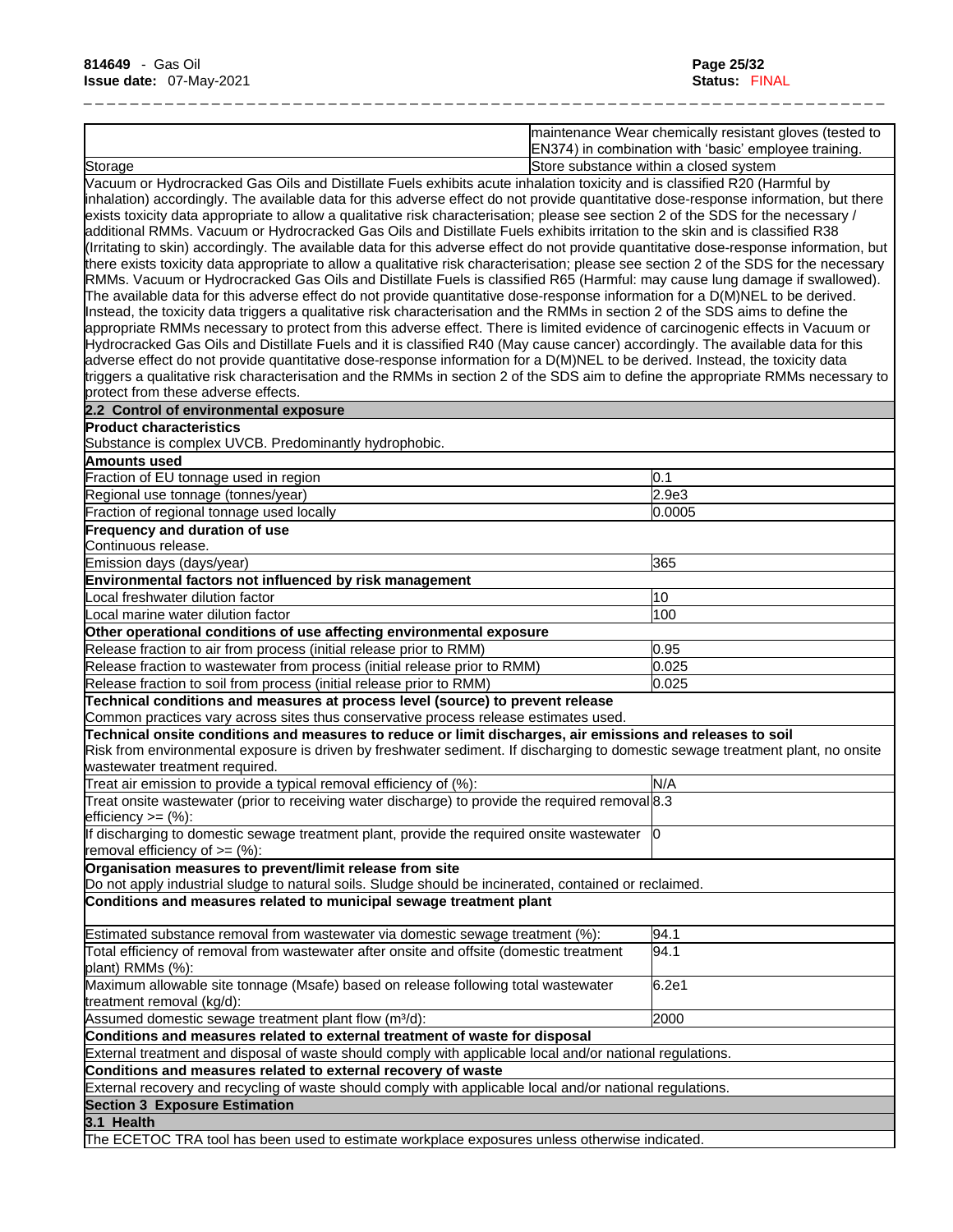#### **3.2 Environment**

The Hydrocarbon Block Method has been used to calculate environmental exposure with the Petrorisk model. **Section 4 Guidance to check compliance with the Exposure Scenario**

#### **4.1 Health**

Predicted exposures are not expected to exceed the DN(M)EL when the risk management measures/operational conditions outlined in section 2 are implemented. Where other risk management measures/operational conditions are adopted, then users should ensure that risks are managed to at least equivalent levels. Available hazard data does not enable the derivation of a DNEL for dermal irritant effects. Available hazard data does not support the need for a DNEL to be established for other health effects. Risk management measures are based on qualitative risk characterization.

\_ \_ \_ \_ \_ \_ \_ \_ \_ \_ \_ \_ \_ \_ \_ \_ \_ \_ \_ \_ \_ \_ \_ \_ \_ \_ \_ \_ \_ \_ \_ \_ \_ \_ \_ \_ \_ \_ \_ \_ \_ \_ \_ \_ \_ \_ \_ \_ \_ \_ \_ \_ \_ \_ \_ \_ \_ \_ \_ \_ \_ \_ \_ \_ \_ \_ \_ \_ \_

### **4.2 Environment**

Guidance is based on assumed operating conditions which may not be applicable to all sites; thus, scaling may be necessary to define appropriate site-specific risk management measures. Required removal efficiency for wastewater can be achieved using onsite/offsite technologies, either alone or in combination. Required removal efficiency for air can be achieved using on-site technologies, either alone or in combination. Further details on scaling and control technologies are provided in SpERC factsheet (https://cefic.org/app/uploads/2019/01/SPERCs-Specific-Envirnonmental-Release-Classes-REACHImpl-ES-CSA-CSR.pdf).

# **8. Use of substance as a Fuel - Industrial**

| Use as a fuel                                                                                                                    |  |
|----------------------------------------------------------------------------------------------------------------------------------|--|
|                                                                                                                                  |  |
| IЗ                                                                                                                               |  |
| 1, 2, 3, 8a, 8b, 16                                                                                                              |  |
|                                                                                                                                  |  |
| ESVOC SpERC 7.12a.v1                                                                                                             |  |
|                                                                                                                                  |  |
| Covers the use as a fuel (or fuel additive) and includes activities associated with its transfer, use, equipment maintenance and |  |
| Section 2 Operational conditions and risk management measures                                                                    |  |
|                                                                                                                                  |  |
|                                                                                                                                  |  |
| Liquid, vapour pressure < 0.5 kPa at STP                                                                                         |  |
| Covers percentage substance in the product up to 100 % (unless<br>stated differently).                                           |  |
| Covers daily exposures up to 8 hours (unless stated differently)                                                                 |  |
| Assumes use at not more than 20°C above ambient                                                                                  |  |
| temperature, unless stated differently. Assumes a good basic                                                                     |  |
| standard of occupational hygiene is implemented.                                                                                 |  |
|                                                                                                                                  |  |
| <b>Specific Risk Management Measures &amp; Operating</b>                                                                         |  |
| <b>Conditions</b>                                                                                                                |  |
| Control any potential exposure using measures such as                                                                            |  |
| contained or enclosed systems, properly designed and                                                                             |  |
| maintained facilities and a good standard of general                                                                             |  |
| ventilation. Drain down systems and transfer lines prior to                                                                      |  |
| breaking containment. Drain down and flush equipment                                                                             |  |
| where possible prior to maintenance. Where there is<br>potential for exposure: Ensure relevant staff are informed                |  |
| of the nature of exposure and aware of basic actions to                                                                          |  |
| minimise exposures; ensure suitable personal protective                                                                          |  |
| equipment is available; clear up spills and dispose of                                                                           |  |
| waste in accordance with regulatory requirements; monitor                                                                        |  |
| effectiveness of control measures; consider the need for                                                                         |  |
| health surveillance; identify and implement corrective                                                                           |  |
| lactions.                                                                                                                        |  |
| Avoid direct skin contact with product. Identify potential                                                                       |  |
| areas for indirect skin contact. Wear gloves (tested to                                                                          |  |
| EN374) if hand contact with substance likely. Clean up                                                                           |  |
| contamination/spills as soon as they occur. Wash off any                                                                         |  |
|                                                                                                                                  |  |
|                                                                                                                                  |  |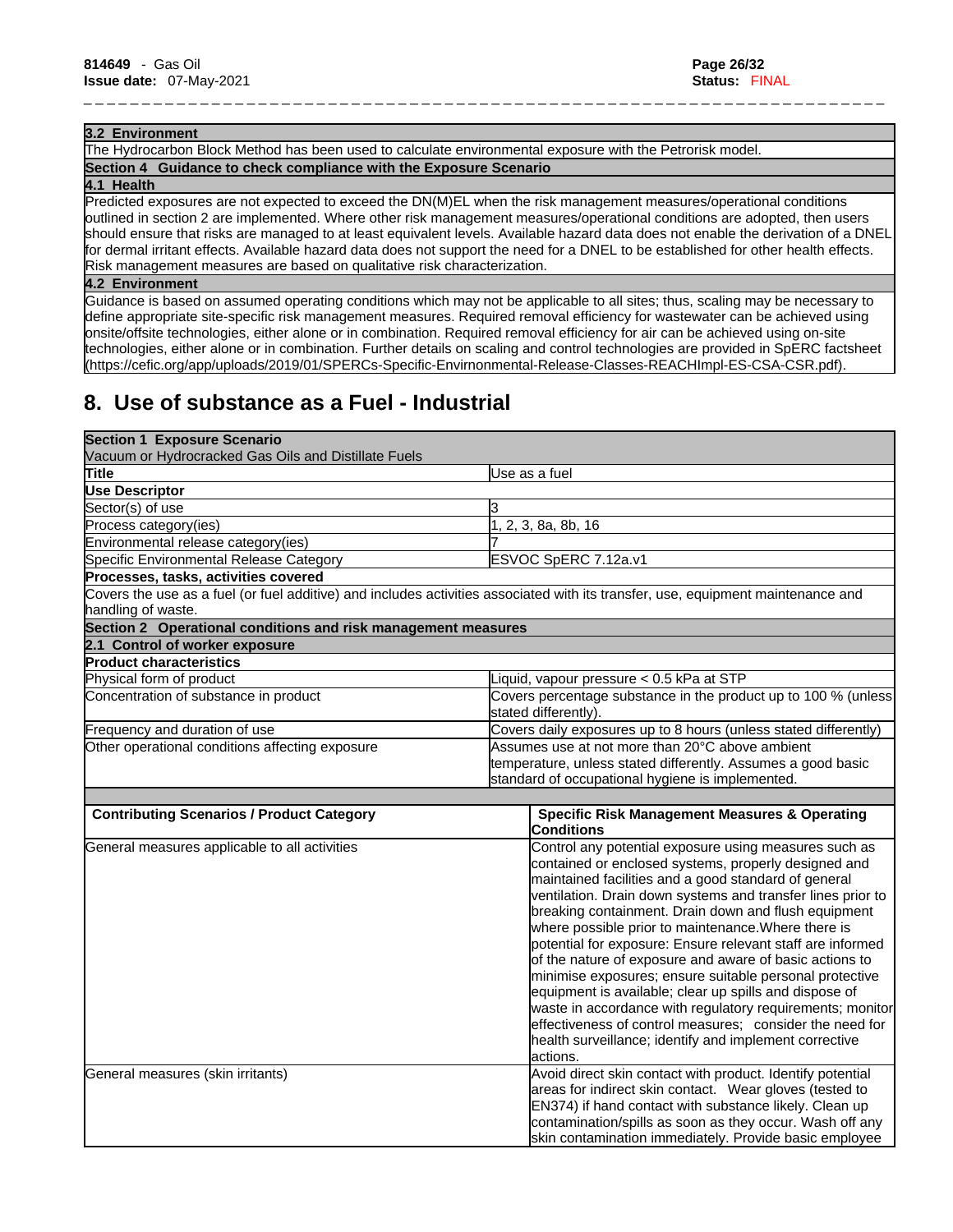|                                    | training to prevent / minimise exposures and to report any<br>skin problems that may develop.                                                                        |
|------------------------------------|----------------------------------------------------------------------------------------------------------------------------------------------------------------------|
| <b>Bulk transfers</b>              | Wear suitable gloves tested to EN374.                                                                                                                                |
| Drum/batch transfers               | Wear suitable gloves tested to EN374.                                                                                                                                |
| Use as a fuel (closed systems)     | No other specific measures identified                                                                                                                                |
| Equipment cleaning and maintenance | Drain down system prior to equipment break-in or<br>maintenance Wear chemically resistant gloves (tested to<br>EN374) in combination with 'basic' employee training. |
| Storage                            | Store substance within a closed system                                                                                                                               |

Vacuum or Hydrocracked Gas Oils and Distillate Fuels exhibits acute inhalation toxicity and isclassified R20 (Harmful by inhalation) accordingly. The available data for this adverse effect do not provide quantitative dose-response information, but there exists toxicity data appropriate to allow a qualitative risk characterisation; please see section 2 of the SDS for the necessary / additional RMMs. Vacuum or Hydrocracked Gas Oils and Distillate Fuels exhibits irritation to the skin and is classified R38 (Irritating to skin) accordingly. The available data for this adverse effect do not provide quantitative dose-response information, but there exists toxicity data appropriate to allow a qualitative risk characterisation; please see section 2 of the SDS for the necessary RMMs. Vacuum or Hydrocracked Gas Oils and Distillate Fuels is classified R65 (Harmful: may cause lung damage if swallowed). The available data for this adverse effect do not provide quantitative dose-response information for a D(M)NEL to be derived. Instead, the toxicity data triggers a qualitative risk characterisation and the RMMs in section 2 of the SDS aims to define the appropriate RMMs necessary to protect from this adverse effect. There islimited evidence of carcinogenic effects in Vacuum or Hydrocracked Gas Oils and Distillate Fuels and it is classified R40 (May cause cancer) accordingly. The available data for this adverse effect do not provide quantitative dose-response information for a D(M)NEL to be derived. Instead, the toxicity data triggers a qualitative risk characterisation and the RMMs in section 2 of the SDS aim to define the appropriate RMMs necessary to protect from these adverse effects.

### **2.2 Control of environmental exposure**

**Product characteristics**

Substance is complex UVCB. Predominantly hydrophobic.

| Amounts used                                                                                                                      |          |
|-----------------------------------------------------------------------------------------------------------------------------------|----------|
| Fraction of EU tonnage used in region                                                                                             | 0.1      |
| Regional use tonnage (tonnes/year)                                                                                                | 4.5e6    |
| Fraction of regional tonnage used locally                                                                                         | 0.34     |
| <b>Frequency and duration of use</b>                                                                                              |          |
| Continuous release.                                                                                                               |          |
| Emission days (days/year)                                                                                                         | 300      |
| Environmental factors not influenced by risk management                                                                           |          |
| ocal freshwater dilution factor                                                                                                   | 10       |
| Local marine water dilution factor                                                                                                | 100      |
| Other operational conditions of use affecting environmental exposure                                                              |          |
| Release fraction to air from process (initial release prior to RMM)                                                               | $5.0e-3$ |
| Release fraction to wastewater from process (initial release prior to RMM)                                                        | 0.00001  |
| Release fraction to soil from process (initial release prior to RMM)                                                              | 0        |
| Technical conditions and measures at process level (source) to prevent release                                                    |          |
| Common practices vary across sites thus conservative process release estimates used.                                              |          |
| Technical onsite conditions and measures to reduce or limit discharges, air emissions and releases to soil                        |          |
| Risk from environmental exposure is driven by freshwater sediment. If discharging to domestic sewage treatment plant, no onsite   |          |
| wastewater treatment required.                                                                                                    |          |
| Treat air emission to provide a typical removal efficiency of (%):                                                                | 95       |
| Treat onsite wastewater (prior to receiving water discharge) to provide the required removal 97.7                                 |          |
| efficiency $>=$ $(\%):$                                                                                                           |          |
| If discharging to domestic sewage treatment plant, provide the required onsite wastewater                                         | 60.4     |
| removal efficiency of $>=$ (%):                                                                                                   |          |
| Organisation measures to prevent/limit release from site                                                                          |          |
| Prevent discharge of undissolved substance to or recover from onsite wastewater. Do not apply industrial sludge to natural soils. |          |
| Sludge should be incinerated, contained or reclaimed.                                                                             |          |
| Conditions and measures related to municipal sewage treatment plant                                                               |          |
| Estimated substance removal from wastewater via domestic sewage treatment (%):                                                    | 94.1     |
| Total efficiency of removal from wastewater after onsite and offsite (domestic treatment                                          | 97.7     |
| plant) RMMs (%):                                                                                                                  |          |
| Maximum allowable site tonnage (Msafe) based on release following total wastewater                                                | 5.5e6    |
| treatment removal (kg/d):                                                                                                         |          |
| Assumed domestic sewage treatment plant flow (m <sup>3</sup> /d):                                                                 | 2000     |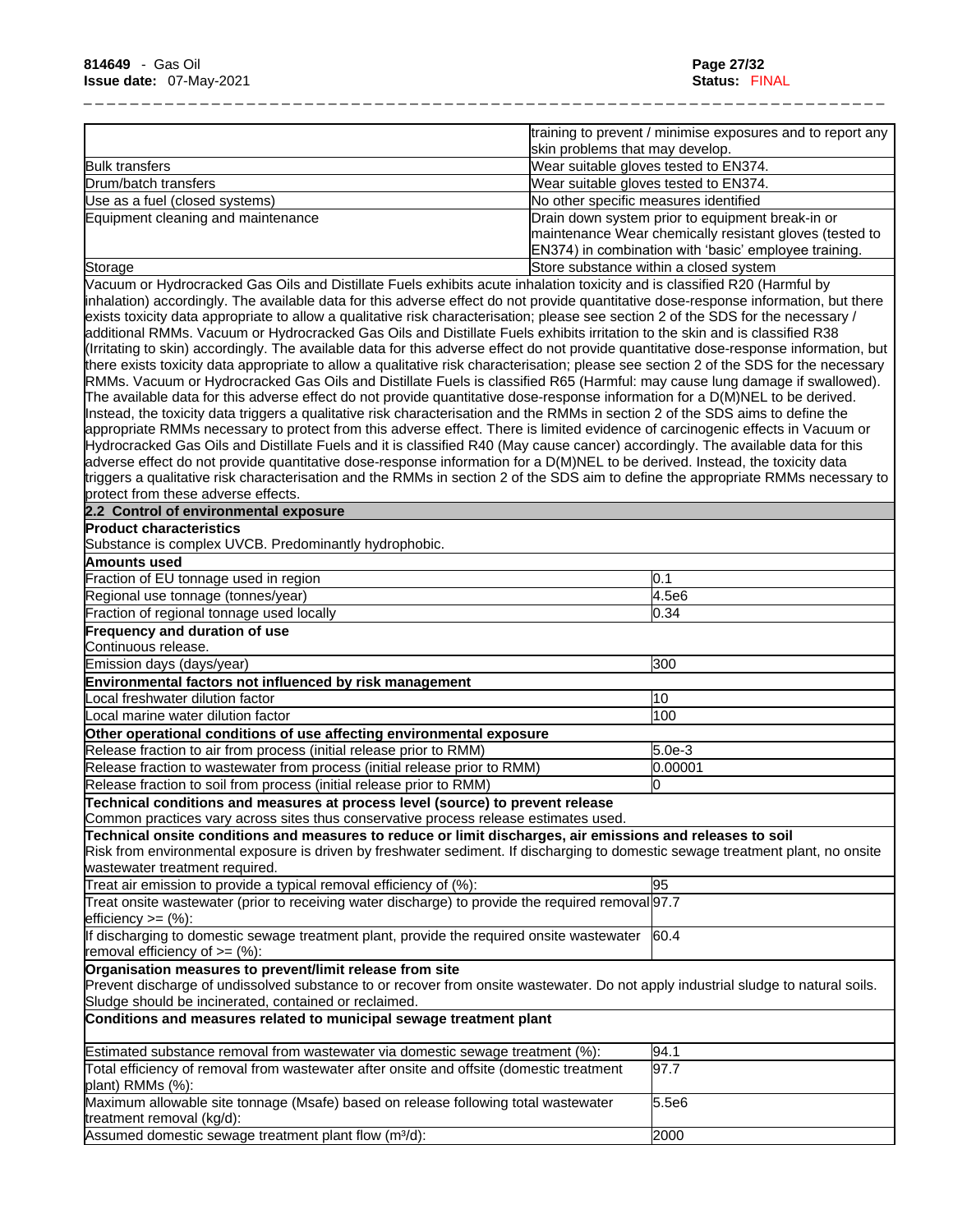#### **Conditions and measures related to external treatment of waste for disposal**

Combustion emissions considered in regional exposure assessment.

**Conditions and measures related to external recovery of waste**

External recovery and recycling of waste should comply with applicable local and/or national regulations.

**Section 3 Exposure Estimation** 

#### **3.1 Health**

The ECETOC TRA tool has been used to estimate workplace exposures unless otherwise indicated.

#### **3.2 Environment**

The Hydrocarbon Block Method has been used to calculate environmental exposure with the Petrorisk model.

**Section 4 Guidance to check compliance with the Exposure Scenario**

**4.1 Health** 

Predicted exposures are not expected to exceed the DN(M)EL when the risk management measures/operational conditions outlined in section 2 are implemented. Where other risk management measures/operational conditions are adopted, then users should ensure that risks are managed to at least equivalent levels. Available hazard data does not enable the derivation of a DNEL for dermal irritant effects. Available hazard data does not support the need for a DNEL to be established for other health effects. Risk management measures are based on qualitative risk characterization.

\_ \_ \_ \_ \_ \_ \_ \_ \_ \_ \_ \_ \_ \_ \_ \_ \_ \_ \_ \_ \_ \_ \_ \_ \_ \_ \_ \_ \_ \_ \_ \_ \_ \_ \_ \_ \_ \_ \_ \_ \_ \_ \_ \_ \_ \_ \_ \_ \_ \_ \_ \_ \_ \_ \_ \_ \_ \_ \_ \_ \_ \_ \_ \_ \_ \_ \_ \_ \_

### **4.2 Environment**

Guidance isbased on assumed operating conditions which may not be applicable to all sites; thus, scaling may be necessary to define appropriate site-specific risk management measures. Required removal efficiency for wastewater can be achieved using onsite/offsite technologies, either alone or in combination. Required removal efficiency for air can be achieved using on-site technologies, either alone or in combination. Further details on scaling and control technologies are provided in SpERC factsheet (https://cefic.org/app/uploads/2019/01/SPERCs-Specific-Envirnonmental-Release-Classes-REACHImpl-ES-CSA-CSR.pdf).

# **9. Use of substance as a Fuel - Professional**

| <b>Section 1 Exposure Scenario</b>                            |                                                                                                                                  |  |
|---------------------------------------------------------------|----------------------------------------------------------------------------------------------------------------------------------|--|
| Vacuum or Hydrocracked Gas Oils and Distillate Fuels          |                                                                                                                                  |  |
| Title                                                         | Use as a fuel                                                                                                                    |  |
| <b>Use Descriptor</b>                                         |                                                                                                                                  |  |
| Sector(s) of use                                              | <b>22</b>                                                                                                                        |  |
| Process category(ies)                                         | 1, 2, 3, 8a, 8b, 16                                                                                                              |  |
| Environmental release category(ies)                           | 9a, 9b                                                                                                                           |  |
| Specific Environmental Release Category                       | ESVOC SpERC 9.12b.v1                                                                                                             |  |
| Processes, tasks, activities covered                          |                                                                                                                                  |  |
| handling of waste.                                            | Covers the use as a fuel (or fuel additive) and includes activities associated with its transfer, use, equipment maintenance and |  |
| Section 2 Operational conditions and risk management measures |                                                                                                                                  |  |
| 2.1 Control of worker exposure                                |                                                                                                                                  |  |
| <b>Product characteristics</b>                                |                                                                                                                                  |  |
| Physical form of product                                      | Liquid, vapour pressure < 0.5 kPa at STP                                                                                         |  |
| Concentration of substance in product                         | Covers percentage substance in the product up to 100 % (unless<br>stated differently).                                           |  |
| Frequency and duration of use                                 | Covers daily exposures up to 8 hours (unless stated differently)                                                                 |  |
| Other operational conditions affecting exposure               | Assumes use at not more than 20°C above ambient                                                                                  |  |
|                                                               | temperature, unless stated differently. Assumes a good basic                                                                     |  |
|                                                               | standard of occupational hygiene is implemented.                                                                                 |  |
|                                                               |                                                                                                                                  |  |
| <b>Contributing Scenarios / Product Category</b>              | <b>Specific Risk Management Measures &amp; Operating</b><br><b>Conditions</b>                                                    |  |
| General measures applicable to all activities                 | Control any potential exposure using measures such as<br>contained or enclosed systems, properly designed and                    |  |
|                                                               | maintained facilities and a good standard of general                                                                             |  |
|                                                               | ventilation. Drain down systems and transfer lines prior to                                                                      |  |
|                                                               | breaking containment. Drain down and flush equipment                                                                             |  |
|                                                               | where possible prior to maintenance. Where there is                                                                              |  |
|                                                               | potential for exposure: Ensure relevant staff are informed                                                                       |  |
|                                                               | of the nature of exposure and aware of basic actions to                                                                          |  |
|                                                               | minimise exposures; ensure suitable personal protective                                                                          |  |
|                                                               | equipment is available; clear up spills and dispose of                                                                           |  |
|                                                               | waste in accordance with regulatory requirements; monitor                                                                        |  |
|                                                               | effectiveness of control measures: consider the need for                                                                         |  |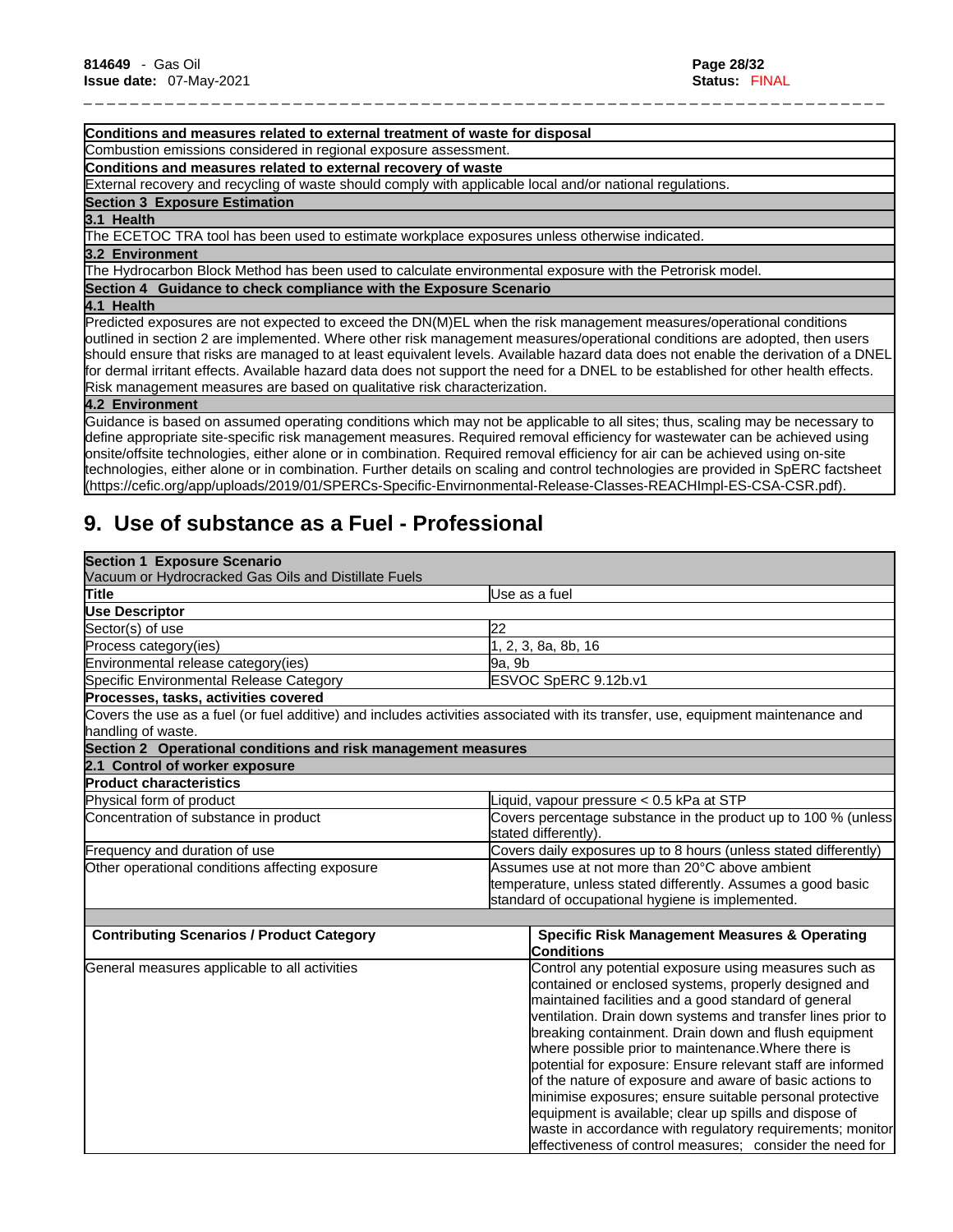|                                                                                                                                  | health surveillance; identify and implement corrective                                                                                                                          |
|----------------------------------------------------------------------------------------------------------------------------------|---------------------------------------------------------------------------------------------------------------------------------------------------------------------------------|
|                                                                                                                                  | actions.                                                                                                                                                                        |
| General measures (skin irritants)                                                                                                | Avoid direct skin contact with product. Identify potential<br>areas for indirect skin contact. Wear gloves (tested to<br>EN374) if hand contact with substance likely. Clean up |
|                                                                                                                                  | contamination/spills as soon as they occur. Wash off any                                                                                                                        |
|                                                                                                                                  | skin contamination immediately. Provide basic employee                                                                                                                          |
|                                                                                                                                  | training to prevent / minimise exposures and to report any                                                                                                                      |
|                                                                                                                                  | skin problems that may develop.                                                                                                                                                 |
| <b>Bulk transfers</b>                                                                                                            | Wear suitable gloves tested to EN374.                                                                                                                                           |
| Drum/batch transfers                                                                                                             | Use drum pumps or carefully pour from container Wear                                                                                                                            |
|                                                                                                                                  | suitable gloves tested to EN374.                                                                                                                                                |
| Refuelling                                                                                                                       | Wear suitable gloves tested to EN374.                                                                                                                                           |
| Use as a fuel (closed systems)                                                                                                   | Provide a good standard of general ventilation (not less<br>than 3 to 5 air changes per hour) or Ensure operation is<br>undertaken outdoors                                     |
| Equipment cleaning and maintenance                                                                                               | Drain down system prior to equipment break-in or<br>maintenance Wear chemically resistant gloves (tested to                                                                     |
|                                                                                                                                  | EN374) in combination with 'basic' employee training.                                                                                                                           |
| Storage                                                                                                                          | Store substance within a closed system                                                                                                                                          |
| Vacuum or Hydrocracked Gas Oils and Distillate Fuels exhibits acute inhalation toxicity and is classified R20 (Harmful by        |                                                                                                                                                                                 |
|                                                                                                                                  | inhalation) accordingly. The available data for this adverse effect do not provide quantitative dose-response information, but there                                            |
|                                                                                                                                  | exists toxicity data appropriate to allow a qualitative risk characterisation; please see section 2 of the SDS for the necessary /                                              |
| additional RMMs. Vacuum or Hydrocracked Gas Oils and Distillate Fuels exhibits irritation to the skin and is classified R38      |                                                                                                                                                                                 |
|                                                                                                                                  | (Irritating to skin) accordingly. The available data for this adverse effect do not provide quantitative dose-response information, but                                         |
|                                                                                                                                  | there exists toxicity data appropriate to allow a qualitative risk characterisation; please see section 2 of the SDS for the necessary                                          |
|                                                                                                                                  | RMMs. Vacuum or Hydrocracked Gas Oils and Distillate Fuels is classified R65 (Harmful: may cause lung damage if swallowed).                                                     |
|                                                                                                                                  | The available data for this adverse effect do not provide quantitative dose-response information for a D(M)NEL to be derived.                                                   |
| Instead, the toxicity data triggers a qualitative risk characterisation and the RMMs in section 2 of the SDS aims to define the  |                                                                                                                                                                                 |
|                                                                                                                                  | appropriate RMMs necessary to protect from this adverse effect. There is limited evidence of carcinogenic effects in Vacuum or                                                  |
|                                                                                                                                  | Hydrocracked Gas Oils and Distillate Fuels and it is classified R40 (May cause cancer) accordingly. The available data for this                                                 |
| adverse effect do not provide quantitative dose-response information for a D(M)NEL to be derived. Instead, the toxicity data     |                                                                                                                                                                                 |
| protect from these adverse effects.                                                                                              | triggers a qualitative risk characterisation and the RMMs in section 2 of the SDS aim to define the appropriate RMMs necessary to                                               |
| 2.2 Control of environmental exposure                                                                                            |                                                                                                                                                                                 |
| <b>Product characteristics</b>                                                                                                   |                                                                                                                                                                                 |
| Substance is complex UVCB. Predominantly hydrophobic.                                                                            |                                                                                                                                                                                 |
| Amounts used                                                                                                                     |                                                                                                                                                                                 |
|                                                                                                                                  |                                                                                                                                                                                 |
| Fraction of EU tonnage used in region                                                                                            | 0.1                                                                                                                                                                             |
| Regional use tonnage (tonnes/year)                                                                                               | 6.7e6                                                                                                                                                                           |
| Fraction of regional tonnage used locally                                                                                        | 0.0005                                                                                                                                                                          |
| Frequency and duration of use                                                                                                    |                                                                                                                                                                                 |
| Continuous release.                                                                                                              |                                                                                                                                                                                 |
| Emission days (days/year)                                                                                                        | 365                                                                                                                                                                             |
| Environmental factors not influenced by risk management                                                                          |                                                                                                                                                                                 |
| Local freshwater dilution factor                                                                                                 | 10                                                                                                                                                                              |
| Local marine water dilution factor                                                                                               | 100                                                                                                                                                                             |
| Other operational conditions of use affecting environmental exposure                                                             |                                                                                                                                                                                 |
| Release fraction to air from process (initial release prior to RMM)                                                              | $1.0e-4$                                                                                                                                                                        |
| Release fraction to wastewater from process (initial release prior to RMM)                                                       | 0.00001                                                                                                                                                                         |
| Release fraction to soil from process (initial release prior to RMM)                                                             | 0.00001                                                                                                                                                                         |
| Technical conditions and measures at process level (source) to prevent release                                                   |                                                                                                                                                                                 |
| Common practices vary across sites thus conservative process release estimates used.                                             |                                                                                                                                                                                 |
| Technical onsite conditions and measures to reduce or limit discharges, air emissions and releases to soil                       | Risk from environmental exposure is driven by freshwater sediment. If discharging to domestic sewage treatment plant, no onsite                                                 |
|                                                                                                                                  |                                                                                                                                                                                 |
| wastewater treatment required.                                                                                                   |                                                                                                                                                                                 |
| Treat air emission to provide a typical removal efficiency of (%):                                                               | N/A                                                                                                                                                                             |
| Treat onsite wastewater (prior to receiving water discharge) to provide the required removal 8.3<br>efficiency $>=$ $(\%)$ :     |                                                                                                                                                                                 |
| If discharging to domestic sewage treatment plant, provide the required onsite wastewater<br>removal efficiency of $\geq=(\%)$ : | 10                                                                                                                                                                              |
| Organisation measures to prevent/limit release from site                                                                         |                                                                                                                                                                                 |
|                                                                                                                                  |                                                                                                                                                                                 |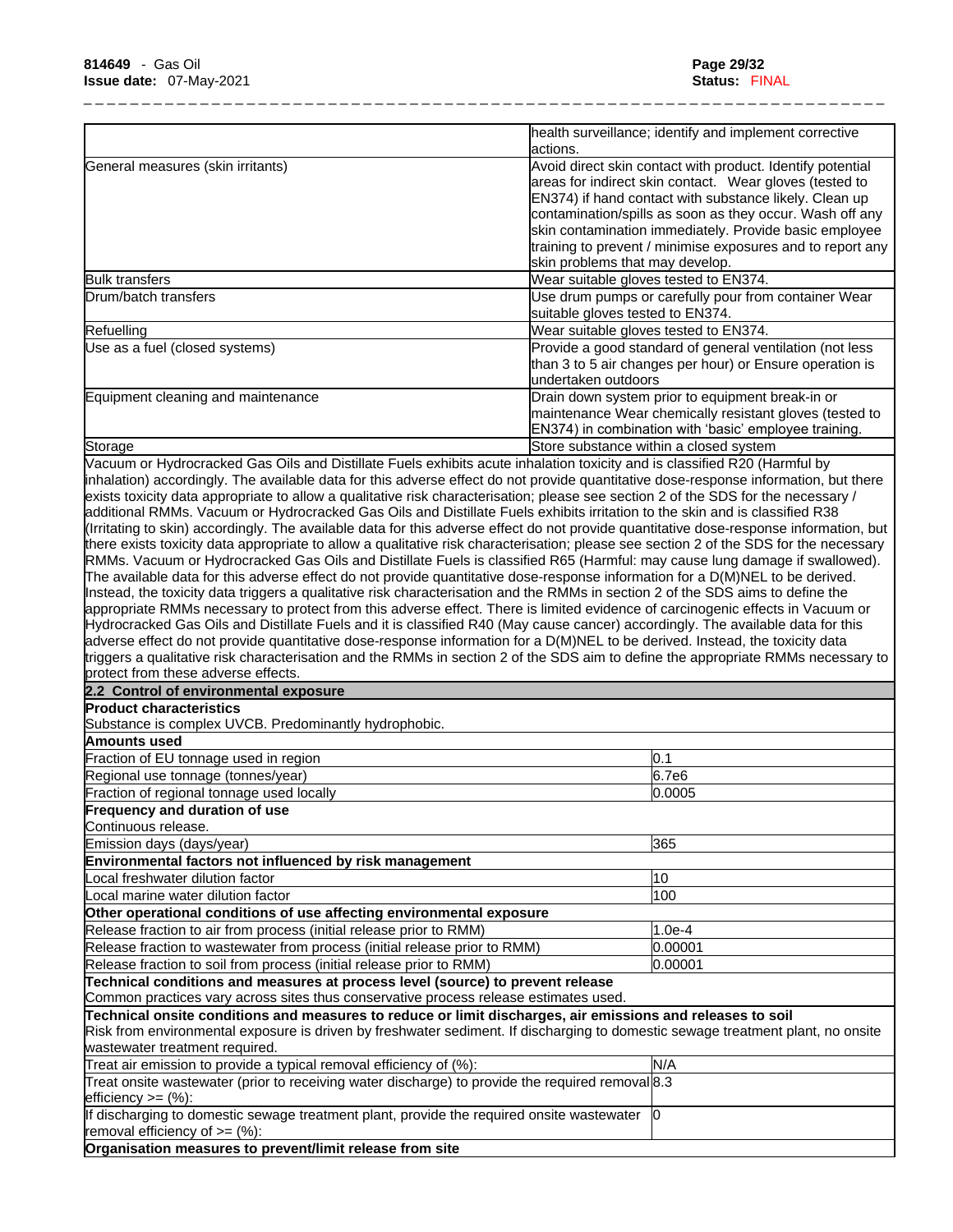| Prevent discharge of undissolved substance to or recover from onsite wastewater. Do not apply industrial sludge to natural soils.                                                                                                                                         |       |
|---------------------------------------------------------------------------------------------------------------------------------------------------------------------------------------------------------------------------------------------------------------------------|-------|
| Sludge should be incinerated, contained or reclaimed.                                                                                                                                                                                                                     |       |
| Conditions and measures related to municipal sewage treatment plant                                                                                                                                                                                                       |       |
| Total efficiency of removal from wastewater after onsite and offsite (domestic treatment<br>plant) RMMs (%):                                                                                                                                                              | 94.1  |
| Maximum allowable site tonnage (Msafe) based on release following total wastewater<br>treatment removal (kg/d):                                                                                                                                                           | 1.4e5 |
| Assumed domestic sewage treatment plant flow (m <sup>3</sup> /d):                                                                                                                                                                                                         | 2000  |
| Conditions and measures related to external treatment of waste for disposal                                                                                                                                                                                               |       |
| Combustion emissions limited by required exhaust emission controls. Combustion emissions considered in regional exposure<br>lassessment.                                                                                                                                  |       |
| Conditions and measures related to external recovery of waste                                                                                                                                                                                                             |       |
| External recovery and recycling of waste should comply with applicable local and/or national regulations.                                                                                                                                                                 |       |
| <b>Section 3 Exposure Estimation</b>                                                                                                                                                                                                                                      |       |
| 3.1 Health                                                                                                                                                                                                                                                                |       |
| The ECETOC TRA tool has been used to estimate workplace exposures unless otherwise indicated.                                                                                                                                                                             |       |
| 3.2 Environment                                                                                                                                                                                                                                                           |       |
| The Hydrocarbon Block Method has been used to calculate environmental exposure with the Petrorisk model.                                                                                                                                                                  |       |
| Section 4 Guidance to check compliance with the Exposure Scenario                                                                                                                                                                                                         |       |
| 4.1 Health                                                                                                                                                                                                                                                                |       |
| Predicted exposures are not expected to exceed the DN(M)EL when the risk management measures/operational conditions<br>outlined in section 2 are implemented. Where other risk management measures/operational conditions are adopted, then users                         |       |
| should ensure that risks are managed to at least equivalent levels. Available hazard data does not enable the derivation of a DNEL<br>for dermal irritant effects. Available hazard data does not support the need for a DNEL to be established for other health effects. |       |
| Risk management measures are based on qualitative risk characterization.                                                                                                                                                                                                  |       |
| 4.2 Environment                                                                                                                                                                                                                                                           |       |
| Guidance is based on assumed operating conditions which may not be applicable to all sites; thus, scaling may be necessary to                                                                                                                                             |       |
| define appropriate site-specific risk management measures. Required removal efficiency for wastewater can be achieved using                                                                                                                                               |       |
| onsite/offsite technologies, either alone or in combination. Required removal efficiency for air can be achieved using on-site                                                                                                                                            |       |
| technologies, either alone or in combination. Further details on scaling and control technologies are provided in SpERC factsheet                                                                                                                                         |       |

(https://cefic.org/app/uploads/2019/01/SPERCs-Specific-Envirnonmental-Release-Classes-REACHImpl-ES-CSA-CSR.pdf).

# **10. Use of substance as a Fuel - Consumer**

| <b>Section 1 Exposure Scenario</b>                            |                                                                                                                     |  |
|---------------------------------------------------------------|---------------------------------------------------------------------------------------------------------------------|--|
| Vacuum or Hydrocracked Gas Oils and Distillate Fuels          |                                                                                                                     |  |
| Title                                                         | Use as a fuel                                                                                                       |  |
| <b>Use Descriptor</b>                                         |                                                                                                                     |  |
| Sector(s) of use                                              | 21                                                                                                                  |  |
| Product category(ies)                                         | 13                                                                                                                  |  |
| Environmental release category(ies)                           | 9a, 9b                                                                                                              |  |
| Specific Environmental Release Category                       | ESVOC SpERC 9.12c.v1                                                                                                |  |
| Processes, tasks, activities covered                          |                                                                                                                     |  |
| Covers consumer uses in liquid fuels.                         |                                                                                                                     |  |
| Section 2 Operational conditions and risk management measures |                                                                                                                     |  |
| 2.1 Control of consumer exposure                              |                                                                                                                     |  |
| <b>Product characteristics</b>                                |                                                                                                                     |  |
| Physical form of product                                      | iquid, vapour pressure > 10 Pa at STP                                                                               |  |
| Concentration of substance in product                         | Covers percentage substance in the product up to 100 % (unless<br>stated differently).                              |  |
| Frequency and duration of use                                 | For each use event, covers use amounts up to (g): 37500 Covers<br>skin contact area up to (cm2): 420                |  |
| Other operational conditions affecting exposure               | Covers use up to (times/day of use): 0.143. Covers exposure up<br>to (hours/event): 2 hours per event.              |  |
|                                                               |                                                                                                                     |  |
| <b>Contributing Scenarios / Product Category</b>              | <b>Specific Risk Management Measures &amp; Operating</b><br><b>Conditions</b>                                       |  |
| Liquid: Automotive Refuelling                                 | Covers concentrations up to (%): 100%. Covers use up to<br>(days/year): 52. Covers use up to (times/day of use): 1. |  |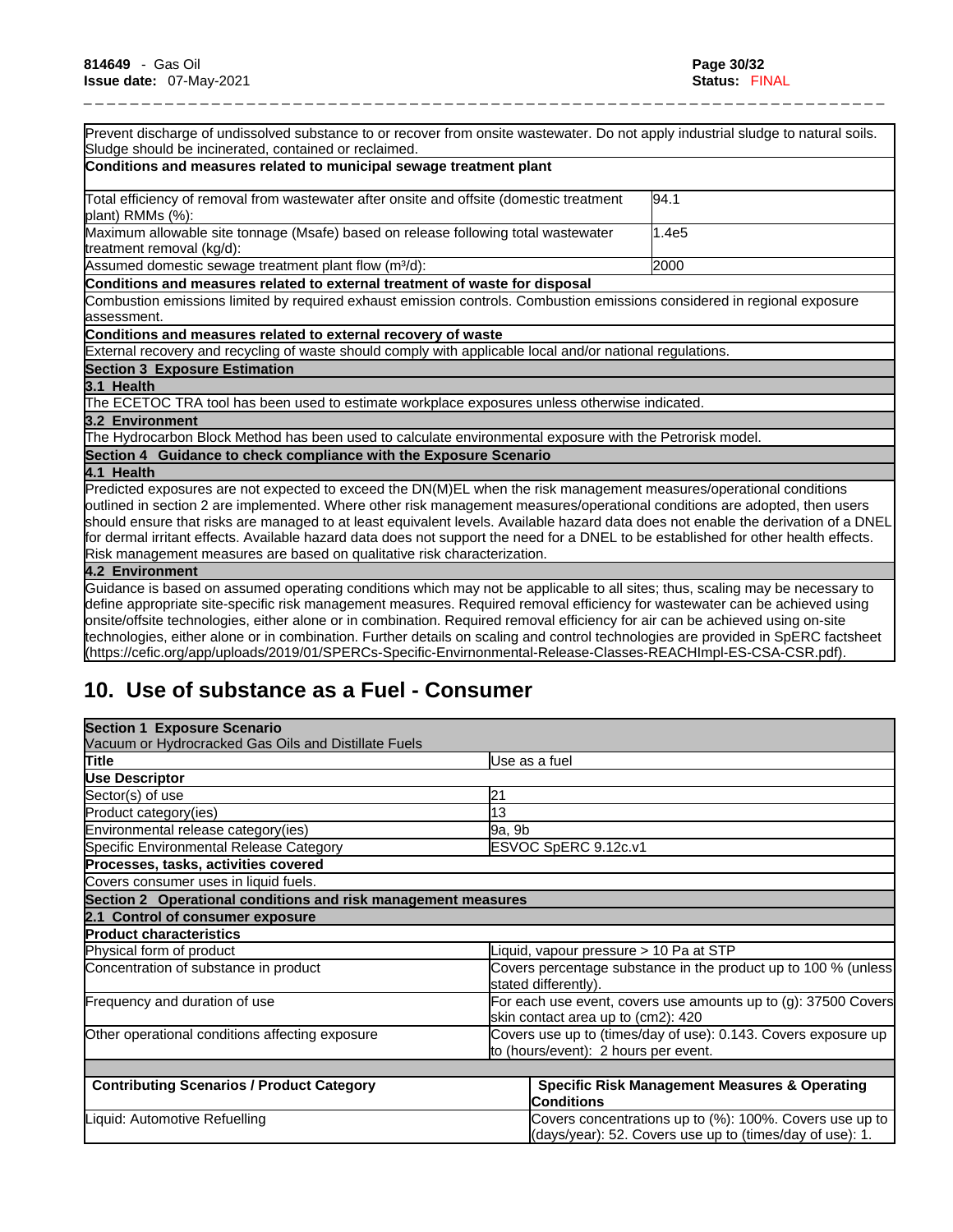|                                                                                                                                                                                                                                                                   | Covers skin contact area up to (cm2): 210.00. For each                |
|-------------------------------------------------------------------------------------------------------------------------------------------------------------------------------------------------------------------------------------------------------------------|-----------------------------------------------------------------------|
|                                                                                                                                                                                                                                                                   | use event, covers use amounts up to (g): 37500. Covers                |
|                                                                                                                                                                                                                                                                   | use in room size of (m <sup>3</sup> ): 100. Covers exposure up to     |
|                                                                                                                                                                                                                                                                   | (hours/event): 0.05. Covers outdoor use No specific risk              |
|                                                                                                                                                                                                                                                                   | management measure identified beyond those operational                |
|                                                                                                                                                                                                                                                                   | conditions stated                                                     |
| Liquid Garden Equipment - Use                                                                                                                                                                                                                                     | Covers concentrations up to (%): 100%. Covers use up to               |
|                                                                                                                                                                                                                                                                   | (days/year): 26. Covers use up to (times/day of use): 1.              |
|                                                                                                                                                                                                                                                                   | For each use event, covers use amounts up to (g): 750.                |
|                                                                                                                                                                                                                                                                   | Covers outdoor use Covers use in room size of (m <sup>3</sup> ): 100. |
|                                                                                                                                                                                                                                                                   | Covers exposure up to (hours/event): 2.00. No specific                |
|                                                                                                                                                                                                                                                                   | risk management measure identified beyond those                       |
|                                                                                                                                                                                                                                                                   | operational conditions stated                                         |
| Liquid: garden equipment - refuelling                                                                                                                                                                                                                             | Covers concentrations up to (%): 100%. Covers use up to               |
|                                                                                                                                                                                                                                                                   | (days/year): 26. Covers use up to (times/day of use): 1.              |
|                                                                                                                                                                                                                                                                   | Covers skin contact area up to (cm2): 420.00. For each                |
|                                                                                                                                                                                                                                                                   | use event, covers use amounts up to (g): 750. Covers use              |
|                                                                                                                                                                                                                                                                   | in a one car garage (34 m <sup>3</sup> ) under typical ventilation.   |
|                                                                                                                                                                                                                                                                   | Covers use in room size of (m <sup>3</sup> ): 34. Covers exposure up  |
|                                                                                                                                                                                                                                                                   | to (hours/event): 0.03. No specific risk management                   |
|                                                                                                                                                                                                                                                                   | measure identified beyond those operational conditions                |
|                                                                                                                                                                                                                                                                   | <b>stated</b>                                                         |
| Vacuum or Hydrocracked Gas Oils and Distillate Fuels exhibits acute inhalation toxicity and is classified R20 (Harmful by<br>inhalation) accordingly. The available data for this adverse effect do not provide quantitative dose-response information, but there |                                                                       |
| exists toxicity data appropriate to allow a qualitative risk characterisation; please see section 2 of the SDS for the necessary /                                                                                                                                |                                                                       |
|                                                                                                                                                                                                                                                                   |                                                                       |
| additional RMMs. Vacuum or Hydrocracked Gas Oils and Distillate Fuels exhibits irritation to the skin and is classified R38                                                                                                                                       |                                                                       |
| (Irritating to skin) accordingly. The available data for this adverse effect do not provide quantitative dose-response information, but                                                                                                                           |                                                                       |
| there exists toxicity data appropriate to allow a qualitative risk characterisation; please see section 2 of the SDS for the necessary                                                                                                                            |                                                                       |
| RMMs. Vacuum or Hydrocracked Gas Oils and Distillate Fuels is classified R65 (Harmful: may cause lung damage if swallowed).<br>The available data for this adverse effect do not provide quantitative dose-response information for a D(M)NEL to be derived.      |                                                                       |
| Instead, the toxicity data triggers a qualitative risk characterisation and the RMMs in section 2 of the SDS aims to define the                                                                                                                                   |                                                                       |
| appropriate RMMs necessary to protect from this adverse effect. There is limited evidence of carcinogenic effects in Vacuum or                                                                                                                                    |                                                                       |
| Hydrocracked Gas Oils and Distillate Fuels and it is classified R40 (May cause cancer) accordingly. The available data for this                                                                                                                                   |                                                                       |
| adverse effect do not provide quantitative dose-response information for a D(M)NEL to be derived. Instead, the toxicity data                                                                                                                                      |                                                                       |
| triggers a qualitative risk characterisation and the RMMs in section 2 of the SDS aim to define the appropriate RMMs necessary to                                                                                                                                 |                                                                       |
| protect from these adverse effects.                                                                                                                                                                                                                               |                                                                       |
| 2.2 Control of environmental exposure                                                                                                                                                                                                                             |                                                                       |
|                                                                                                                                                                                                                                                                   |                                                                       |
| <b>Product characteristics</b>                                                                                                                                                                                                                                    |                                                                       |
| Substance is complex UVCB. Predominantly hydrophobic.                                                                                                                                                                                                             |                                                                       |
| Amounts used                                                                                                                                                                                                                                                      |                                                                       |
| Fraction of EU tonnage used in region                                                                                                                                                                                                                             | 0.1                                                                   |
| Regional use tonnage (tonnes/year)                                                                                                                                                                                                                                | 1.6e7                                                                 |
| Fraction of regional tonnage used locally                                                                                                                                                                                                                         | 0.0005                                                                |
| <b>Frequency and duration of use</b>                                                                                                                                                                                                                              |                                                                       |
| Continuous release.                                                                                                                                                                                                                                               |                                                                       |
| Emission days (days/year)                                                                                                                                                                                                                                         | 365                                                                   |
| Environmental factors not influenced by risk management                                                                                                                                                                                                           |                                                                       |
| Local freshwater dilution factor                                                                                                                                                                                                                                  | 10                                                                    |
| Local marine water dilution factor                                                                                                                                                                                                                                | 100                                                                   |
| Other operational conditions of use affecting environmental exposure                                                                                                                                                                                              |                                                                       |
| Conditions and measures related to municipal sewage treatment plant                                                                                                                                                                                               |                                                                       |
|                                                                                                                                                                                                                                                                   |                                                                       |
| Estimated substance removal from wastewater via domestic sewage treatment (%):                                                                                                                                                                                    | 94.1                                                                  |
| Maximum allowable site tonnage (Msafe) based on release following total wastewater                                                                                                                                                                                | 3.5e <sub>5</sub>                                                     |
| treatment removal (kg/d):                                                                                                                                                                                                                                         |                                                                       |
| Assumed domestic sewage treatment plant flow (m <sup>3</sup> /d):                                                                                                                                                                                                 | 2000                                                                  |
| Conditions and measures related to external treatment of waste for disposal                                                                                                                                                                                       |                                                                       |
| Combustion emissions limited by required exhaust emission controls. Combustion emissions considered in regional exposure                                                                                                                                          |                                                                       |
| assessment.                                                                                                                                                                                                                                                       |                                                                       |
| Conditions and measures related to external recovery of waste                                                                                                                                                                                                     |                                                                       |
| External recovery and recycling of waste should comply with applicable local and/or national regulations.                                                                                                                                                         |                                                                       |
|                                                                                                                                                                                                                                                                   |                                                                       |
| <b>Section 3 Exposure Estimation</b>                                                                                                                                                                                                                              |                                                                       |